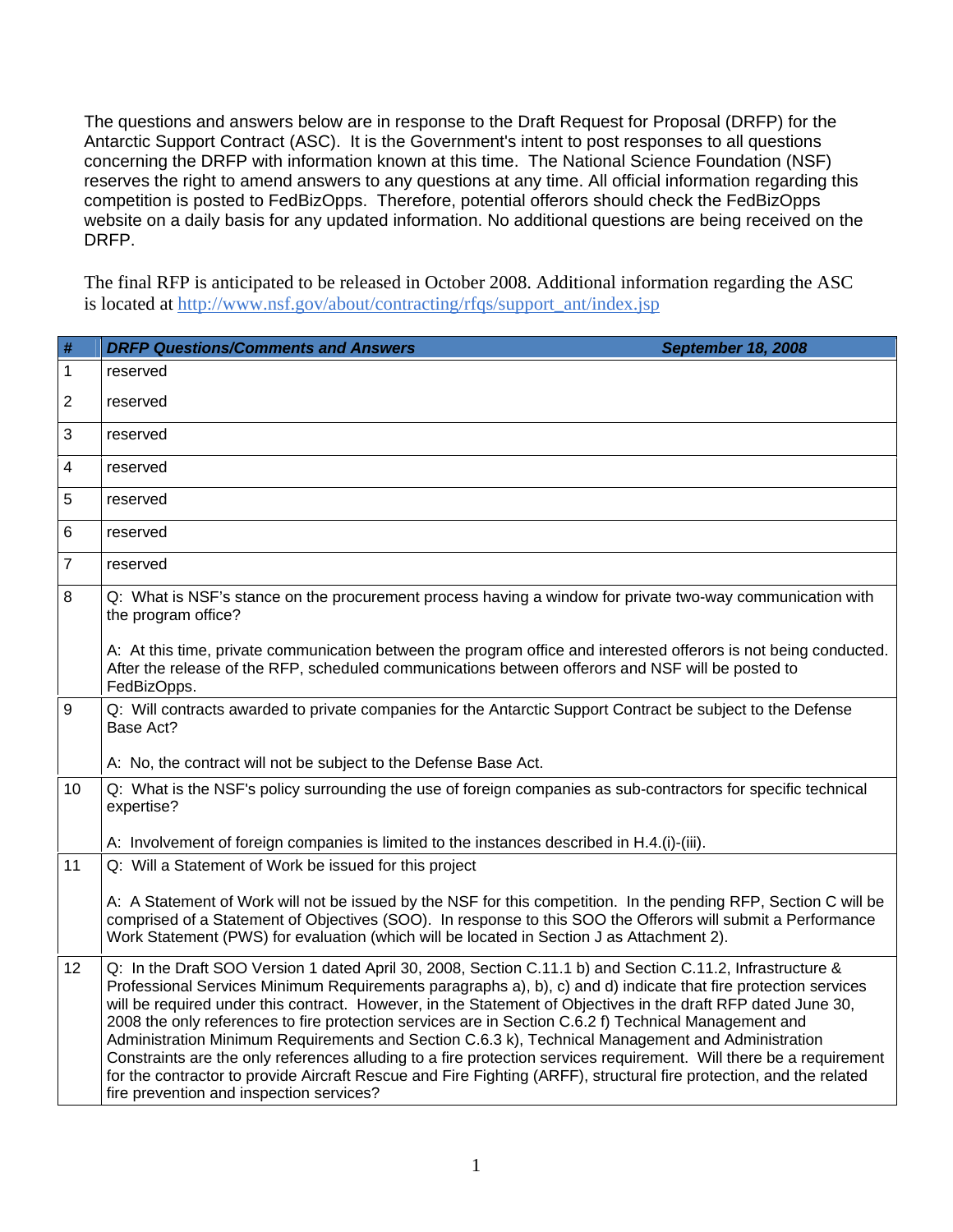| #  | <b>DRFP Questions/Comments and Answers</b><br><b>September 18, 2008</b>                                                                                                                                                                                                                                                                                                                                                                                                                                                                                                                                                                                                                                                                                                                                                                                                                                               |  |
|----|-----------------------------------------------------------------------------------------------------------------------------------------------------------------------------------------------------------------------------------------------------------------------------------------------------------------------------------------------------------------------------------------------------------------------------------------------------------------------------------------------------------------------------------------------------------------------------------------------------------------------------------------------------------------------------------------------------------------------------------------------------------------------------------------------------------------------------------------------------------------------------------------------------------------------|--|
|    | A: While the Draft SOO published on 18 April 2008 was more specific regarding NSF's expectations for<br>contractor supplied fire fighting services than in Section C of the Draft RFP (posted 18 June 2008), offerors for the<br>ASC should describe how they propose to provide the USAP with a complete and comprehensive program for fire<br>protection for all aspects of Antarctic operations including structural, airfield, field camp, and vehicle elements.                                                                                                                                                                                                                                                                                                                                                                                                                                                  |  |
| 13 | Q: We have worked on a number of government contract pursuits; in those RFPs the government leaves the<br>management of awarded award fees to the Offeror and subcontractor as part of their teaming agreement.<br>Requiring the Offeror to share award fees with subcontractors (rather than as a negotiable element of their<br>teaming agreement) will (possibly) cause the Offerors to reconsider their subcontracting plans, reducing the<br>number of subcontracts they award.                                                                                                                                                                                                                                                                                                                                                                                                                                  |  |
|    | A: Section B.7(d) will be removed from the Final RFP.                                                                                                                                                                                                                                                                                                                                                                                                                                                                                                                                                                                                                                                                                                                                                                                                                                                                 |  |
| 14 | Q: Section C.6.2.f states that the contractor must "develop emergency response plans and maintain a<br>capability to properly mitigate and respond to emergencies with appropriately trained personnel." Please clarify<br>the requirements for emergency response services to include Aircraft Rescue and Fire Fighting (ARFF),<br>Emergency Medical Services (EMS) and structural emergency response services. The referenced requirements<br>(Section C.6.2. f) and (Section C.6.3. k) are too vague to determine staffing and the NSF's expectations in this<br>mission critical area. Please define the government's expectations for fire prevention and fire extinguisher<br>inspection/maintenance services.                                                                                                                                                                                                  |  |
|    | A: (1) To the maximum degree possible and practical USAP expects compliance with the following standards for<br>airfield/aircraft fire protection:NFPA 403, Standard for Aircraft Rescue and Fire Fighting Services at Airports<br>USAF T.O. 00-125-72, Ground Servicing of Aircraft and Static Grounding/Bonding<br>AMCI 11-208 and AFP 32-2004 (MOOTW, Military Operations Other Than War)<br>To the maximum degree possible and practical USAP expects compliance with the following standards for<br>structural fire protection:<br>NFPA family of codes and standards (especially NFPA Std. 1500, Firefighter Occupational Health and Safety<br>Program)<br>(2) The expectation is that Emergency Medical Services (EMS) will be structured so as to provide prompt,<br>appropriate care to injured or ill USAP participants. Useful models include state or local EMS systems or the<br>military health system. |  |
| 15 | Q: Is indoor air purification an integral part of this project?                                                                                                                                                                                                                                                                                                                                                                                                                                                                                                                                                                                                                                                                                                                                                                                                                                                       |  |
|    | A: Air purification is not an integral part of this project.                                                                                                                                                                                                                                                                                                                                                                                                                                                                                                                                                                                                                                                                                                                                                                                                                                                          |  |
| 16 | Q: Reference CLINS 1400, 2300, 3300, 4300, and 5300. Considering the New Construction/Special Projects<br>nature of these desired estimates, will the NSF provide specific project SOWs for the development of target costs,<br>target profits and profit adjustment formula?                                                                                                                                                                                                                                                                                                                                                                                                                                                                                                                                                                                                                                         |  |
|    | A: The final RFP will not include FPIF CLINs. The Final RFP will have a Government provided NTE for major<br>construction and special projects. This portion will not be part of the total evaluated cost for Section M purposes.<br>Major construction and special projects' requirements will be determined post-award and will be incorporated by<br>modification into the contract and will be consistent with the pertinent Annual Program Plan.                                                                                                                                                                                                                                                                                                                                                                                                                                                                 |  |
| 17 | Q: Reference the Fixed-Price Incentive (Firm target) contract elements addressed in CLINS 1400, 2300, 3300,<br>4300, and 5300. We note that 48 CFR - specifically, 48 CFR 16.403-1 - does not reference an "over/under range"<br>determination. Please elaborate on this metric.                                                                                                                                                                                                                                                                                                                                                                                                                                                                                                                                                                                                                                      |  |
|    | A: The final RFP will not include FPIF CLINs.                                                                                                                                                                                                                                                                                                                                                                                                                                                                                                                                                                                                                                                                                                                                                                                                                                                                         |  |
| 18 | Q: Reference to Section C in general. Will a table of standards (e.g., NFPA, API, IBC, FISMA, OSHA, etc) be<br>provided in the final RFP?                                                                                                                                                                                                                                                                                                                                                                                                                                                                                                                                                                                                                                                                                                                                                                             |  |
|    | A: Offerors are responsible for locating standards available to the general public and applicable to a given<br>situation.                                                                                                                                                                                                                                                                                                                                                                                                                                                                                                                                                                                                                                                                                                                                                                                            |  |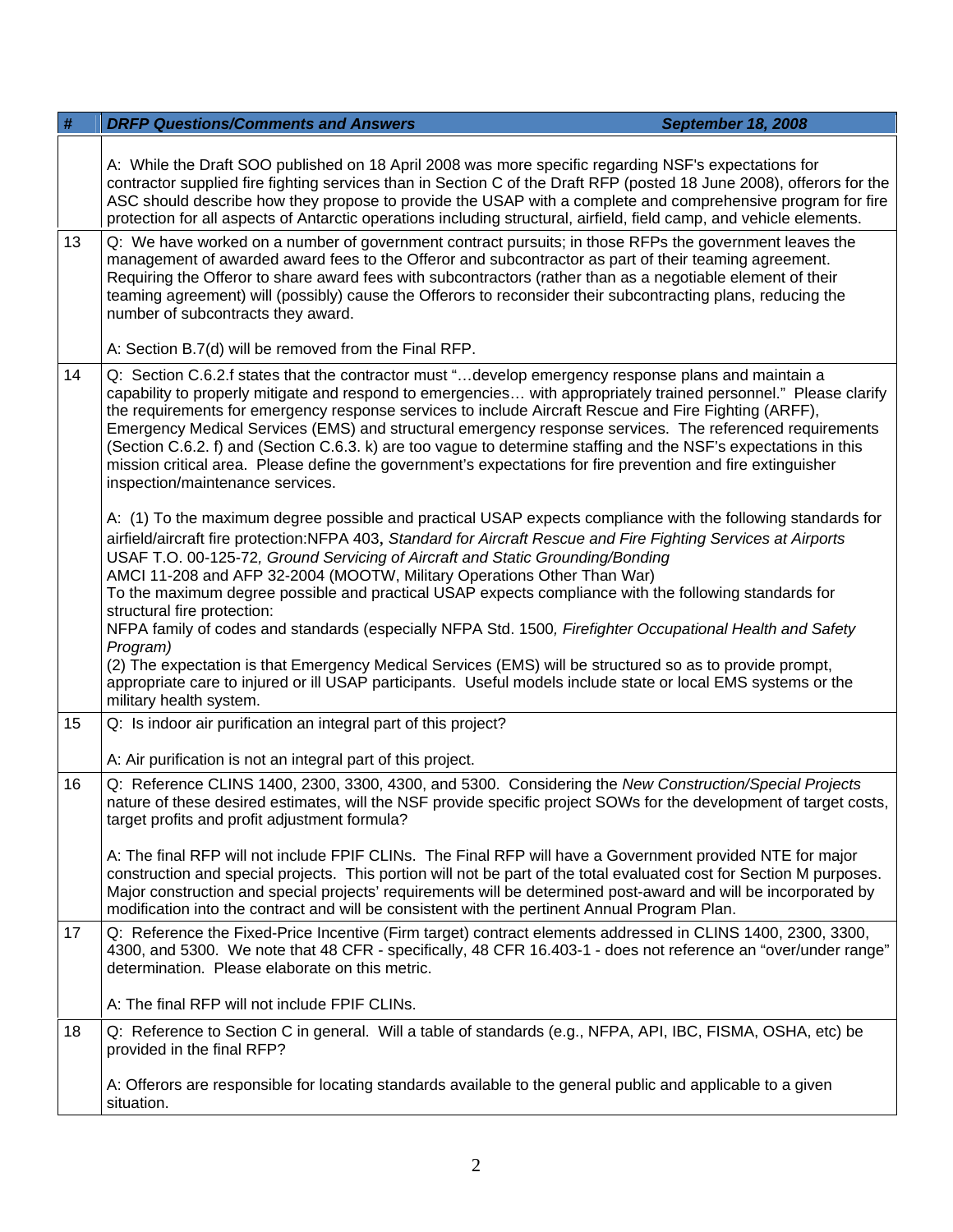| $\#$ | <b>DRFP Questions/Comments and Answers</b><br><b>September 18, 2008</b>                                                                                                                                                                                                                                                                                                                                                                                                                                                                                                                                                                                                                                                                                                                                                                                                                                                                                       |  |
|------|---------------------------------------------------------------------------------------------------------------------------------------------------------------------------------------------------------------------------------------------------------------------------------------------------------------------------------------------------------------------------------------------------------------------------------------------------------------------------------------------------------------------------------------------------------------------------------------------------------------------------------------------------------------------------------------------------------------------------------------------------------------------------------------------------------------------------------------------------------------------------------------------------------------------------------------------------------------|--|
| 19   | Q: Reference Section C.6.2.k. To what specific standard(s) are USAP medical facilities managed?                                                                                                                                                                                                                                                                                                                                                                                                                                                                                                                                                                                                                                                                                                                                                                                                                                                               |  |
|      | A: Fixed USAP medical facilities are managed and operated to provide ambulatory and urgent care services. No<br>surgical capability exists at any USAP station.                                                                                                                                                                                                                                                                                                                                                                                                                                                                                                                                                                                                                                                                                                                                                                                               |  |
| 20   | Q: Reference Section C.6.3.w. Will NSF provide bidders a copy of the master permit?                                                                                                                                                                                                                                                                                                                                                                                                                                                                                                                                                                                                                                                                                                                                                                                                                                                                           |  |
|      | A: NSF will make a document available in the library at<br>http://www.nsf.gov/about/contracting/rfqs/support_ant/index.jsp                                                                                                                                                                                                                                                                                                                                                                                                                                                                                                                                                                                                                                                                                                                                                                                                                                    |  |
| 21   | Q: Reference Section C.7.2.i. What are the support requirements relating to the existing POLARICE database,<br>and how is this related to the database referred to in this section?                                                                                                                                                                                                                                                                                                                                                                                                                                                                                                                                                                                                                                                                                                                                                                           |  |
|      | A: This section references the POLARICE application. Basic structural information concerning USAP systems is<br>available in the Pre-Solicitation Conference presentations at<br>http://www.nsf.gov/about/contracting/rfgs/support_ant/conference/conference_presentations.jsp                                                                                                                                                                                                                                                                                                                                                                                                                                                                                                                                                                                                                                                                                |  |
| 22   | Q: Reference Section C.7.2. j. Was the NSF intent that this sentence read: "The contractor shall procure using<br>government funds, operate, maintain, and replace as required common"?                                                                                                                                                                                                                                                                                                                                                                                                                                                                                                                                                                                                                                                                                                                                                                       |  |
|      | A: The sentence is intended to be read as written.                                                                                                                                                                                                                                                                                                                                                                                                                                                                                                                                                                                                                                                                                                                                                                                                                                                                                                            |  |
| 23   | Q: Reference Section C.8 in general. What are the ruggedness standards for the IT hardware being used to<br>support the USAP?                                                                                                                                                                                                                                                                                                                                                                                                                                                                                                                                                                                                                                                                                                                                                                                                                                 |  |
|      | A: NSF has not established specific standards for ruggedness. In keeping with OMB Circular A-119 (revised),<br>"Federal Participation in the Development and Use of Voluntary Consensus Standards and in Conformity<br>Assessment Activities," which states, "All federal agencies must use voluntary consensus standards in lieu of<br>government-unique standards in their procurement and regulatory activities, except where inconsistent with law or<br>otherwise impractical," NSF will work with the awardee to determine appropriate standards on a case-by-case<br>basis, determined by the nature of the application. In some cases for extreme environmental conditions,<br>performance that exceeds even rigorous requirements such as MIL-STD-810 may be needed, and other cases,<br>standard commercial consumer grade standards may be applicable. The offeror is expected to apply its<br>skill/expertise as required to address this issue." |  |
| 24   | Q: Reference to Section C.8 in general. What is the minimum CMMI level rating that the NSF will consider<br>adequate?                                                                                                                                                                                                                                                                                                                                                                                                                                                                                                                                                                                                                                                                                                                                                                                                                                         |  |
|      | A: The Final RFP will be amended to require CMMI Level 3 certification as the minimum acceptable level.                                                                                                                                                                                                                                                                                                                                                                                                                                                                                                                                                                                                                                                                                                                                                                                                                                                       |  |
| 25   | Q: Reference Section C.8.2.c. Was the NSF intent that this sentence read: "Provide within sustaining funds<br>general and special purpose electronic systems and services beyond conventional Information Technology and<br>Communications (IT&C) "?                                                                                                                                                                                                                                                                                                                                                                                                                                                                                                                                                                                                                                                                                                          |  |
|      | A: The phrasing of Section C.8.2.c is written as intended.                                                                                                                                                                                                                                                                                                                                                                                                                                                                                                                                                                                                                                                                                                                                                                                                                                                                                                    |  |
| 26   | Q: Reference Section C.8.2.d. Will the contractor be responsible for maintenance and calibration of other<br>government agency equipment, i.e., SPAWAR, USAF and NASA?                                                                                                                                                                                                                                                                                                                                                                                                                                                                                                                                                                                                                                                                                                                                                                                        |  |
|      | A: The contractor will not be responsible for calibration of equipment for other government agencies.                                                                                                                                                                                                                                                                                                                                                                                                                                                                                                                                                                                                                                                                                                                                                                                                                                                         |  |
| 27   | Q: Reference Section C.8.2 i. Does a USAP service catalog exist today? If so, can it be used as a baseline to<br>develop the catalog as required in this item?                                                                                                                                                                                                                                                                                                                                                                                                                                                                                                                                                                                                                                                                                                                                                                                                |  |
|      | A. (1) No, there is no pre-existing service catalog. (2) The service catalog is to be developed by the offeror and<br>included in the offeror's proposal. The offeror's final service catalog will be approved post-award.                                                                                                                                                                                                                                                                                                                                                                                                                                                                                                                                                                                                                                                                                                                                    |  |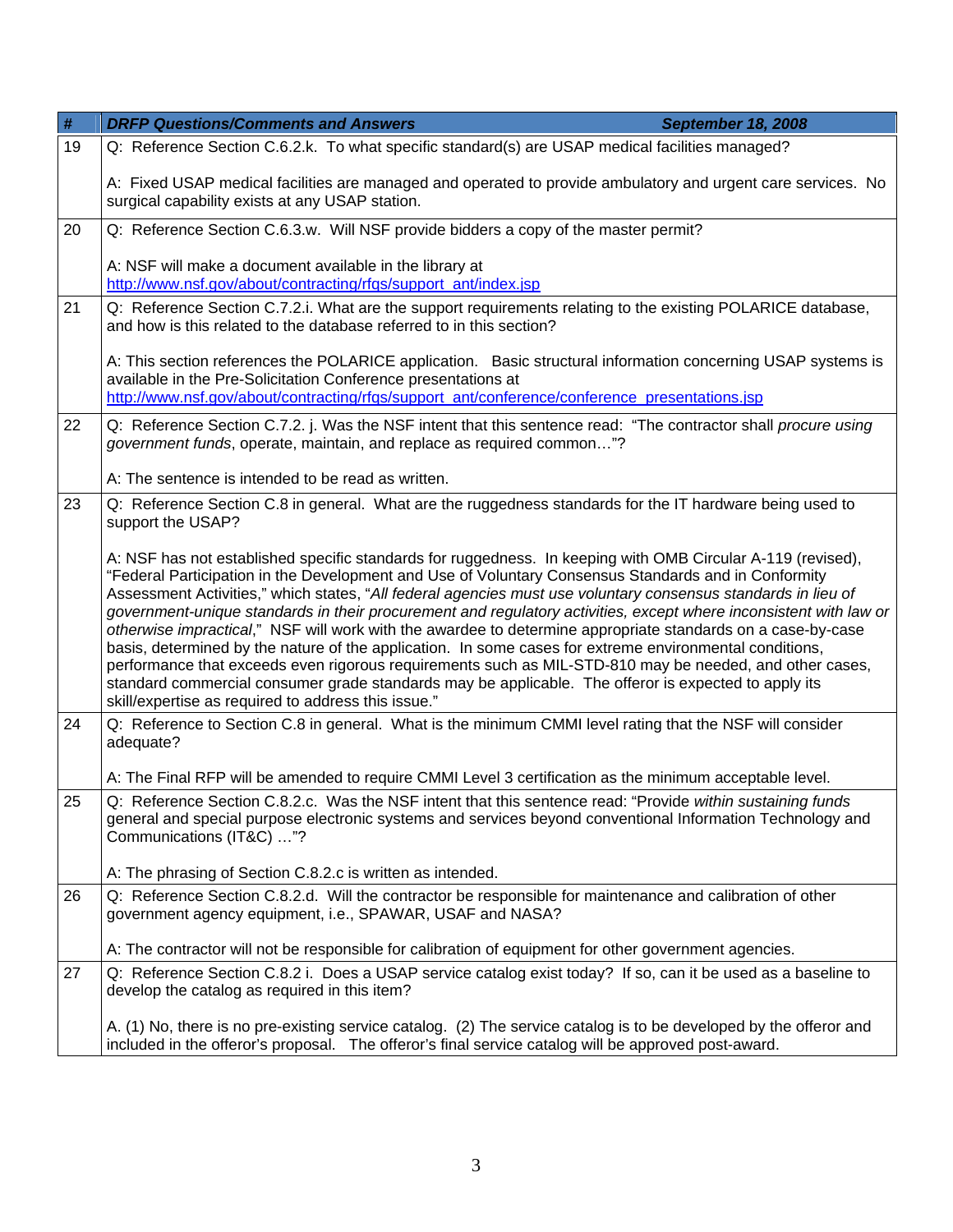| $\#$ | <b>DRFP Questions/Comments and Answers</b><br><b>September 18, 2008</b>                                                                                                                                                                                                                                                                                                                                                                                                                                                                                                                 |  |  |
|------|-----------------------------------------------------------------------------------------------------------------------------------------------------------------------------------------------------------------------------------------------------------------------------------------------------------------------------------------------------------------------------------------------------------------------------------------------------------------------------------------------------------------------------------------------------------------------------------------|--|--|
| 28   | Q: Reference Section C.8.3. Will the bidders have access to the stated Memorandum of Agreements (MOAs)?                                                                                                                                                                                                                                                                                                                                                                                                                                                                                 |  |  |
|      | A: NSF will make those available to the offerors in the on-line Library at<br>http://www.nsf.gov/about/contracting/rfgs/support_ant/index.jsp                                                                                                                                                                                                                                                                                                                                                                                                                                           |  |  |
| 29   | Q: Reference Section C.9.3.c. Specifically that "American Petroleum Institute (API) guidelines and regulations<br>must be followed to the maximum extent within the USAP." We note that API is an extensive organization with<br>standards and guidelines that overlap and duplicate standards and guidelines addressed and covered by many<br>other regulatory bodies and/or professional organizations, (e.g., addressing subjects such as safety, fire<br>protection, IT security, etc.). Is it the aim of the NSF to make the API a primary standards organization for the<br>USAP? |  |  |
|      | A: It is not the intent of NSF to have API be the overarching standards organization for NSF.                                                                                                                                                                                                                                                                                                                                                                                                                                                                                           |  |  |
| 30   | Q: Reference Section H.1 a. Does this listing represent the minimum requirement or the entire requirement for<br>key personnel?                                                                                                                                                                                                                                                                                                                                                                                                                                                         |  |  |
|      | A: This listing represents the minimum requirement of key personnel; however, Offerors may propose additional<br>key personnel.                                                                                                                                                                                                                                                                                                                                                                                                                                                         |  |  |
| 31   | Q: Reference Section H.4. The section initially states that "The U.S. Firm awarded this contract shall employ<br>only U.S. Citizens". Later in the same section it states "all personnel performing work being reimbursed to the<br>contractor as a direct cost, or by the contractor to its affiliates, consultants, or subcontractors as a direct cost<br>under any sub-agreement, must be U.S. citizens or permanent residents."<br>Should the first sentence read "shall employ only U.S. Citizens or permanent residents"?                                                         |  |  |
|      | A: Section H.4 Award of Contract to U.S. Firms and Citizens Only will be revised in the final RFP.                                                                                                                                                                                                                                                                                                                                                                                                                                                                                      |  |  |
| 32   | Q: Reference Section H.22, Domicile Transportation. This section states that transportation of employees from<br>domicile to work places shall not be an allowable cost under this contract. We request that NSF provide a<br>definition of domicile.                                                                                                                                                                                                                                                                                                                                   |  |  |
|      | A: Transportation from domicile to work will not be an allowable cost except to and from Antarctica. Domicile, as<br>defined in Black's Law Dictionary, is where an individual has a permanent home or principal residence.                                                                                                                                                                                                                                                                                                                                                             |  |  |
| 33   | Q: Reference Section L.11.10.7. This section directs the contractor to submit a schedule of all proposed direct<br>and indirect rates by fiscal year. We assume labor rates would fall in this category. Please clarify your definition<br>of direct rates.                                                                                                                                                                                                                                                                                                                             |  |  |
|      | A: The distribution of direct and indirect costs must be consistent with the Cost Accounting Standards Disclosure<br>Statement provided by the offeror.                                                                                                                                                                                                                                                                                                                                                                                                                                 |  |  |
| 34   | Q: Reference Section L.12.1. Please confirm that the stated Total Small Business percentage as well as the<br>Small Business Category percentages are based on total subcontract dollars, and not total contract dollars.                                                                                                                                                                                                                                                                                                                                                               |  |  |
| 35   | A: It will be based on total contract dollars not subcontract dollars.<br>Q: Reference Section L.15. Should this state "The <i>maximum</i> offer acceptance period is 365 calendar days"?                                                                                                                                                                                                                                                                                                                                                                                               |  |  |
|      |                                                                                                                                                                                                                                                                                                                                                                                                                                                                                                                                                                                         |  |  |
|      | A: Section L.15. is correct as written in the RFP.                                                                                                                                                                                                                                                                                                                                                                                                                                                                                                                                      |  |  |
| 36   | Q: Reference Section B.2. Regarding the Cost Reimbursable CLINs, does the NSF plan to provide defined<br>estimates to be used by all Offerors in bidding these CLINs?                                                                                                                                                                                                                                                                                                                                                                                                                   |  |  |
|      | A: NSF is reconsidering those CLINs. It is the offeror's responsibility to acquire necessary cost information to<br>make these estimates via on-line library information, pre-solicitation conference, site visits and pre-proposal one-<br>on-ones.                                                                                                                                                                                                                                                                                                                                    |  |  |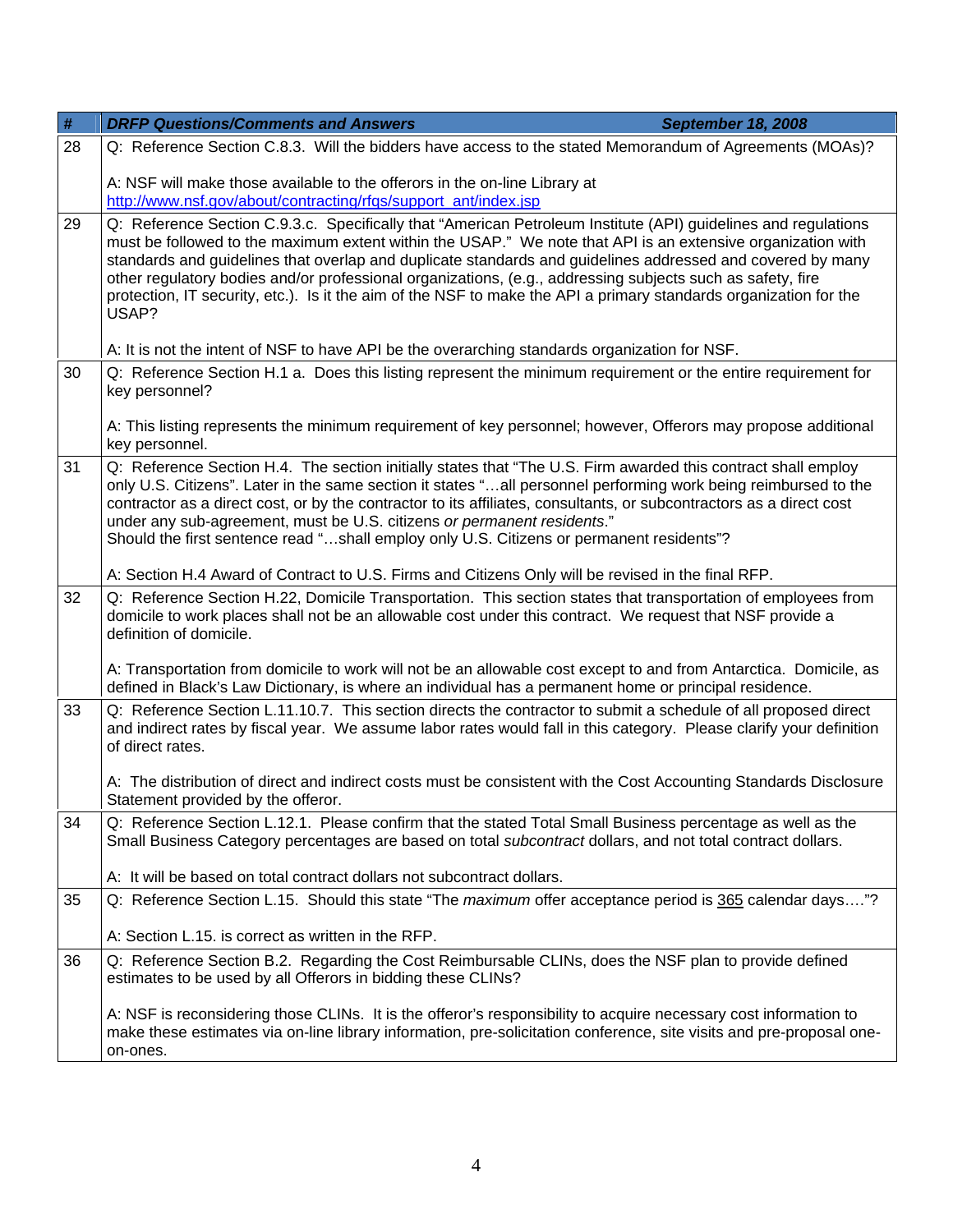| $\#$ | <b>DRFP Questions/Comments and Answers</b><br><b>September 18, 2008</b>                                                                                                                                                                                                                                                                                                                                                                                                                                                                                                                                                                                                                                                                                                                                                                                                                                                                                                                                                                                                                             |
|------|-----------------------------------------------------------------------------------------------------------------------------------------------------------------------------------------------------------------------------------------------------------------------------------------------------------------------------------------------------------------------------------------------------------------------------------------------------------------------------------------------------------------------------------------------------------------------------------------------------------------------------------------------------------------------------------------------------------------------------------------------------------------------------------------------------------------------------------------------------------------------------------------------------------------------------------------------------------------------------------------------------------------------------------------------------------------------------------------------------|
| 37   | Q: Ref. DRFP Section B.2, Section B.6, Section J.1. In the performance of the contract, the Cost Reimbursable<br>(CR) structure defined in the Draft RFP incentivizes the contractor to emphasize timeliness (of delivering material<br>and personnel) over cost savings in order to minimize risk to the performance of the Award Fee CLINs.<br>Additionally, Section J.1 calls for "Surveillance Plan(s), inclusive of Performance Metrics (for other than CPAF-C<br>portions of the contract)", but it is not clear how these performance metrics would apply to a cost reimbursable<br>structure to incentivize the contractor to better achieve the goals of the NSF. Would the NSF consider a Cost Plus<br>Incentive Fee (CPIF) structure for materials, ODCs, travel, etc. to recognize the risk in delivering all required<br>material and personnel to their final destination on time, and to better balance cost and timeliness incentives? If<br>so, the Surveillance Plan could then be structured to directly affect the incentive fee earned by the contractor<br>under these CLINs. |
|      | A: NSF is not currently considering a CPIF structure. Surveillance Plans (SP) will be required to evaluate and<br>document the contractor's performance through the life of the contract. For instance, the CPAF portion of the<br>contract will have a SP called the Award Fee Plan and non-CPAF portions will have a SP that doesn't include an<br>Award Fee Plan.                                                                                                                                                                                                                                                                                                                                                                                                                                                                                                                                                                                                                                                                                                                                |
| 38   | Q: Ref. DRFP Section B.2, B.4. Reference Draft RFP Section B2 and Section B4, FPIF CLINs 1400, 2300, 3300,<br>4300, and 5300 for Construction/Special Projects: It is not clear how Construction/Special Projects would be<br>authorized and funded under these CLINs.                                                                                                                                                                                                                                                                                                                                                                                                                                                                                                                                                                                                                                                                                                                                                                                                                              |
|      | A: NSF is reconsidering the use of FPIF CLINs. Major construction and special projects will be separately<br>authorized and funded via contract modification.                                                                                                                                                                                                                                                                                                                                                                                                                                                                                                                                                                                                                                                                                                                                                                                                                                                                                                                                       |
| 39   | Q: Ref. DRFP Section B.2, Section B.4. Does the NSF intend to order services under these CLINs through task<br>orders? If so, would the NSF consider adding FAR 52.216-18 Ordering and 52.216-19 Order Limitations to the<br>RFP, modifying 52.216-1 in Section L to include the Indefinite Delivery Indefinite Quantity contract type, and<br>providing additional direction concerning task order proposal procedures and expectations?                                                                                                                                                                                                                                                                                                                                                                                                                                                                                                                                                                                                                                                           |
|      | A: NSF does not intend to order services through Task Orders.                                                                                                                                                                                                                                                                                                                                                                                                                                                                                                                                                                                                                                                                                                                                                                                                                                                                                                                                                                                                                                       |
| 40   | Q: Ref. DRFP Section B.2, B.4. Would the NSF also consider adding FFP and CPFF Task Order CLINs to<br>provide contracting flexibility for special projects?                                                                                                                                                                                                                                                                                                                                                                                                                                                                                                                                                                                                                                                                                                                                                                                                                                                                                                                                         |
|      | A: The Final RFP will have a Government provided NTE for major construction and special projects. This portion<br>will not be part of the total evaluated cost for Section M purposes. Major construction and special projects'<br>requirements will be determined post-award and will be incorporated by modification into the contract and will be<br>consistent with the pertinent Annual Program Plan.                                                                                                                                                                                                                                                                                                                                                                                                                                                                                                                                                                                                                                                                                          |
| 41   | Q: Ref DRFP Section B2 and Section B4. FPIF CLINs 1400, 2300, 3300, 4300, and 5300 for<br>Construction/Special Projects: The table in Section B2 provides fill-ins for Cost/Price, Fee, and Total Price, and<br>Section B4 provides blanks for total cost, target profit, and target price as well as a figure for ceiling price.<br>However the FPIF definition in FAR 52.216-16 provides for a formula for adjusting profit based on the variance<br>between target and negotiated cost. There is no place defined in the referenced sections for the over and under<br>profit adjustment percentages. Where should the Offeror describe its proposed cost adjustment formula within its<br>proposal?                                                                                                                                                                                                                                                                                                                                                                                             |
|      | A: The proposed cost adjustment formula should be discussed in the cost proposal where applicable, however the<br>final RFP will not include any FPIF CLINs.                                                                                                                                                                                                                                                                                                                                                                                                                                                                                                                                                                                                                                                                                                                                                                                                                                                                                                                                        |
| 42   | Q: Ref DRFP Section B.2, Section F.2, Section L.9.3.5. Option Period 4, Item 5000 through 5600, is October 1,<br>2020 to September 30, 2022. This is CPAF, FPIF, and CR, and represents the performance of the USAP mission<br>support during this period. Transition-out, Item 6000, is October 1, 2022 – March 31, 2023, and is CR only. We<br>assume CLIN 6000 only covers transition out activities. Who is responsible for the performance of the mission<br>during the period October 1, 2022 – March 31, 2023, the Austral Summer? If NSF intends that this support be<br>performed under this contract, we recommend that CLINs 6000 through 6600 be defined with a period of<br>performance of October 1, 2022 – March 31, 2023, to cover performance of the USAP mission support through<br>the 2022-2023 Austral Summer, and define a new CLIN 7000 for the Cost Reimbursable CLIN for transition out<br>activities. Alternatively, the Period of Performance for CLINs 5000 through 5600 could be extended to March 31,                                                                 |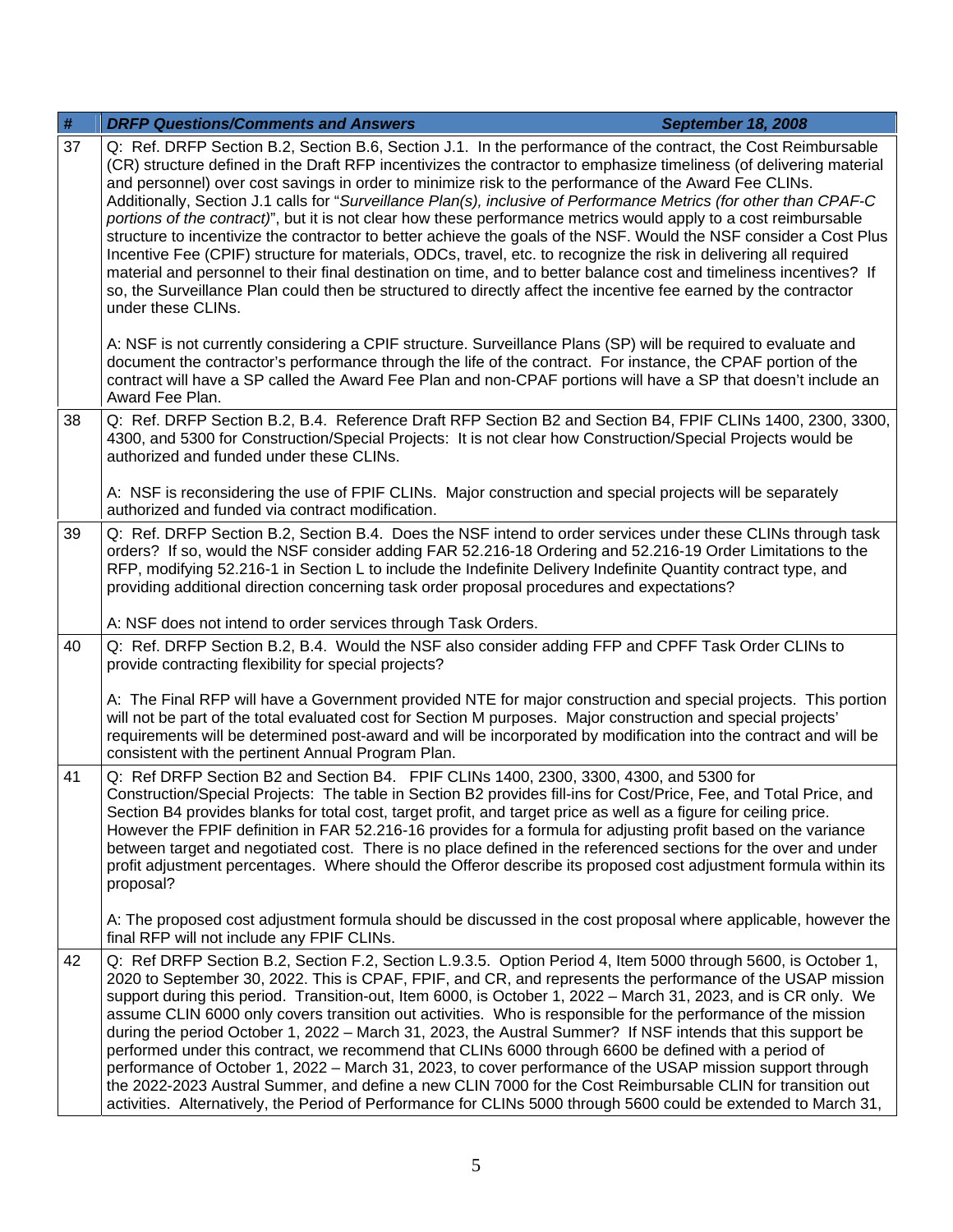| #                                                                                                                                                                                                                                                                                                                                                                                                                                                                                                                                                                                                                                                               | <b>DRFP Questions/Comments and Answers</b><br><b>September 18, 2008</b>                                                                                                                                                                                                                                                                                                                                                                                                                                                                                                                                                                                                                                                                                                                                                                                                                                                                                                                                                                                                                                                                                                                                                                                                                                                                                                                                                                                                                                                                                                                                                                                                                                                                                                                                                                                                                                                                                                                           |  |
|-----------------------------------------------------------------------------------------------------------------------------------------------------------------------------------------------------------------------------------------------------------------------------------------------------------------------------------------------------------------------------------------------------------------------------------------------------------------------------------------------------------------------------------------------------------------------------------------------------------------------------------------------------------------|---------------------------------------------------------------------------------------------------------------------------------------------------------------------------------------------------------------------------------------------------------------------------------------------------------------------------------------------------------------------------------------------------------------------------------------------------------------------------------------------------------------------------------------------------------------------------------------------------------------------------------------------------------------------------------------------------------------------------------------------------------------------------------------------------------------------------------------------------------------------------------------------------------------------------------------------------------------------------------------------------------------------------------------------------------------------------------------------------------------------------------------------------------------------------------------------------------------------------------------------------------------------------------------------------------------------------------------------------------------------------------------------------------------------------------------------------------------------------------------------------------------------------------------------------------------------------------------------------------------------------------------------------------------------------------------------------------------------------------------------------------------------------------------------------------------------------------------------------------------------------------------------------------------------------------------------------------------------------------------------------|--|
|                                                                                                                                                                                                                                                                                                                                                                                                                                                                                                                                                                                                                                                                 | 2023.                                                                                                                                                                                                                                                                                                                                                                                                                                                                                                                                                                                                                                                                                                                                                                                                                                                                                                                                                                                                                                                                                                                                                                                                                                                                                                                                                                                                                                                                                                                                                                                                                                                                                                                                                                                                                                                                                                                                                                                             |  |
|                                                                                                                                                                                                                                                                                                                                                                                                                                                                                                                                                                                                                                                                 | A: The incumbent contractor.                                                                                                                                                                                                                                                                                                                                                                                                                                                                                                                                                                                                                                                                                                                                                                                                                                                                                                                                                                                                                                                                                                                                                                                                                                                                                                                                                                                                                                                                                                                                                                                                                                                                                                                                                                                                                                                                                                                                                                      |  |
| 43                                                                                                                                                                                                                                                                                                                                                                                                                                                                                                                                                                                                                                                              | Q: Ref DRFP Section B.7. Section B.7 (b) Award Fee Determination presents an award fee schedule with a zero<br>award fee given at less than an 80 percent award fee score. Will the NSF consider a scale based on<br>Outstanding, Very Good, Satisfactory, Marginal, and Unsatisfactory ratings, with a sliding scale of compensation<br>based on meeting the Outstanding, Very Good, Satisfactory, and Marginal ratings, together with a less stringent<br>award fee plan to compensate the contractor for work acceptably performed? For example, something like the<br>following might be considered:<br>A: The award fee schedule is presented in the RFP as it was intended. Alternatives to the award fee schedule will                                                                                                                                                                                                                                                                                                                                                                                                                                                                                                                                                                                                                                                                                                                                                                                                                                                                                                                                                                                                                                                                                                                                                                                                                                                                     |  |
|                                                                                                                                                                                                                                                                                                                                                                                                                                                                                                                                                                                                                                                                 | not be considered.                                                                                                                                                                                                                                                                                                                                                                                                                                                                                                                                                                                                                                                                                                                                                                                                                                                                                                                                                                                                                                                                                                                                                                                                                                                                                                                                                                                                                                                                                                                                                                                                                                                                                                                                                                                                                                                                                                                                                                                |  |
| 44                                                                                                                                                                                                                                                                                                                                                                                                                                                                                                                                                                                                                                                              | Q: Ref DRFP Section B.7, Section J.1, Section L.9.1.8. Will the NSF consider including the submission<br>requirements for this plan in Section L? We would recommend that the proposed Award Fee Plan be included as<br>an attachment to Volume I - Transmittal Letter And Administrative Information (as referenced by Section J.1<br>Listing of Attachments on Page 79 of the Draft RFP).                                                                                                                                                                                                                                                                                                                                                                                                                                                                                                                                                                                                                                                                                                                                                                                                                                                                                                                                                                                                                                                                                                                                                                                                                                                                                                                                                                                                                                                                                                                                                                                                       |  |
|                                                                                                                                                                                                                                                                                                                                                                                                                                                                                                                                                                                                                                                                 | A: The proposed Award Fee Plan should be located in Section J as Attachment 1. Applicable surveillance plans<br>for the non-CPAF portion of the contract should be located in Section J as Attachment 8.                                                                                                                                                                                                                                                                                                                                                                                                                                                                                                                                                                                                                                                                                                                                                                                                                                                                                                                                                                                                                                                                                                                                                                                                                                                                                                                                                                                                                                                                                                                                                                                                                                                                                                                                                                                          |  |
| Q: Ref DRFP Section B.7, Section J.1, Section L.9.1.8. Section J.1 defines both an Award Fee Plan and a<br>45<br>Surveillance Plan, while Section L.9.1.8 only refers to a surveillance plan. Was the "surveillance plan" defined in<br>Section L.9.1.8 meant to cover both of the documents defined in Section J.1? If so, we would recommend that<br>the page limitation for Volume II - Technical Proposal be increased so that both of these documents can be<br>adequately addressed. Or is the "surveillance plan" in Section L.9.1.8 a summary of the salient points of the<br>Award Fee Plan & Surveillance Plan, which are to be delivered separately? |                                                                                                                                                                                                                                                                                                                                                                                                                                                                                                                                                                                                                                                                                                                                                                                                                                                                                                                                                                                                                                                                                                                                                                                                                                                                                                                                                                                                                                                                                                                                                                                                                                                                                                                                                                                                                                                                                                                                                                                                   |  |
|                                                                                                                                                                                                                                                                                                                                                                                                                                                                                                                                                                                                                                                                 | A: (1) No. Section J, Attachment 1, is for the Award Fee Plan for the CPAF contract type set out for Integrated<br>Operations and Science Support. Section J, Attachment 8, is for Surveillance Plan(s) for other portions of the<br>contract. (2) There will be no page limitations for the award fee plan. (3) Non-CPAF portions of the contract will<br>require a separate Surveillance Plan from the Award Fee Plan. The non-CPAF Surveillance Plans will be located<br>at Section J, Attachment 8 and also will not have a page limit.                                                                                                                                                                                                                                                                                                                                                                                                                                                                                                                                                                                                                                                                                                                                                                                                                                                                                                                                                                                                                                                                                                                                                                                                                                                                                                                                                                                                                                                       |  |
| 46                                                                                                                                                                                                                                                                                                                                                                                                                                                                                                                                                                                                                                                              | Q: Ref DRFP Section B.7. Section B7 (f) Payment of Award Fee states that "There will be no provisional, interim<br>or advance billing of award fee prior to a final determination of award fee earned and execution by the Contracting<br>Officer of a contract modification authorizing payment." If the payment of Provisional Award Fee to the contractor<br>is not allowed, this approach will result in negative cash flow for both the contractor and its team members for the<br>duration of the year long award fee period. The Federal Acquisition Regulations allow for the payment of<br>Provisional Award Fee as well as the government's ability to recoup any overpayment of Award Fee in the event<br>the contractor does not perform to the government's expectations. Provisional Award Fee allows the contractor<br>the ability to absorb contract related unallowable costs as they occur and thus provides the contractor's program<br>manager greater flexibility to respond to unanticipated events/costs. The provisional payment of Award Fee does<br>not diminish the significance of the government's evaluation of the contractor's performance, and in fact can<br>increase the contractor's efforts by increasing the contractor's desire to perform at the highest levels on the<br>contract. Contractors will perform at a higher level to ensure that they do not get into a situation where they would<br>have to repay the government, nor to find themselves in a situation where they would lose the ability to bill<br>provisional award fee. The payment of Provisional Award Fee also provides the government with the ability to<br>establish more stable funding baselines and allocation requirements. Based on the above considerations, would<br>the NSF consider changing Section B.7 (f) to allow payment of provisional award fee?<br>A: No. NSF currently is not considering provisional award fee. Refer to Draft RFP, Section B, Paragraph 7.f, |  |
|                                                                                                                                                                                                                                                                                                                                                                                                                                                                                                                                                                                                                                                                 | Payment of Award Fee, states that no provisional interim or advance billing of award fee will be authorized.                                                                                                                                                                                                                                                                                                                                                                                                                                                                                                                                                                                                                                                                                                                                                                                                                                                                                                                                                                                                                                                                                                                                                                                                                                                                                                                                                                                                                                                                                                                                                                                                                                                                                                                                                                                                                                                                                      |  |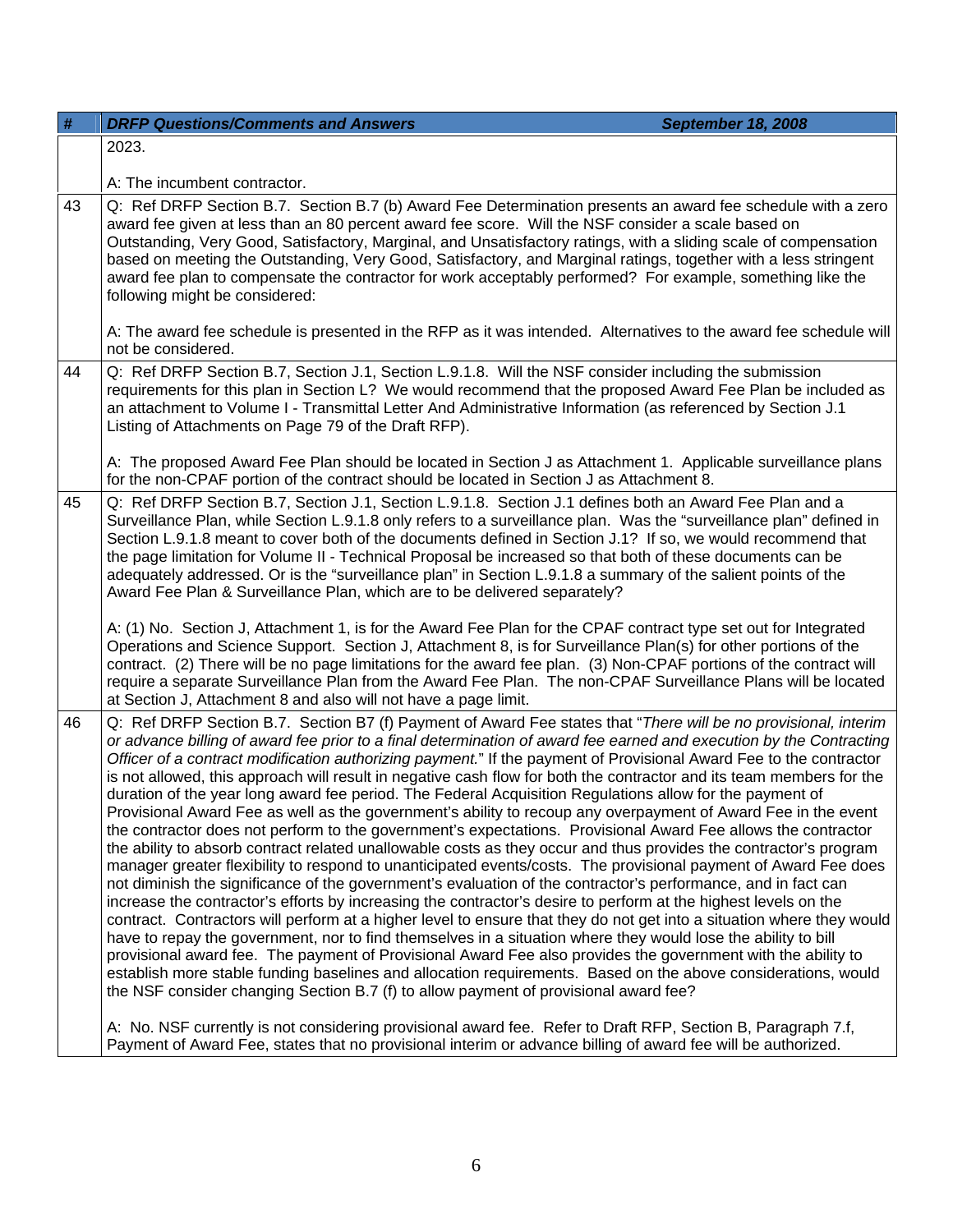| $\#$ | <b>DRFP Questions/Comments and Answers</b>                                                                                                                                                                                                                                                                                                                                                                                                                                                                                                                                                                                                                                                                                                                                                                                                                                                                                                                                                                                                                          | <b>September 18, 2008</b> |
|------|---------------------------------------------------------------------------------------------------------------------------------------------------------------------------------------------------------------------------------------------------------------------------------------------------------------------------------------------------------------------------------------------------------------------------------------------------------------------------------------------------------------------------------------------------------------------------------------------------------------------------------------------------------------------------------------------------------------------------------------------------------------------------------------------------------------------------------------------------------------------------------------------------------------------------------------------------------------------------------------------------------------------------------------------------------------------|---------------------------|
| 47   | Q: Ref DRFP Section C, Section J, Section L; Section M. Section C of the Draft RFP makes reference to the<br>Offeror proposed Performance Work Statement (PWS) as per the following: "THE AWARDEE'S PWS WILL BE<br>INCORPORATED AT CONTRACT AWARD." Section J of the Draft RFP (item 2) lists the PWS as an attachment<br>to the contract, to be proposed by the Offeror. However Section L does not provide any specific instructions<br>regarding the development of a PWS and its place in the final proposal submission. Further, Section M.6.1.3.1<br>states "The Government will assess the Offeror's schedule and milestones for implementing the entire proposed<br>PWS" but does not provide specific criteria regarding the evaluation of the PWS itself. Will the NSF consider<br>identifying in Section L the requirements for a proposed PWS to be included as a separate Attachment to Volume<br>II, not subject to the page limitations?<br>A: The PWS should be submitted under Section J, Attachment 2 in Volume I and will not be subject to page |                           |
|      | restrictions Changes to Section L language regarding the PWS are being considered. The PWS will be<br>evaluated under "Technical Approach" - Section M.6.1.2 Sub factor 2.                                                                                                                                                                                                                                                                                                                                                                                                                                                                                                                                                                                                                                                                                                                                                                                                                                                                                          |                           |
| 48   | Q: Ref DRFP Section C, Section J, Section L, Section M. Does the NSF intend to evaluate the proposed PWS?<br>If so, will the NSF consider adding evaluation criteria in Section M that will specify how the PWS will be assessed<br>in the source selection process?                                                                                                                                                                                                                                                                                                                                                                                                                                                                                                                                                                                                                                                                                                                                                                                                |                           |
|      | A: Yes. The PWS will be evaluated under "Technical Approach" - Section M.6.1.2 Sub factor 2                                                                                                                                                                                                                                                                                                                                                                                                                                                                                                                                                                                                                                                                                                                                                                                                                                                                                                                                                                         |                           |
| 49   | Q: Ref SOO, DRFP Section C.6.3, J.1. The DRFP Reference states, "The contractor will assume responsibility<br>for existing leases and charters and operator agreements (e.g. Christchurch Airport Authority, NZ, and Punta<br>Arenas, Chile)". Section J.1 indicates that a "listing" of assignable leases/charters and assignable subcontracts<br>will be posted to the USAP website. Will the actual lease/charter/subcontract agreement documents be posted to<br>the USAP website, or made available in an NSF on-site Bidders Library?                                                                                                                                                                                                                                                                                                                                                                                                                                                                                                                         |                           |
|      | A: Copies of charters and leases will be made available at<br>http://www.nsf.gov/about/contracting/rfqs/support_ant/index.jsp                                                                                                                                                                                                                                                                                                                                                                                                                                                                                                                                                                                                                                                                                                                                                                                                                                                                                                                                       |                           |
| 50   | Q: Ref SOO, DRFP Section C.7.2. The DRFP Reference states, "The contractor shall provide an information<br>database for interactive science planning with investigators and ensure continuity with legacy data." Could the<br>NSF provide in the Library the format, size, location, and database technology used (e.g. Oracle, MS SQL Server,<br>MS Access, etc.) for all of the legacy databases?                                                                                                                                                                                                                                                                                                                                                                                                                                                                                                                                                                                                                                                                 |                           |
|      | A: Basic structural information concerning USAP systems is available in the Pre-Solicitation Conference<br>presentations at http://www.nsf.gov/about/contracting/rfqs/support_ant/conference/conference_presentations.jsp                                                                                                                                                                                                                                                                                                                                                                                                                                                                                                                                                                                                                                                                                                                                                                                                                                           |                           |
| 51   | Q: Ref SOO, DRFP Section C.8.3. The DRFP Reference states, "The contractor must comply with the<br>terms/conditions of Memorandum of Agreements (MOA) as amended and extended, which define IT&C service<br>and supplier relationships." Could the NSF provide all MOAs for IT&C service and supplier relationships, either in<br>the On-Line Library or as an attachment to the RFP?                                                                                                                                                                                                                                                                                                                                                                                                                                                                                                                                                                                                                                                                               |                           |
|      | A: NSF will make those available to the offerors at<br>http://www.nsf.gov/about/contracting/rfqs/support_ant/index.jsp.                                                                                                                                                                                                                                                                                                                                                                                                                                                                                                                                                                                                                                                                                                                                                                                                                                                                                                                                             |                           |
| 52   | Q: Ref SOO, DRFP Section C.9.2.h. The DRFP Reference states, "The contractor shall provide and manage<br>housing and berthing for program personnel at all stations, at field camps, and on research vessels." We<br>understand that currently there are separate practices for housing and berthing of military personnel. Will all<br>dorms at McMurdo be available to all personnel or do restrictions apply for military or other personnel?                                                                                                                                                                                                                                                                                                                                                                                                                                                                                                                                                                                                                    |                           |
|      | A: The current practice is to keep military personnel berthing consolidated to maintain unit integrity. Single room<br>accommodations are provided for aircrew to ensure minimal disruption for adequate crew rest. Offerors may<br>propose any strategy for berthing management, provided that unit integrity is maintained and the aircrews are<br>able to receive adequate crew rest.                                                                                                                                                                                                                                                                                                                                                                                                                                                                                                                                                                                                                                                                            |                           |
| 53   | Q: Ref DRFP Section E. How does the Government intend to inspect and accept construction projects? Would<br>the NSF consider adding FAR 52.246-12, Inspection of Construction, to Section E.1 of the Draft RFP?                                                                                                                                                                                                                                                                                                                                                                                                                                                                                                                                                                                                                                                                                                                                                                                                                                                     |                           |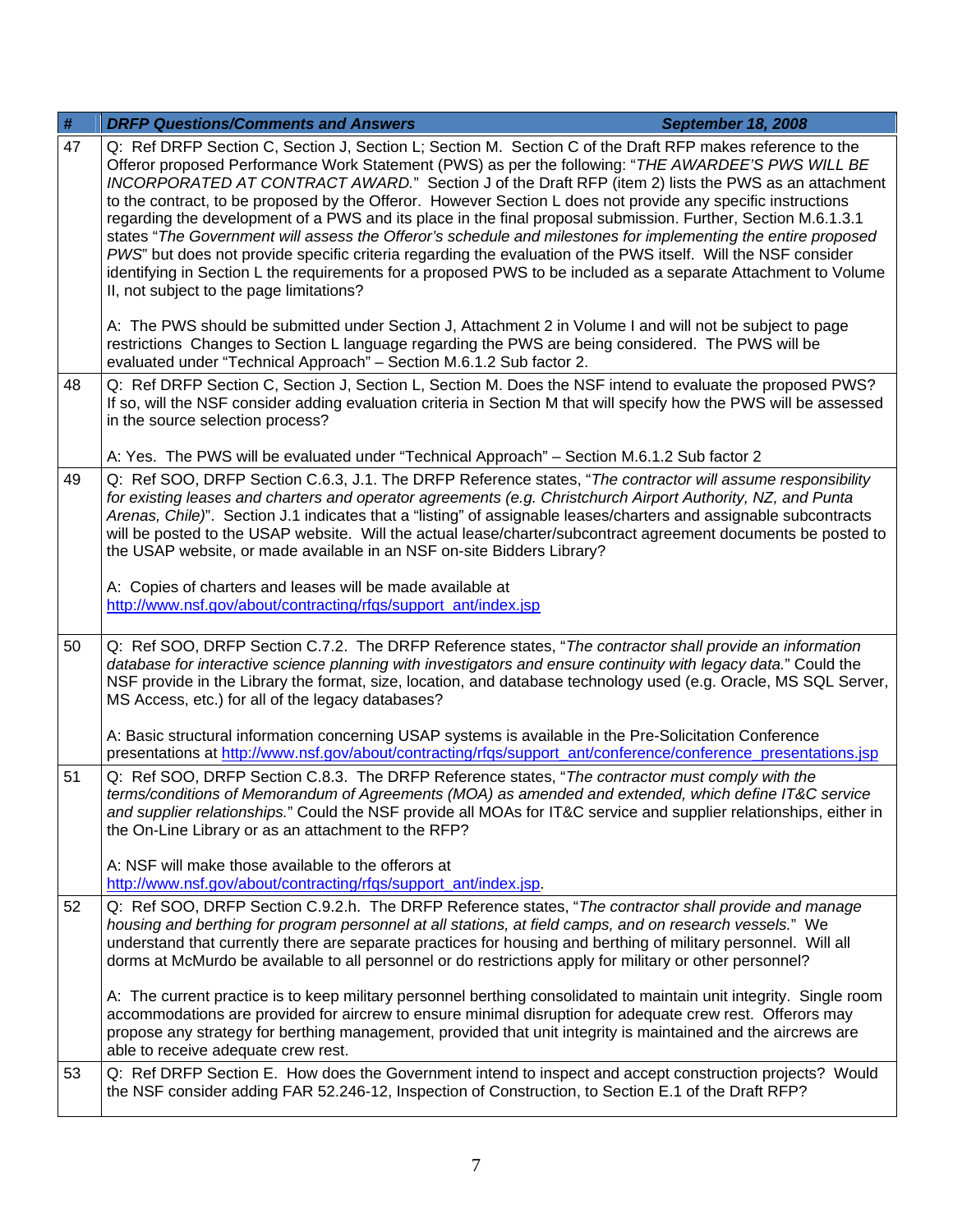| #  | <b>DRFP Questions/Comments and Answers</b><br><b>September 18, 2008</b>                                                                                                                                                                                                                                                                                                                                                                                                                                                                                                                                                                                                                                             |  |  |
|----|---------------------------------------------------------------------------------------------------------------------------------------------------------------------------------------------------------------------------------------------------------------------------------------------------------------------------------------------------------------------------------------------------------------------------------------------------------------------------------------------------------------------------------------------------------------------------------------------------------------------------------------------------------------------------------------------------------------------|--|--|
|    | A: Applicable FAR clauses addressing construction activities outside the United States will be addressed in each<br>construction modification issued during the performance of the contract. .                                                                                                                                                                                                                                                                                                                                                                                                                                                                                                                      |  |  |
| 54 | Q: Ref DRFP Section E.1, Section E.2, Section E.3. What documentation will the NSF require the contractor to<br>provide to support the Contracting Officer's formal acceptance of a construction project? Will the Contracting<br>Officer provide the signed, final document within 30 calendar days of its receipt indicating final acceptance for<br>payment purposes?                                                                                                                                                                                                                                                                                                                                            |  |  |
|    | A: At a minimum, the contractor will need to provide a letter of acceptance from the NSF Facilities Engineering<br>Program Manager (FEPM), as well as any other supporting documentation to support final payment. This will<br>include, but not be limited to, full documentation of transactions to support the transfer to real property, if<br>applicable.                                                                                                                                                                                                                                                                                                                                                      |  |  |
| 55 | Q: Ref DRFP Section E.1, Section E.2, Section E.3. How will final acceptance of services and supplies provided<br>by the contractor be documented so that the contractor has a document to support payment by the NSF?                                                                                                                                                                                                                                                                                                                                                                                                                                                                                              |  |  |
|    | A: Information provided in the DRFP is sufficient and adequate at the current stage of the procurement process.<br>Invoices should be documented in accordance with Government Approved Accounting Procedures (GAAP).                                                                                                                                                                                                                                                                                                                                                                                                                                                                                               |  |  |
| 56 | Q: In Section E.3, the term "free from error" is ambiguous and subjective. We recommend that the NSF<br>consider removing Section E.3 from the solicitation, given that adequate protections for the NSF already exist<br>within the clauses defined in Section E.1, and will exist (by definition) in the PWS incorporated into the contract.                                                                                                                                                                                                                                                                                                                                                                      |  |  |
|    | A: NSF is taking this under advisement.                                                                                                                                                                                                                                                                                                                                                                                                                                                                                                                                                                                                                                                                             |  |  |
| 57 | Q: Sections G.1 through Section G.2 of the DRFP discuss monthly invoicing requirements. Our understanding is<br>that the current contractor is required to manage a Cash Account, and the Monthly Cash on Hands Report reflects<br>the status of this account. However, the Draft RFP does not appear to reflect any requirement to maintain a Cash<br>Account as is currently done. Instead, the contractor would perform the work, obtain invoices from subs and bill<br>the government on a monthly basis. Please provide more details regarding the requirement in Section F.4.2 for<br>Monthly Cash on Hands reporting on a monthly basis, as well as any specific requirements to maintain a Cash<br>Account. |  |  |
|    | A: DRFP Section F, paragraph 4.2, Monthly Cash on Hand Reports will be deleted in the Final RFP.                                                                                                                                                                                                                                                                                                                                                                                                                                                                                                                                                                                                                    |  |  |
| 58 | Q: DRFP Section F.7, Item 003 in Table. The DRFP reference requires the contractor to "prepare management,<br>Standard Operating Procedures, and PM manuals as provided for in the PWS and submit these manuals to NSF<br>for review and approval." The initial versions of these documents are to be delivered within the first 24 months of<br>the contract. Will the procedures and operational manuals from the current contract be available in the On-Line<br>Library?                                                                                                                                                                                                                                        |  |  |
|    | A: NSF will make those available in the on-line Library at<br>http://www.nsf.gov/about/contracting/rfqs/support_ant/index.jsp                                                                                                                                                                                                                                                                                                                                                                                                                                                                                                                                                                                       |  |  |
| 59 | Q: Ref DRFP Section H.4. The referenced text says "The U.S. Firm awarded this contract shall employ only U.S.<br>citizens." As written, this seems to prohibit award to companies that employ non-US citizens in other capacities.<br>We assume the intent of Section H.4 is that only U.S. citizens will be employed in the performance of this<br>contract. We therefore recommend that the wording be changed to the following: "Only U.S. Firms are eligible for<br>award of this contract. The Firm awarded this contract shall employ only U.S. citizens in the performance of this<br>contract."                                                                                                             |  |  |
|    | A: Section H.4 Award of Contract to U.S. Firms and Citizens Only will be revised in the final RFP.                                                                                                                                                                                                                                                                                                                                                                                                                                                                                                                                                                                                                  |  |  |
| 60 | reserved                                                                                                                                                                                                                                                                                                                                                                                                                                                                                                                                                                                                                                                                                                            |  |  |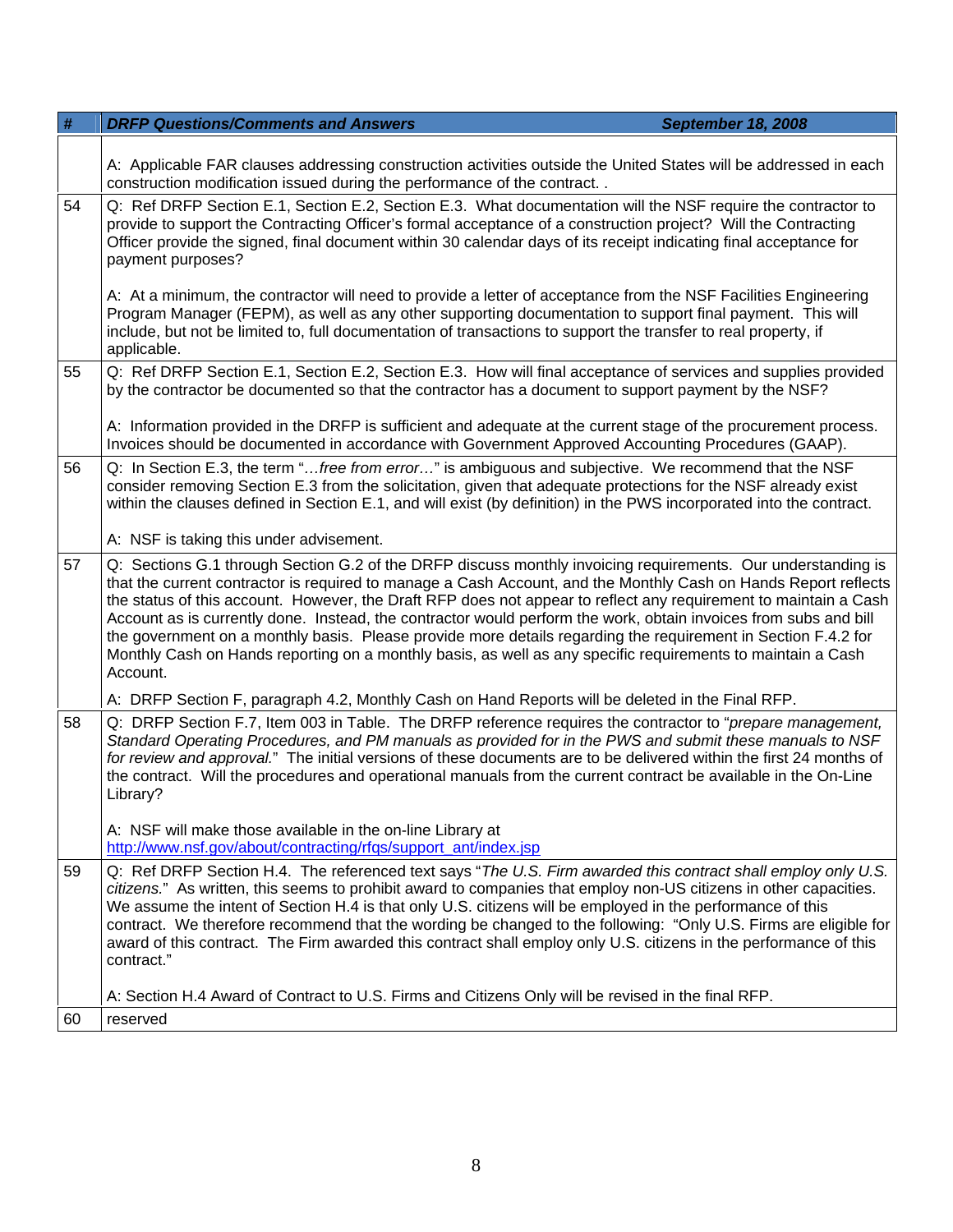| $\#$                                                                                                                                                                                                                                                                                                                                                 | <b>DRFP Questions/Comments and Answers</b><br><b>September 18, 2008</b>                                                                                                                                                                                                                                                                                                                                                                                                                                                                                                                                                                                                                                                                                                                                                                                                                                                                                                                                                                                                                                                                                                                                                                                                                                                                                                                                              |  |
|------------------------------------------------------------------------------------------------------------------------------------------------------------------------------------------------------------------------------------------------------------------------------------------------------------------------------------------------------|----------------------------------------------------------------------------------------------------------------------------------------------------------------------------------------------------------------------------------------------------------------------------------------------------------------------------------------------------------------------------------------------------------------------------------------------------------------------------------------------------------------------------------------------------------------------------------------------------------------------------------------------------------------------------------------------------------------------------------------------------------------------------------------------------------------------------------------------------------------------------------------------------------------------------------------------------------------------------------------------------------------------------------------------------------------------------------------------------------------------------------------------------------------------------------------------------------------------------------------------------------------------------------------------------------------------------------------------------------------------------------------------------------------------|--|
| 61                                                                                                                                                                                                                                                                                                                                                   | Q: Ref Section 6.3 of the Statement of Objectives. {It} references the requirement for the contractor to establish<br>and operate a project headquarters in the contiguous United States. Section H.14 states that the Government will<br>furnish, at no cost to the contractor, the necessary office space, utilities, telephone service, general purpose office<br>equipment, and office furniture for its personnel assigned to work under this contract at Government locations in<br>Antarctica and at operating locations in New Zealand and South America. In the past, the Government has<br>provided office space, utilities, telephone service, general purpose office equipment, and office furniture at Port<br>Hueneme and general purpose office equipment and office furniture at the contractor's contiguous United States<br>project headquarters. Is it NSF's intention to continue to use Port Hueneme? If yes, will office space, etc. be<br>provided at Port Hueneme?                                                                                                                                                                                                                                                                                                                                                                                                                           |  |
|                                                                                                                                                                                                                                                                                                                                                      | A: NSF will consider alternate locations for shipping and receiving of materials and supplies.                                                                                                                                                                                                                                                                                                                                                                                                                                                                                                                                                                                                                                                                                                                                                                                                                                                                                                                                                                                                                                                                                                                                                                                                                                                                                                                       |  |
| 62<br>Q: There is considerable equipment and furniture (to include network and computing hardware) at the current<br>contractor's Denver office that is GFE. Will this equipment and furniture be available to the successful bidder, or<br>should bidders assume they will be responsible for furnishing the contiguous United States headquarters? |                                                                                                                                                                                                                                                                                                                                                                                                                                                                                                                                                                                                                                                                                                                                                                                                                                                                                                                                                                                                                                                                                                                                                                                                                                                                                                                                                                                                                      |  |
|                                                                                                                                                                                                                                                                                                                                                      | A: The successful offeror will be responsible for furnishing the contiguous United States headquarters. Any<br>usable GFE in the current contractor's headquarters can be made available.                                                                                                                                                                                                                                                                                                                                                                                                                                                                                                                                                                                                                                                                                                                                                                                                                                                                                                                                                                                                                                                                                                                                                                                                                            |  |
| 63                                                                                                                                                                                                                                                                                                                                                   | Q: Ref DRFP Section H.17. We assume that the intent of Section H.17 is that (1) the contractor is to provide fully<br>qualified personnel with all required licenses, certifications, etc.; (2) the contractor is responsible for any unique<br>training (e.g., Ethics Training) or training for transferable skills (e.g., Cisco Network Administration); and (3)<br>training that is unique to the ASC (e.g. basic survival training unique to the Antarctic environment, etc.) is<br>chargeable to the contract. However, it appears from the Draft RFP reference that any training pertinent to the<br>ASC (e.g., orientation, basic survival training unique to the Antarctic environment, specialized equipment training<br>for the Antarctic environment, etc.) must be approved prior to the training occurring. A literal interpretation of the<br>referenced clause is extremely restrictive, requiring approval by NSF for any training pertinent to the ASC. Please<br>clarify under what circumstances training must be pre-approved by the COTR.                                                                                                                                                                                                                                                                                                                                                       |  |
|                                                                                                                                                                                                                                                                                                                                                      | A: NSF will only allow training unique to the Antarctic operation to be a billable expense to the contract. NSF<br>expects the contractor employees to be trained professionals in their areas of expertise.                                                                                                                                                                                                                                                                                                                                                                                                                                                                                                                                                                                                                                                                                                                                                                                                                                                                                                                                                                                                                                                                                                                                                                                                         |  |
| 64                                                                                                                                                                                                                                                                                                                                                   | Q: Ref DRFP Section H.17. The DRFP Reference states, "The contractor shall be responsible for all costs<br>including labor hours associated with the equivalent training of replacement personnel when contractor personnel<br>who have received Government-funded training leave and are replaced." This clause places an unreasonable<br>burden on the contractor as a certain amount of turnover is expected (for example, seasonal replacements) and<br>even within a season emergency circumstances might require replacement personnel who must be trained. If the<br>intent of this requirement is that the contractor should absorb costs associated with excessive turnover of<br>personnel, will the NSF consider modifying the requirement to include a time boundary? For example, the<br>requirement could be modified to state, "The contractor shall be responsible for all costs including labor hours<br>associated with the equivalent training of replacement personnel when contractor personnel who have received<br>Government-funded training are replaced within six months of completion of the training, except when emergency<br>circumstances require personnel replacement." By doing so, the contractor would not be penalized for training of<br>new personnel who come on board as a result of expected seasonal turnover or when replacements occur due to<br>emergency situations. |  |
|                                                                                                                                                                                                                                                                                                                                                      | A: The allowability of costs will be determined on a case-by-case basis by the CO.                                                                                                                                                                                                                                                                                                                                                                                                                                                                                                                                                                                                                                                                                                                                                                                                                                                                                                                                                                                                                                                                                                                                                                                                                                                                                                                                   |  |
| 65                                                                                                                                                                                                                                                                                                                                                   | Q: Ref DRFP Section H.22. Section H.22 of the Draft RFP states, "Transportation of employees from domicile to<br>work places shall not be an allowable cost under this contract." Can the NSF please provide additional<br>clarification regarding its definition for "domicile" and "work places"? If the intention is to exclude local travel that<br>is within a 50 mile radius of the contractor's place of work, we recommend that Section H.22 be modified to read<br>as per the following: "Local travel reimbursement within a 50-mile radius from the Contractor's facility or the<br>Contractor's assigned duty station is not authorized. This includes travel, subsistence, and associated labor<br>charges for travel time. Travel performed for personal convenience or daily travel to and from work at the<br>Contractor's facility or local Government facility (i.e., designated work site) shall not be reimbursed hereunder.<br>Travel, subsistence, and associated labor charges for travel time for travel beyond a 50-mile radius of the                                                                                                                                                                                                                                                                                                                                                      |  |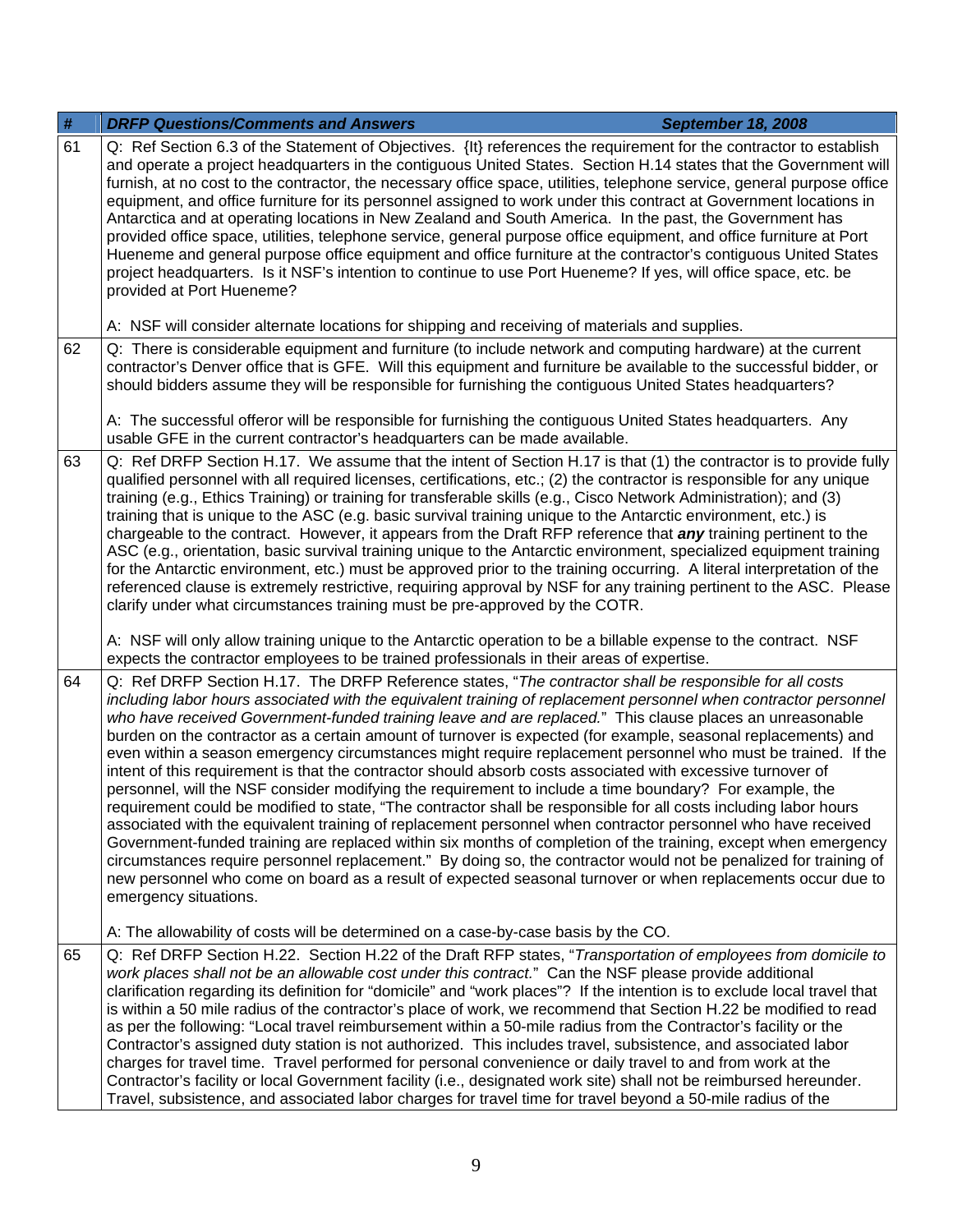| #  | <b>DRFP Questions/Comments and Answers</b><br><b>September 18, 2008</b>                                                                                                                                                                                                                                                                                                                                                                                                                                                                                                                                                                                                                                |  |
|----|--------------------------------------------------------------------------------------------------------------------------------------------------------------------------------------------------------------------------------------------------------------------------------------------------------------------------------------------------------------------------------------------------------------------------------------------------------------------------------------------------------------------------------------------------------------------------------------------------------------------------------------------------------------------------------------------------------|--|
|    | Contractor's facility or assigned duty station are authorized."                                                                                                                                                                                                                                                                                                                                                                                                                                                                                                                                                                                                                                        |  |
|    | A: Domicile, as defined in Black's Law Dictionary, is where an individual has a permanent home or principal<br>residence. Transportation from domicile to work will not be an allowable cost except to and from Antarctica.                                                                                                                                                                                                                                                                                                                                                                                                                                                                            |  |
| 66 | Q: Ref DRFP Section H.28, I.2. Section H.28 of the Draft RFP defines the data rights for software among other<br>data items. This appears to conflict with FAR 52.227-19 Commercial Computer Software License within Section<br>I.2 of the Draft RFP. Does the NSF intend for FAR 52.227-19 to control software rights related to commercial<br>software provided under contract, rather than Section H.28 of the RFP?                                                                                                                                                                                                                                                                                 |  |
|    | A: Clarification will be provided in the final RFP.                                                                                                                                                                                                                                                                                                                                                                                                                                                                                                                                                                                                                                                    |  |
| 67 | Q: Would the NSF consider replacing Section H.28 of the RFP with FAR 52.227-14 Rights in Data-General and<br>Alternate III? This would provide protection for computer software purchased, developed, or otherwise obtained<br>by the contractor at contractor's expense.                                                                                                                                                                                                                                                                                                                                                                                                                              |  |
|    | A: Clarification will be provided in the final RFP.                                                                                                                                                                                                                                                                                                                                                                                                                                                                                                                                                                                                                                                    |  |
| 68 | Q: Ref DRFP Section L.6.3.6. It appears that some words were inadvertently dropped from the first sentence in<br>this section. We assume this was meant to be, "Title page/cover pages, tables of contents, cross-reference<br>matrices, list of figures/acronyms, list(s) of tables and drawings, indexes, tab/page dividers, Letters of<br>Commitment, client authorization letters, past performance information cover letter, past performance<br>questionnaires, Subcontractor Consent Forms, and totally blank pages are excluded from the page count<br>limitations of each volume."                                                                                                            |  |
|    | A: This will be changed to read:                                                                                                                                                                                                                                                                                                                                                                                                                                                                                                                                                                                                                                                                       |  |
|    | Items excluded from page count limits include volumes indicating "not page limited", the Award Fee Plan,<br>Surveillance Plan(s), Performance Work Statement, title page/cover pages, tables of contents, cross-reference<br>matrices, list of figures/acronyms, list(s) of tables and drawings, indexes, tab/page dividers, Letters of<br>Commitment, client authorization letters, past performance information cover letters, past performance<br>questionnaires, Subcontractor Consent Forms, and totally blank pages.                                                                                                                                                                             |  |
| 69 | Q: Ref DRFP Section L.10.2. The referenced section states that, "The Offeror shall identify a minimum of three<br>(3) contracts which meet the recency definition and are considered relevant to this requirement." Many<br>Government customers have recently turned to using large IDIQ contracts covering a very broad scope of work<br>(e.g. Government Wide Acquisition Contracts (GWACs)). Given this circumstance, will the NSF consider allowing<br>the Offeror to use individual Task Orders performed under large IDIQ contracts for past performance citations?<br>The Task Order citation would then be evaluated for relevancy, performance quality, etc. as defined in Section<br>M.6.2. |  |
|    | A: Individual Task Orders performed under IDIQ contracts may be used for past performance; however, no more<br>than one Task Order may be used per IDIQ contract.                                                                                                                                                                                                                                                                                                                                                                                                                                                                                                                                      |  |
| 70 | Q: Would the government consider establishing a separate CLIN for contract labor?                                                                                                                                                                                                                                                                                                                                                                                                                                                                                                                                                                                                                      |  |
|    | A: NSF will not consider establishing a separate CLIN for contract labor.                                                                                                                                                                                                                                                                                                                                                                                                                                                                                                                                                                                                                              |  |
| 71 | Q: Would the government consider establishing a separate CR CLIN for fuels?                                                                                                                                                                                                                                                                                                                                                                                                                                                                                                                                                                                                                            |  |
|    | A: NSF is reconsidering this issue.                                                                                                                                                                                                                                                                                                                                                                                                                                                                                                                                                                                                                                                                    |  |
| 72 | Q: Ref DRFP Section B.2. At what point will the bidders know the construction and special projects that will be<br>required for cost estimating the bid?                                                                                                                                                                                                                                                                                                                                                                                                                                                                                                                                               |  |
|    | A: The scope of the individual construction and special projects will be developed post-award as requirements<br>occur during the term of the contract. The Final RFP will have a Government provided NTE for major construction<br>and special projects. This portion will not be part of the total evaluated cost for Section M purposes. Major<br>construction and special projects' requirements will be determined post-award and will be incorporated by                                                                                                                                                                                                                                         |  |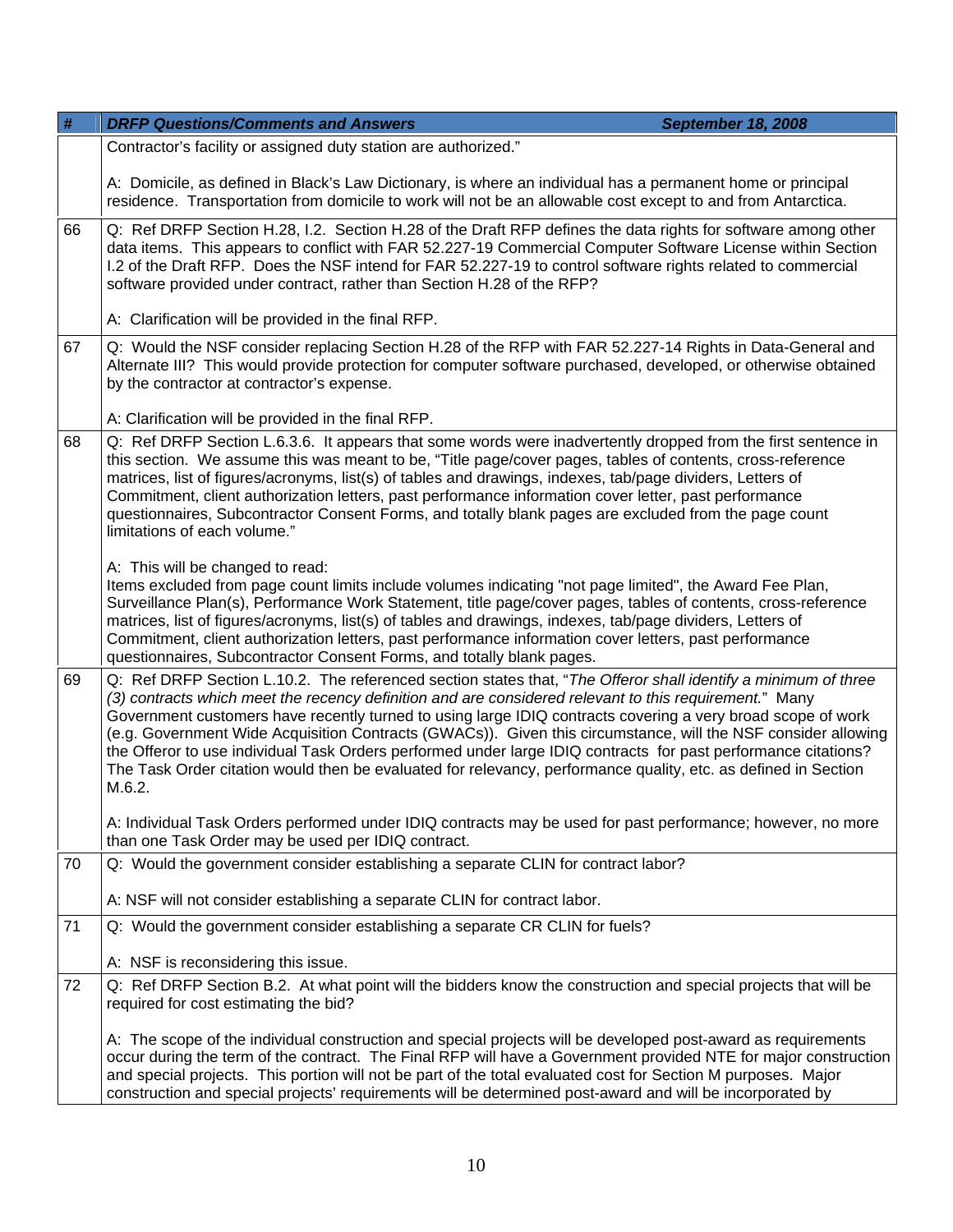| $\#$                                                                                                                                                                          | <b>DRFP Questions/Comments and Answers</b><br><b>September 18, 2008</b>                                                                                                                                                                                                                                                                                                                                                                                                                                                                                                                                                                                        |  |
|-------------------------------------------------------------------------------------------------------------------------------------------------------------------------------|----------------------------------------------------------------------------------------------------------------------------------------------------------------------------------------------------------------------------------------------------------------------------------------------------------------------------------------------------------------------------------------------------------------------------------------------------------------------------------------------------------------------------------------------------------------------------------------------------------------------------------------------------------------|--|
|                                                                                                                                                                               | modification into the contract and will be consistent with the pertinent Annual Program Plan.                                                                                                                                                                                                                                                                                                                                                                                                                                                                                                                                                                  |  |
| 73                                                                                                                                                                            | Q: Ref DRFP Section B.2. If CLIN 1400 remains FPIF, then, are the non-recurring engineering costs included?                                                                                                                                                                                                                                                                                                                                                                                                                                                                                                                                                    |  |
|                                                                                                                                                                               | A: The final RFP will not include FPIF CLINs.                                                                                                                                                                                                                                                                                                                                                                                                                                                                                                                                                                                                                  |  |
| 74                                                                                                                                                                            | Q: Ref DRFP Sec B.2, CLIN 1400 and X300. Is the government willing to change CLINs 1400 in the base year<br>and X300 in the option years, which call for construction and special projects, from a FPIF type contract to a CR<br>type contract CLIN that is task-order driven? If not, how does NSF plan to ensure that the contractor is eligible for<br>positive profit incentives, tied to risks associated with on-ice construction and special work? Are there any<br>circumstances (such as the contractor's agreement to accept additional fiscal controls and EVMS requirements)<br>under which the government would be willing to make such a change? |  |
|                                                                                                                                                                               | A: The final RFP will not include FPIF CLINs.                                                                                                                                                                                                                                                                                                                                                                                                                                                                                                                                                                                                                  |  |
| 75                                                                                                                                                                            | Q: Will the government entertain doing the Award Fee determination semi-annually, as is the case with many<br>other Award Fee programs?                                                                                                                                                                                                                                                                                                                                                                                                                                                                                                                        |  |
|                                                                                                                                                                               | A: NSF will not consider performing the award-fee determination semi-annually.                                                                                                                                                                                                                                                                                                                                                                                                                                                                                                                                                                                 |  |
| 76                                                                                                                                                                            | Q: Ref DRFP Section C.6.2.o. (Technical Management and Administrative Minimum Requirements). Does the<br>government expect to require full implementation of EVMS for all projects?                                                                                                                                                                                                                                                                                                                                                                                                                                                                            |  |
|                                                                                                                                                                               | A: Appropriate EVMS will be required on NSF-specified projects as per Section C.6.2.o.                                                                                                                                                                                                                                                                                                                                                                                                                                                                                                                                                                         |  |
| 77                                                                                                                                                                            | Q: Will the government provide a list of government-provided software applications and equipment to be<br>maintained by the contractor so that the contractor can determine scope of effort to bid?                                                                                                                                                                                                                                                                                                                                                                                                                                                            |  |
|                                                                                                                                                                               | A: NSF will make those available in the on-line library at<br>http://www.nsf.gov/about/contracting/rfqs/support_ant/index.jsp                                                                                                                                                                                                                                                                                                                                                                                                                                                                                                                                  |  |
| Q: If an NACI is required, will the NSF reimburse the bidder for this cost. Given the potential cost and time for an<br>78<br>NACI check, would this apply to contract labor? |                                                                                                                                                                                                                                                                                                                                                                                                                                                                                                                                                                                                                                                                |  |
|                                                                                                                                                                               | A: Allowable costs will be determined in accordance with the Federal Acquisition Regulations and the Cost<br>Accounting Standards.                                                                                                                                                                                                                                                                                                                                                                                                                                                                                                                             |  |
| 79                                                                                                                                                                            | Q: Will the government identify what government-provided COTS software the contractor must interface with and<br>maintain? Will the project management and controls software be GFE or contractor provided?                                                                                                                                                                                                                                                                                                                                                                                                                                                    |  |
|                                                                                                                                                                               | A: (1) Unless otherwise required by the RFP, the contractor shall propose software and explain the system<br>capabilities in their proposal. (2) Further information will be provided in the RFP, if not earlier in the on-line library<br>at http://www.nsf.gov/about/contracting/rfqs/support_ant/index.jsp.                                                                                                                                                                                                                                                                                                                                                 |  |
| 80                                                                                                                                                                            | Q: Ref DRFP Section C.6.3.t. Will the government provide a table or list which maps specific certification<br>requirements to specific positions?                                                                                                                                                                                                                                                                                                                                                                                                                                                                                                              |  |
|                                                                                                                                                                               | A: The Government will not provide such a table or list.                                                                                                                                                                                                                                                                                                                                                                                                                                                                                                                                                                                                       |  |
| 81                                                                                                                                                                            | Q: Ref DRFP Section C.7.2.i. Is this requirement currently met with the existing POLARICE system or is this a<br>new requirement? Will POLARICE be a GFE application system?                                                                                                                                                                                                                                                                                                                                                                                                                                                                                   |  |
|                                                                                                                                                                               | A: POLARICE will be a GFE application system and is not a new requirement; the contractor may choose to<br>propose an alternative.                                                                                                                                                                                                                                                                                                                                                                                                                                                                                                                             |  |
| 82                                                                                                                                                                            | Q: Ref DRFP Section C.7.2. Does the term "provide" imply that there will be no GFE equipment for this purpose?<br>If it is Contractor-acquired, will the contractor be reimbursed?                                                                                                                                                                                                                                                                                                                                                                                                                                                                             |  |
|                                                                                                                                                                               | A: (1) GFE and GFP of accountable property will be provided. It is the offeror's responsibility to acquire<br>necessary information via the on-line library, pre-solicitation, site visits and pre-proposal one-on-ones for non-<br>accountable property. (2) Yes, if an allowable cost.                                                                                                                                                                                                                                                                                                                                                                       |  |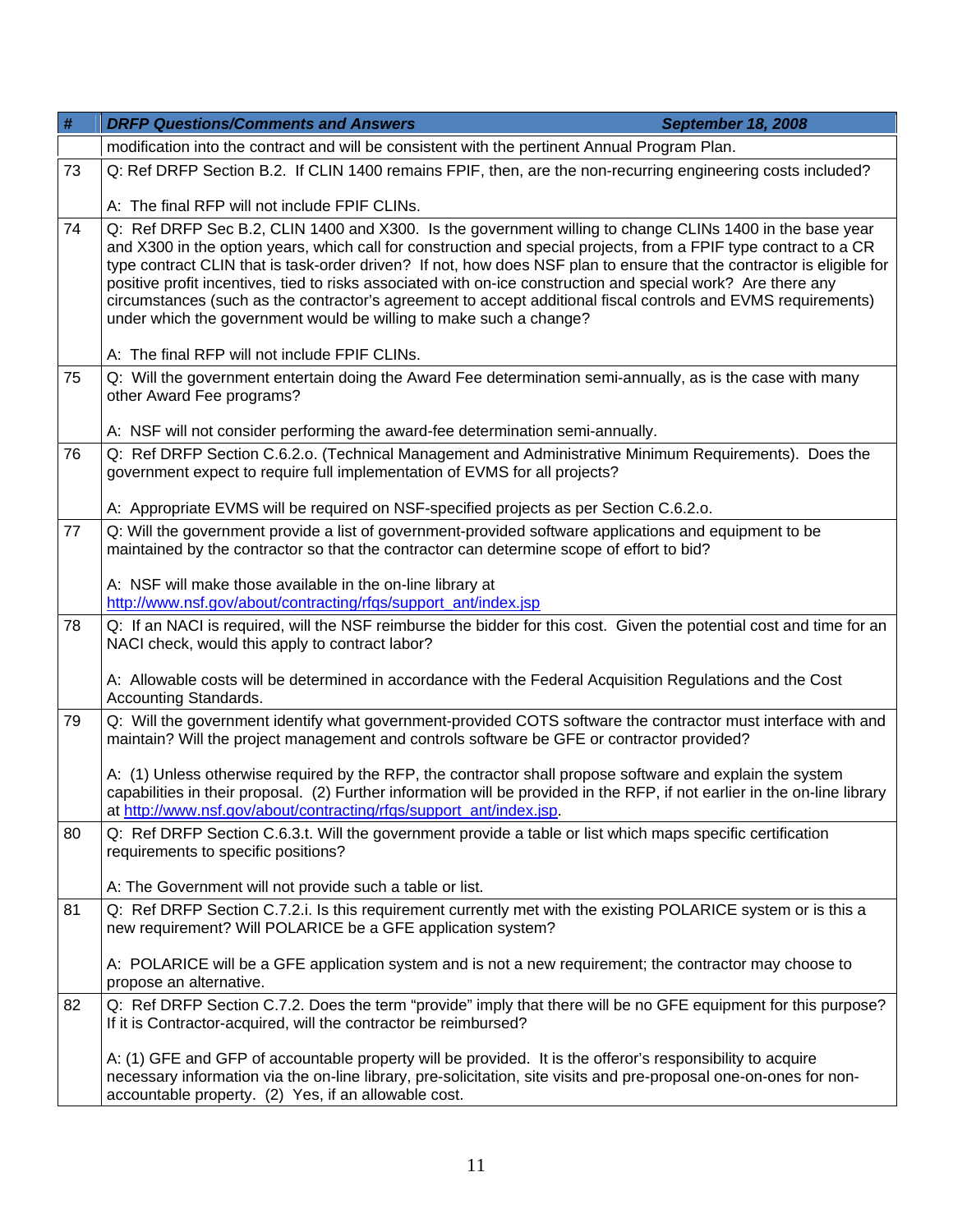| $\#$ | <b>DRFP Questions/Comments and Answers</b>                                                                                                                                                                                                                                                                                                                                                                                                                                                                                                                                                                                                    | <b>September 18, 2008</b> |  |
|------|-----------------------------------------------------------------------------------------------------------------------------------------------------------------------------------------------------------------------------------------------------------------------------------------------------------------------------------------------------------------------------------------------------------------------------------------------------------------------------------------------------------------------------------------------------------------------------------------------------------------------------------------------|---------------------------|--|
| 83   | Q: Ref DRFP Section C.8.2.c. Will the government provide a list of general and special purpose electronic<br>systems and services to be maintained by the contractor beyond those discussed in other areas of the RFP?                                                                                                                                                                                                                                                                                                                                                                                                                        |                           |  |
|      | A: NSF's intention is to make those available a characteristic list typifying current conditions in the on-line Library<br>at http://www.nsf.gov/about/contracting/rfgs/support_ant/index.jsp. The contractor is expected to monitor<br>operational and customer requirements as they evolve/change and respond accordingly.                                                                                                                                                                                                                                                                                                                  |                           |  |
| 84   | Q: Will the final RFP require a specific CMMI level certification?                                                                                                                                                                                                                                                                                                                                                                                                                                                                                                                                                                            |                           |  |
|      | A: The final RFP will be amended to require CMMI Level 3 certification as the minimum acceptable level.                                                                                                                                                                                                                                                                                                                                                                                                                                                                                                                                       |                           |  |
| 85   | Q: Will the government provide a listing of GFE IT&C infrastructure and services that the contractor will be<br>expected to maintain? Will the contractor be authorized to use this GFE infrastructure in the performance of this<br>contract?                                                                                                                                                                                                                                                                                                                                                                                                |                           |  |
|      | A: (1) The Government will provide a list of major IT&C infrastructure that typifies the systems the contractor is<br>responsible for. A listing of notional services (high-level) can be provided, but detailed services are to be<br>proposed by the contractor in the Service Catalog. (2) Yes.                                                                                                                                                                                                                                                                                                                                            |                           |  |
| 86   | Q: Ref DRFP Section C.8.2.j. Is it the government's intent for this clause to apply only to new technology project<br>work or is it to apply to all O&M components and spare parts sent to Antarctica?                                                                                                                                                                                                                                                                                                                                                                                                                                        |                           |  |
|      | A: NSF is taking this under advisement.                                                                                                                                                                                                                                                                                                                                                                                                                                                                                                                                                                                                       |                           |  |
| 87   | Q: Ref DRFP Section E.2. At which "destination" will the government inspect supplies to be furnished under the<br>contract – in the U.S. (such as at Port Hueneme), at a forward staging facility or "gateway," in Antarctica, or<br>somewhere else?                                                                                                                                                                                                                                                                                                                                                                                          |                           |  |
|      | A: CONUS - "Destination" would be at the U.S. Distribution Center proposed by the offeror.<br>OCONUS - "Destination" would be at point of departure to the Antarctic.                                                                                                                                                                                                                                                                                                                                                                                                                                                                         |                           |  |
| 88   | Q: For purposes of invoicing under paragraph (a)(1) of clause Section H.26 (an abridged version of FAR<br>52.247-48, generally applicable, per FAR 47.305-4(c), where inspection will occur at origin), at what point will the<br>government consider supplies to have been "shipped" to their "destination" – when the contractor ships them (via<br>common carrier or otherwise) from its facility in the U.S. to Antarctica, when the supplies reach a forward staging<br>facility or "gateway," only when the supplies actually arrive in Antarctica, or at some other point?                                                             |                           |  |
|      | A: NSF's current management procedures indicate that items are considered "shipped" when they have been<br>properly transferred from the vendor to the US shipping and receiving location for trans-shipment to Antarctica.<br>Presently this takes place at Port Hueneme (CONUS), or at forward locations (e.g. Christchurch) for materials<br>purchased outside the USA (OCONUS).                                                                                                                                                                                                                                                           |                           |  |
| 89   | Q: Ref DRFP Section H.29.c. The draft RFP refers to NSF networks and facilities, it is our understanding the<br>USAP is a distinct and separate network. Will the final RFP make a distinction between NSF and USAP network<br>infrastructure that the contractor will be expected to maintain?                                                                                                                                                                                                                                                                                                                                               |                           |  |
|      | A: The USAP network is not connected to the NSF network in Arlington, VA. However, it is considered to be<br>managed and owned by NSF.                                                                                                                                                                                                                                                                                                                                                                                                                                                                                                        |                           |  |
| 90   | Q: Ref DRFP Section J. Does the word "not" belong in the first sentence?                                                                                                                                                                                                                                                                                                                                                                                                                                                                                                                                                                      |                           |  |
|      | A: The word "not" does not belong in the first sentence of Section J.                                                                                                                                                                                                                                                                                                                                                                                                                                                                                                                                                                         |                           |  |
| 91   | Q: Ref DRFP Section L.6.3.6 (Proposal Page Limitations and Submissions). There appears to be missing text in<br>this paragraph. Suggest this requirement be reworded from "Letters of Commitment, client authorization letters,<br>past performance information cover letter, past performance questionnaires, Subcontractor Consent Forms, and<br>totally blank pages" to (italics added for emphasis) "Letters of Commitment, client authorization letters, past<br>performance information cover letter, past performance questionnaires, Subcontractor Consent Forms, and totally<br>blank pages are not counted against the page limit." |                           |  |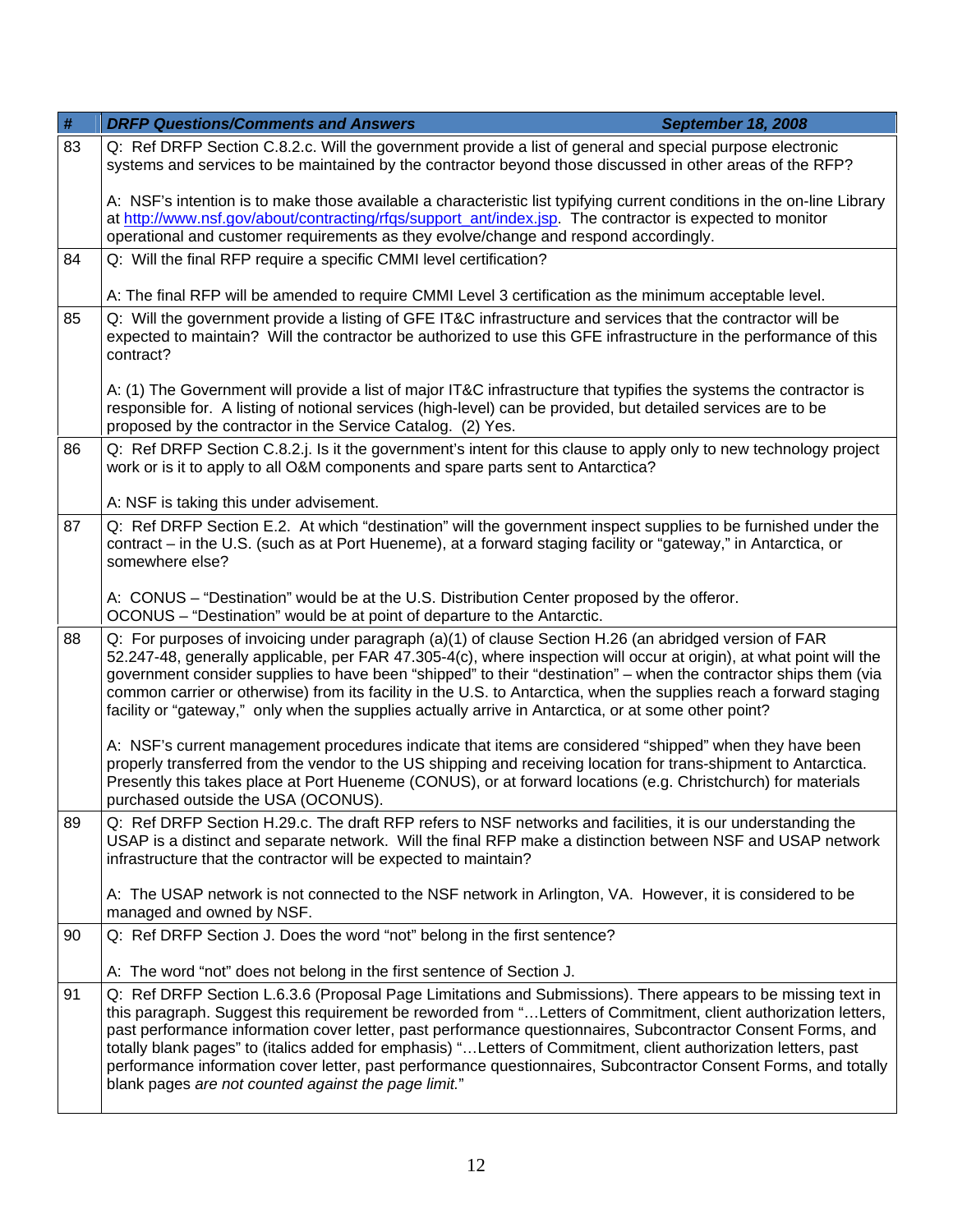| #  | <b>DRFP Questions/Comments and Answers</b>                                                                                                                                                                                                                                                                                                                                                                                                                                                                                                                                                                                                                                                                                                                                                                                                                                                                                                                                                                                                                                                                                                                                                                                                                                                                                                                                                                                                                                                                                                                                                                                                                                                                                                                                                                                                                                                                                                                                                                                         | <b>September 18, 2008</b> |
|----|------------------------------------------------------------------------------------------------------------------------------------------------------------------------------------------------------------------------------------------------------------------------------------------------------------------------------------------------------------------------------------------------------------------------------------------------------------------------------------------------------------------------------------------------------------------------------------------------------------------------------------------------------------------------------------------------------------------------------------------------------------------------------------------------------------------------------------------------------------------------------------------------------------------------------------------------------------------------------------------------------------------------------------------------------------------------------------------------------------------------------------------------------------------------------------------------------------------------------------------------------------------------------------------------------------------------------------------------------------------------------------------------------------------------------------------------------------------------------------------------------------------------------------------------------------------------------------------------------------------------------------------------------------------------------------------------------------------------------------------------------------------------------------------------------------------------------------------------------------------------------------------------------------------------------------------------------------------------------------------------------------------------------------|---------------------------|
|    | A: This will be changed to read:<br>Items excluded from page count limits include volumes indicating "not page limited", the Award Fee Plan,<br>Surveillance Plan(s), Performance Work Statement, title page/cover pages, tables of contents, cross-reference<br>matrices, list of figures/acronyms, list(s) of tables and drawings, indexes, tab/page dividers, Letters of<br>Commitment, client authorization letters, past performance information cover letters, past performance<br>questionnaires, Subcontractor Consent Forms, and totally blank pages.                                                                                                                                                                                                                                                                                                                                                                                                                                                                                                                                                                                                                                                                                                                                                                                                                                                                                                                                                                                                                                                                                                                                                                                                                                                                                                                                                                                                                                                                     |                           |
| 92 | Q: Ref DRFP Section L.11.10.2 (Purchasing System). Please clarify the requirement to have a government<br>approved purchasing system in place of the legacy P1000 system furnished by the government?                                                                                                                                                                                                                                                                                                                                                                                                                                                                                                                                                                                                                                                                                                                                                                                                                                                                                                                                                                                                                                                                                                                                                                                                                                                                                                                                                                                                                                                                                                                                                                                                                                                                                                                                                                                                                              |                           |
|    | A: Section L.11.10.2 is self explanatory as written.                                                                                                                                                                                                                                                                                                                                                                                                                                                                                                                                                                                                                                                                                                                                                                                                                                                                                                                                                                                                                                                                                                                                                                                                                                                                                                                                                                                                                                                                                                                                                                                                                                                                                                                                                                                                                                                                                                                                                                               |                           |
| 93 | Q: Ref DRFP Section C.1 TRANSPORTATION AND LOGISTICS. There are two major issues regarding polar<br>transportation and logistics: (1) Signaling to industry what you want and (2) Encouraging some mechanism that<br>would allow the winning bidder to actually provide what you want. The need for this later mechanism arises<br>because providing transportation and logistics in a polar environment has some substantial differences from<br>commercial transportation and logistics requirements. For example, the severe limitations on providing regular<br>and predictable transportation during some periods, makes concepts such as just-in-time extremely impractical.<br>Effectively addressing these differences requires a level of transportation and logistics innovation capability that is<br>unlikely to exist in the companies submitting bids for this project. A possibility for overcoming this problem is to<br>create a Center for Polar Transportation and Logistics jointly between the winning bidder and a university or<br>universities with broad expertise in transportation and logistics. The Center could provide ongoing assessment of<br>the PT&L process and technology performance, aid in developing new processes, aid in selecting and/or<br>developing new technology for both planning and operation, and provide education regarding PT&L to scientists<br>proposing to do polar work. I do not know how you might encourage development of such a center in the RFP.<br>Some points that might be included to signal to industry what you want are: Provide innovative processes and<br>modern information and decision technology to insure efficient and effective support transportation and logistics.<br>Provide a measurable continuous improvement environment for both process and technology evolution. Provide<br>mechanisms for assuring that the processes and technology for polar transportation and logistics are comparable<br>in quality to that used by industry. |                           |
|    | A: NSF is not providing a response as no question is contained in the comment.                                                                                                                                                                                                                                                                                                                                                                                                                                                                                                                                                                                                                                                                                                                                                                                                                                                                                                                                                                                                                                                                                                                                                                                                                                                                                                                                                                                                                                                                                                                                                                                                                                                                                                                                                                                                                                                                                                                                                     |                           |
| 94 | Q: Ref DRFP Section B.2, CLIN's 1400, 2300, 3300, 4300 and 5300 are specified for Fixed Price Incentive Fee<br>Construction and CLIN's 1600, 2500, 3500, 4500, and 5500 are specified for materials and shown to be Cost<br>Reimbursable. Will materials associated with construction and special projects be cost reimbursable?                                                                                                                                                                                                                                                                                                                                                                                                                                                                                                                                                                                                                                                                                                                                                                                                                                                                                                                                                                                                                                                                                                                                                                                                                                                                                                                                                                                                                                                                                                                                                                                                                                                                                                   |                           |
|    | A: The final RFP will not include FPIF CLINs.                                                                                                                                                                                                                                                                                                                                                                                                                                                                                                                                                                                                                                                                                                                                                                                                                                                                                                                                                                                                                                                                                                                                                                                                                                                                                                                                                                                                                                                                                                                                                                                                                                                                                                                                                                                                                                                                                                                                                                                      |                           |
| 95 | Q: Ref DRFP Section B.2. Will the Government award future construction projects on an IDIQ basis? Ref DRFP<br>Section B.2. CLIN's 1400, 2300, 3300, 4300 and 5300 are specified for Fixed Price Incentive Construction with<br>the rest of the CLIN's being cost plus award fee or cost reimbursable. For each individual construction project:<br>will the Government award future construction projects on an IDIQ basis?                                                                                                                                                                                                                                                                                                                                                                                                                                                                                                                                                                                                                                                                                                                                                                                                                                                                                                                                                                                                                                                                                                                                                                                                                                                                                                                                                                                                                                                                                                                                                                                                        |                           |
|    | A: (1) The IDIQ contract type will not be applicable to the ASC. (2) Construction and special projects will be<br>negotiated in the contents of the Annual Program Plan each year and added to the contract through contract<br>modifications.                                                                                                                                                                                                                                                                                                                                                                                                                                                                                                                                                                                                                                                                                                                                                                                                                                                                                                                                                                                                                                                                                                                                                                                                                                                                                                                                                                                                                                                                                                                                                                                                                                                                                                                                                                                     |                           |
| 96 | Q: What is the maximum dollar threshold for repairs and alterations that constitute a FPIF construction project vs.<br><b>CPAF</b> services?                                                                                                                                                                                                                                                                                                                                                                                                                                                                                                                                                                                                                                                                                                                                                                                                                                                                                                                                                                                                                                                                                                                                                                                                                                                                                                                                                                                                                                                                                                                                                                                                                                                                                                                                                                                                                                                                                       |                           |
|    | A: The final RFP will not include FPIF CLINs.                                                                                                                                                                                                                                                                                                                                                                                                                                                                                                                                                                                                                                                                                                                                                                                                                                                                                                                                                                                                                                                                                                                                                                                                                                                                                                                                                                                                                                                                                                                                                                                                                                                                                                                                                                                                                                                                                                                                                                                      |                           |
| 97 | Q: What is the anticipated lead time that the Government will provide to the contractor for pricing FPIF<br>construction task orders?                                                                                                                                                                                                                                                                                                                                                                                                                                                                                                                                                                                                                                                                                                                                                                                                                                                                                                                                                                                                                                                                                                                                                                                                                                                                                                                                                                                                                                                                                                                                                                                                                                                                                                                                                                                                                                                                                              |                           |
|    | A: The final RFP will not include FPIF CLINs. Also, FPIF construction task orders will not be applicable to the<br>ASC. The awardee will be given adequate time to develop construction requirements as part of the Annual                                                                                                                                                                                                                                                                                                                                                                                                                                                                                                                                                                                                                                                                                                                                                                                                                                                                                                                                                                                                                                                                                                                                                                                                                                                                                                                                                                                                                                                                                                                                                                                                                                                                                                                                                                                                         |                           |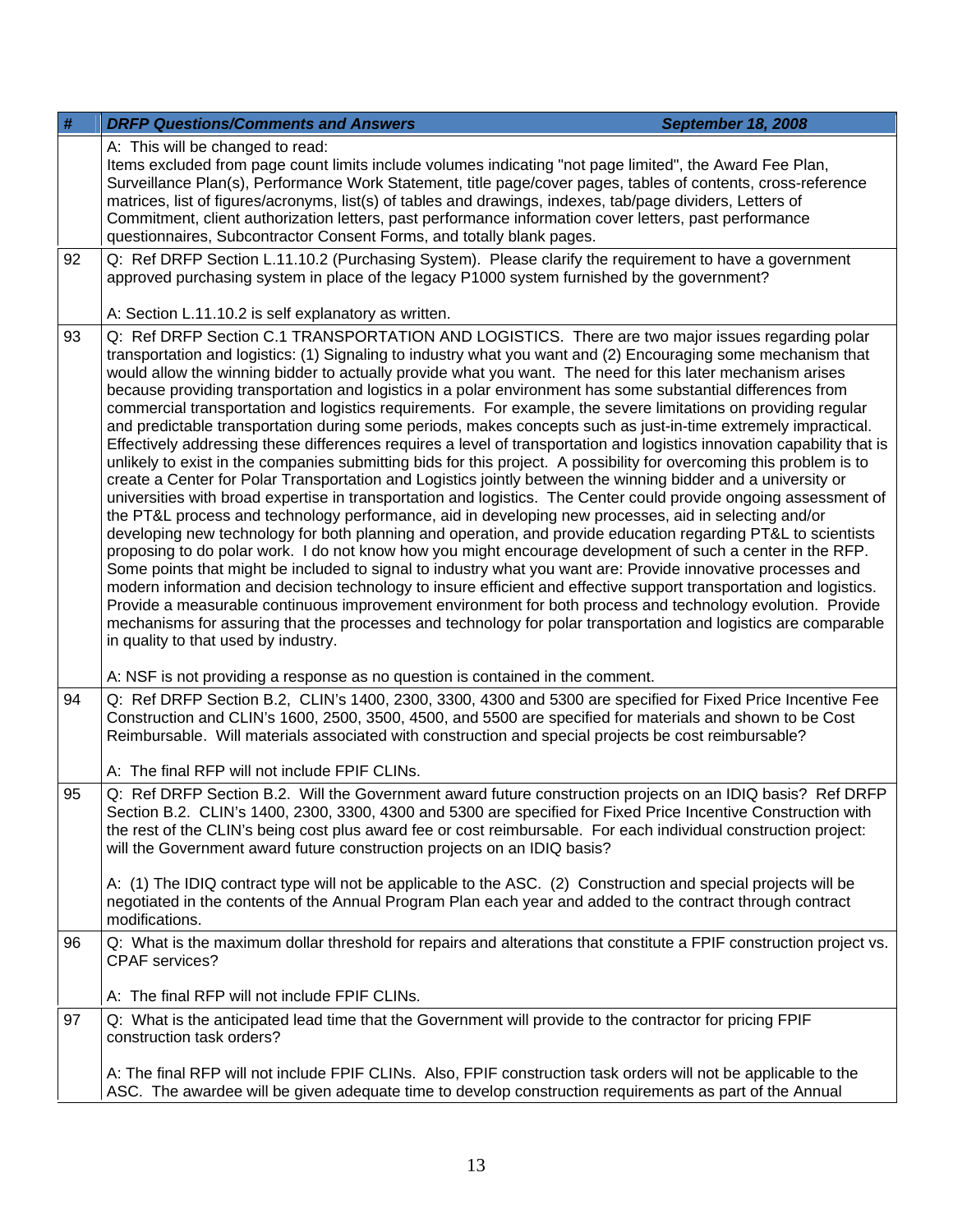| $\#$ | <b>DRFP Questions/Comments and Answers</b><br><b>September 18, 2008</b>                                                                                                                                                                                                                                                                                                                                                                                                                                                                                                                                                                                                                                                                                                                                                                                                                                                                                                                                                                                                        |
|------|--------------------------------------------------------------------------------------------------------------------------------------------------------------------------------------------------------------------------------------------------------------------------------------------------------------------------------------------------------------------------------------------------------------------------------------------------------------------------------------------------------------------------------------------------------------------------------------------------------------------------------------------------------------------------------------------------------------------------------------------------------------------------------------------------------------------------------------------------------------------------------------------------------------------------------------------------------------------------------------------------------------------------------------------------------------------------------|
|      | Program Plan.                                                                                                                                                                                                                                                                                                                                                                                                                                                                                                                                                                                                                                                                                                                                                                                                                                                                                                                                                                                                                                                                  |
| 98   | Q: How long are FPIF construction bids for individual projects expected to be valid for?                                                                                                                                                                                                                                                                                                                                                                                                                                                                                                                                                                                                                                                                                                                                                                                                                                                                                                                                                                                       |
|      | A: The final RFP will not include FPIF CLINs. The awardee will be given adequate time to develop construction<br>requirements as part of the Annual Program Plan which should be valid during the year covered in the Annual<br>Program Plan.                                                                                                                                                                                                                                                                                                                                                                                                                                                                                                                                                                                                                                                                                                                                                                                                                                  |
| 99   | Q: How will the Government handle delays in construction, caused by events beyond control of the contractor,<br>that may cause contract change orders?                                                                                                                                                                                                                                                                                                                                                                                                                                                                                                                                                                                                                                                                                                                                                                                                                                                                                                                         |
|      | A: These events will be handled on a case-by-case basis in accordance with the contract terms and provisions as<br>contained in the applicable modification.                                                                                                                                                                                                                                                                                                                                                                                                                                                                                                                                                                                                                                                                                                                                                                                                                                                                                                                   |
| 100  | Q: CLIN's 1400, 2300, 3300, 4300 and 5300 are specified for Fixed Price Incentive Construction with the rest of<br>the CLIN's being cost plus award fee or cost reimbursable. We understand concerns over historic project<br>schedule and cost growth that may have led to the decision to shift construction to fixed price. However,<br>considering the impact to operational flexibility and the additional administrative and contractual impact on the<br>Government associated with fixed price construction in Antarctica, would the Government consider other<br>approaches to accomplishing schedule and cost control? Examples include a separate award fee pool and plan<br>for construction that is directly tied to schedule and cost; and a requirement for earned value management metric<br>A: The final RFP will not include FPIF CLINs. Major construction and special projects' requirements will be<br>determined post-award and will be incorporated by modification into the contract and will be consistent with the<br>pertinent Annual Program Plan. |
| 101  | Q: Historically all shared services were accounted for under cost plus. Will the Government expect all shared<br>services to be priced against the basic O&M contract? Examples include cargo loading and unloading, safety,<br>quality, procurement, material logistics, general management supervision, human resources, finance, PPE gear,<br>project controls, etc.                                                                                                                                                                                                                                                                                                                                                                                                                                                                                                                                                                                                                                                                                                        |
|      | A: Incremental costs for construction and special projects need to be budgeted for that specific project.                                                                                                                                                                                                                                                                                                                                                                                                                                                                                                                                                                                                                                                                                                                                                                                                                                                                                                                                                                      |
| 102  | Q: CLINs 1400, 2300, 3300, 4300 and 5300 request that the Offeror submit a target cost, over/under range, and<br>a share ratio. Will all Offerors be instructed to use the Government's allocated ceiling price as the target price for<br>each of the above CLINs? This will allow the Government to evaluate price more uniformly between Offerors with<br>the evaluation based on the Offerors proposed target profit and the share ratio and over/under range.                                                                                                                                                                                                                                                                                                                                                                                                                                                                                                                                                                                                             |
|      | A: The final RFP will not include FPIF CLINs.                                                                                                                                                                                                                                                                                                                                                                                                                                                                                                                                                                                                                                                                                                                                                                                                                                                                                                                                                                                                                                  |
| 103  | Q: CLINS 1500, 1600, 1700; 2400, 2500, 2600; 3400, 3500, 3600; 4400, 4500, 4600; 5400, 5500, 5600 are<br>shown as CLINs for Offerors to develop proposed cost/pricing data. Without workload data, developing accurate<br>costs for all commodities and services associated with these CLINs may lead to an extraordinary range of pricing<br>among Offerors and in turn make it extremely difficult for the Government to evaluate proposals. Will the<br>Government consider changing these CLINs to 'plug' numbers?                                                                                                                                                                                                                                                                                                                                                                                                                                                                                                                                                         |
|      | A: Information regarding the pricing of leases and charters will be provided in the on-line Library at<br>http://www.nsf.gov/about/contracting/rfgs/support_ant/index.jsp Other direct costs, materials and travel are being<br>reconsidered for inclusion in the Integrative and Operations Science Support CLIN.                                                                                                                                                                                                                                                                                                                                                                                                                                                                                                                                                                                                                                                                                                                                                             |
| 104  | Q: Will the RFP requirement that teaming subcontractors receive a percentage of the prime contract fee be<br>waived or modified, now that the contract also contains FFP and FPIF CLINs?                                                                                                                                                                                                                                                                                                                                                                                                                                                                                                                                                                                                                                                                                                                                                                                                                                                                                       |
|      | A: NSF is deleting this provision in the final RFP. The final RFP will not include FPIF CLINs.                                                                                                                                                                                                                                                                                                                                                                                                                                                                                                                                                                                                                                                                                                                                                                                                                                                                                                                                                                                 |
| 105  | Q: In past USAP RFPs, NSF has established CR amounts for Offerors to plug into their cost proposal for these<br>types of activities. These costs were based on historical costs and/or NSF's projections. The rationale for this<br>was based on the difficulty to specify with any certainty detailed specifications in the future. Offerors would add to<br>these plugged amounts their loadings to complete their price proposals. Will the Government consider<br>establishing a similar schedule for Offerors to use, or will the actual RFP have the data necessary to more                                                                                                                                                                                                                                                                                                                                                                                                                                                                                              |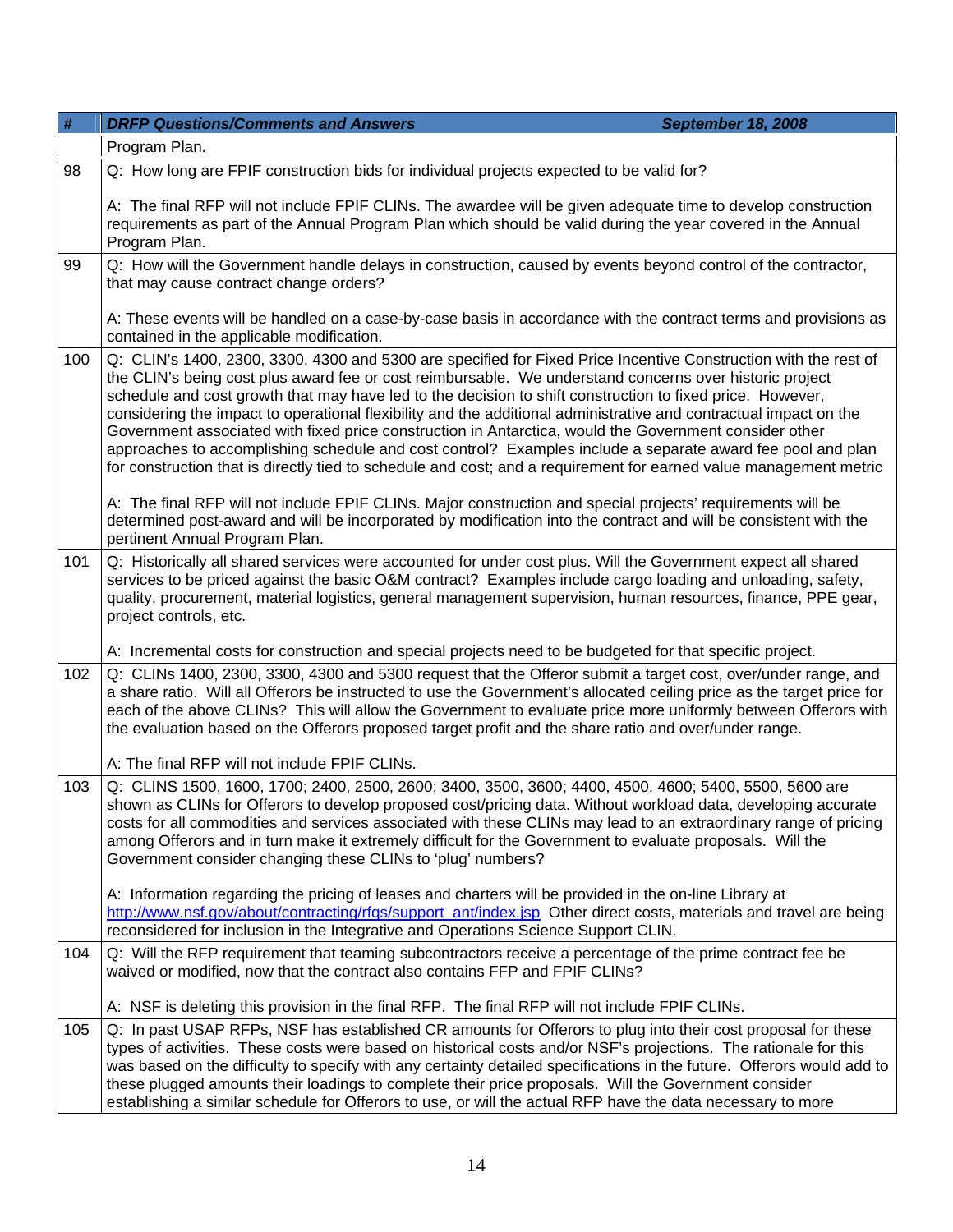| #   | <b>DRFP Questions/Comments and Answers</b><br><b>September 18, 2008</b>                                                                                                                                                                                                                                                                                                                        |
|-----|------------------------------------------------------------------------------------------------------------------------------------------------------------------------------------------------------------------------------------------------------------------------------------------------------------------------------------------------------------------------------------------------|
|     | accurately cost these ID/IQ type items?                                                                                                                                                                                                                                                                                                                                                        |
|     | A: NSF will provide a Government NTE for construction and special projects. Information regarding the pricing of<br>leases and charters will be provided in the on-line Library at<br>http://www.nsf.gov/about/contracting/rfgs/support_ant/index.jsp Other direct costs, materials and travel are being<br>reconsidered for inclusion in the Integrative and Operations Science Support CLIN. |
| 106 | Q: Provisional or interim payment of fee is currently not authorized by the Government. Will the Government                                                                                                                                                                                                                                                                                    |
|     | consider authorizing a base fee?                                                                                                                                                                                                                                                                                                                                                               |
|     | A: NSF will not consider authorizing a base fee.                                                                                                                                                                                                                                                                                                                                               |
| 107 | Q: Section C requires Offerors to develop a PWS and Section L requires Offerors submit their PWS as part of the<br>proposal. Will the Government allow Offerors to submit their PWS and WBS as separate un-page counted<br>addendums to Vol. II, Technical Approach?                                                                                                                           |
|     | A: Both PWS and WBS should be proposed under Volume I and will not be subject to page limitations.                                                                                                                                                                                                                                                                                             |
| 108 | Q: This portion of the proposal states that the contractor will provide a Performance Work Statement (PWS) in<br>response to this Statement of Objectives (SOO). However, in order to estimate labor and materials for any PWS,<br>Offerors will need workload data for the contract. Will the Government provide workload data to be used by<br>Offerors to create their Basis of Estimate?   |
|     | A: NSF will not provide work load data. Offerors can find information regarding NSF's requirements in the on-line<br>Library at http://www.nsf.gov/about/contracting/rfgs/support_ant/index.jsp, during the pre-solicitation conference,<br>site visit(s) and pre-proposal one-on-ones.                                                                                                        |
| 109 | Q: Will the Government provide projected program participant population data, stratified by time and location?                                                                                                                                                                                                                                                                                 |
|     | A: Offerors can find relevant information regarding NSF's requirements in the on-line Library at<br>http://www.nsf.gov/about/contracting/rfgs/support_ant/index.jsp, during the pre-solicitation conference, site visit(s)<br>and pre-proposal one-on-ones.                                                                                                                                    |
| 110 | Q: Will the On-Line Library include such documents as incumbent position descriptions, SOPs, Plans, and hiring<br>and wage/benefit information?                                                                                                                                                                                                                                                |
|     | A: SOPs will be made available for most functions; however, position descriptions and wage/benefit will not be<br>provided. The SOPs will be provided in the on-line Library at<br>http://www.nsf.gov/about/contracting/rfqs/support_ant/index.jsp                                                                                                                                             |
| 111 | Q: Will the Government consider placing all On-Line Library information in an electronic format e.g. on the USAP<br>website?                                                                                                                                                                                                                                                                   |
|     | A: No, the material will remain on the NSF's re-compete website at<br>http://www.nsf.gov/about/contracting/rfgs/support_ant/index.jsp A link from the USAP.gov site to NSF.gov site will<br>be provided.                                                                                                                                                                                       |
| 112 | Q: Will the Government provide access to all systems data and databases utilized to perform the current<br>operations?                                                                                                                                                                                                                                                                         |
|     | A: Access to a snapshot of current systems data for the MAPCON, P-1000, Cargo Tracking System, and<br>Personnel Tracking System, which is publicly releasable, will be provided. Access to synthetic data used to train<br>new users of the POLARICE system will be made available for POLARICE. This information will be provided after<br>the RFP is issued in a form to be determined.      |
| 113 | Q: How much time will be allocated to Offerors at OPP and incumbent contractor locations?                                                                                                                                                                                                                                                                                                      |
|     | A: There will be no site visit of NSF and OPP. Information on site visit(s) will be posted on FedBizOpps.                                                                                                                                                                                                                                                                                      |
| 114 | Q: NSF DRFP requires the contractor to oversee and assess all aspects of safety risk management in Antarctica<br>and refer enforcement issues to the NSF, if required. Based on the above NSF safety risk management oversight                                                                                                                                                                 |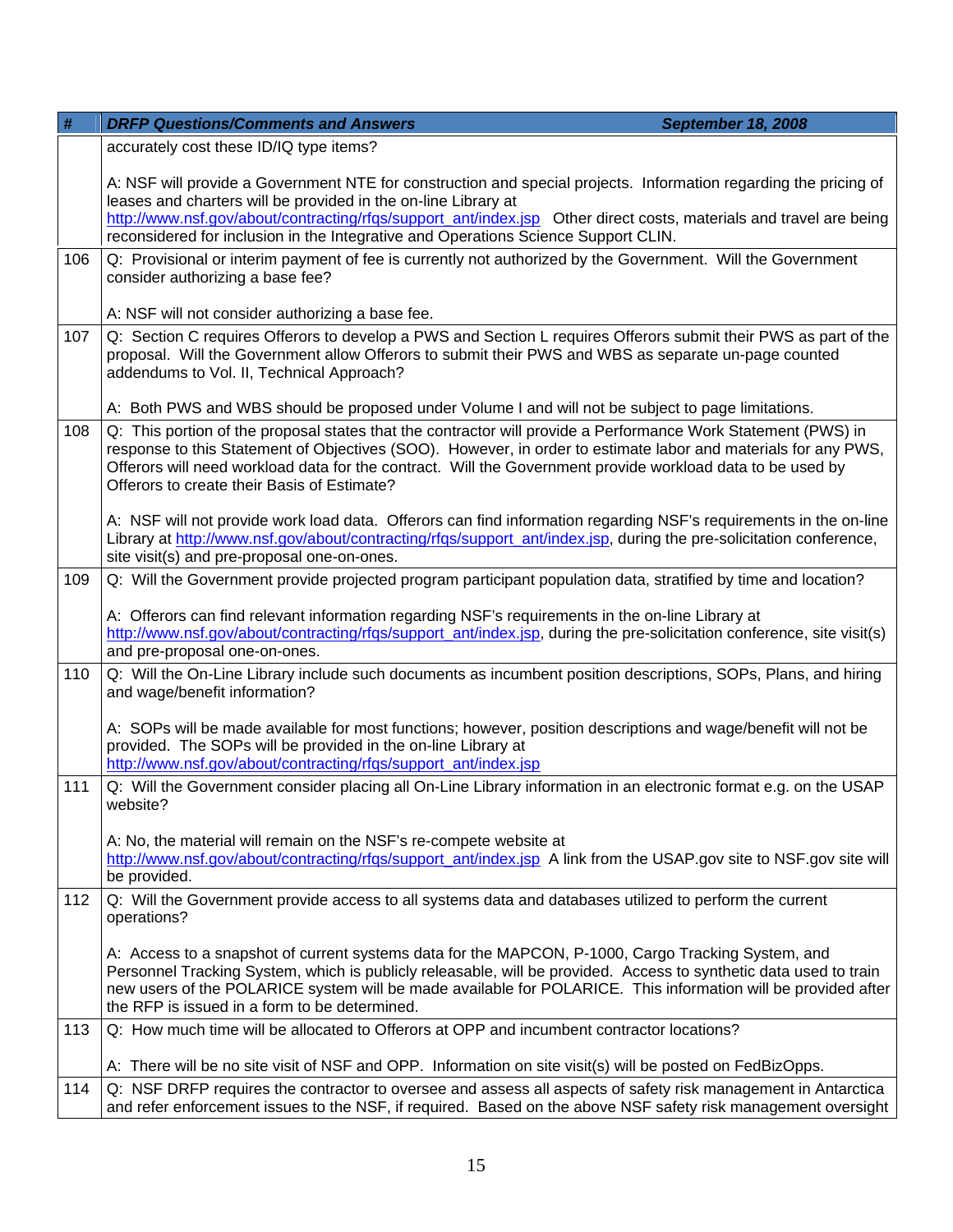| #   | <b>DRFP Questions/Comments and Answers</b><br>September 18, 2008                                                                                                                                                                                                                                                                                                                                                                                                                                                                                                                                           |
|-----|------------------------------------------------------------------------------------------------------------------------------------------------------------------------------------------------------------------------------------------------------------------------------------------------------------------------------------------------------------------------------------------------------------------------------------------------------------------------------------------------------------------------------------------------------------------------------------------------------------|
|     | and assessment requirements, is it the Government's desire that the contractor's proposed Safety and<br>Occupational Health Program be a primacy document for the contractor to oversee and assess all aspects of<br>safety/risk management in Antarctica (in addition to interfacing and complimenting the safety programs of other<br>participating organizations and institutions)?                                                                                                                                                                                                                     |
|     | A: The contractor's safety and occupational health program should be the standard for non-military USAP<br>operations for a wide spectrum of USAP participants, including the contractor's employees and unaffiliated<br>individuals. Business judgment will be required in applying appropriate policies and standards to specific<br>participants and situations. The contractor will act as NSF's full-time safety representative. In the event of any<br>disagreement on safety matters, NSF has final authority, normally through the respective NSF Representative or<br><b>NSF Station Manager.</b> |
| 115 | Q: The SOO states Contractor shall manage and operate health care facilities comparable to urgent care centers<br>in the US and staff appropriately. Urgent health care centers in the US vary greatly in levels of capability. Will the<br>Government please designate the level(s) of urgent care they require Offerors to provide when developing their<br>staffing?                                                                                                                                                                                                                                    |
|     | A: The level of urgent care should meet the reasonably anticipated health care needs of a medically and dentally<br>screened population. Consideration should also be given to the occupational and non-occupational hazards to<br>which USAP participants may be exposed.                                                                                                                                                                                                                                                                                                                                 |
| 116 | Q: Will the Government provide a comprehensive equipment density/inventory list (regardless of item dollar<br>value) displaying type (make, manufacturer), year of manufacture, whether the equipment was purchased or<br>leased that includes all project locations?                                                                                                                                                                                                                                                                                                                                      |
|     | A: Listings of accountable property (GFE and GFP) are available at<br>http://www.nsf.gov/about/contracting/rfgs/support_ant/index.jsp Because of the scope of the operation, a full<br>inventory of all government property is not available for non-accountable items. A listing of all licensed software<br>will also be made available. It is the offeror's responsibility to acquire necessary information via the on-line                                                                                                                                                                             |
|     | library, pre-solicitation, site visits and pre-proposal one-on-ones for non-accountable property.                                                                                                                                                                                                                                                                                                                                                                                                                                                                                                          |
| 117 | reserved                                                                                                                                                                                                                                                                                                                                                                                                                                                                                                                                                                                                   |
| 118 | Q: Will the Government provide Offerors copies of all charters and leases so that we may review their contractual<br>provisions, legal aspects and costs, etc.?                                                                                                                                                                                                                                                                                                                                                                                                                                            |
|     | A: Copies of charters and leases will be made available in the on-line Library at<br>http://www.nsf.gov/about/contracting/rfqs/support_ant/index.jsp. There is no operating agreement for Port<br>Hueneme.                                                                                                                                                                                                                                                                                                                                                                                                 |
| 119 | Q: Are the following documents going to be provided in the On-Line Library? - Waste Management Plan and<br><b>Users Guide</b>                                                                                                                                                                                                                                                                                                                                                                                                                                                                              |
|     | A: NSF will make this available in the on-line Library at<br>http://www.nsf.gov/about/contracting/rfqs/support_ant/index.jsp.                                                                                                                                                                                                                                                                                                                                                                                                                                                                              |
| 120 | Q: Are the following documents going to be provided in the On-Line Library? - Compliance Plan for the USAP<br>Master Permit.                                                                                                                                                                                                                                                                                                                                                                                                                                                                               |
|     | A: NSF will make this available in the on-line Library at<br>http://www.nsf.gov/about/contracting/rfqs/support_ant/index.jsp                                                                                                                                                                                                                                                                                                                                                                                                                                                                               |
| 121 | Q: Are the following documents going to be provided in the On-Line Library? -<br><b>Environmental Protection Plan</b>                                                                                                                                                                                                                                                                                                                                                                                                                                                                                      |
|     | A: The information can be found at www.ats.aq\index_e.htm                                                                                                                                                                                                                                                                                                                                                                                                                                                                                                                                                  |
| 122 | Q: Can NSF provide Exhibit A to the Master Permit - Inventory of Materials Containing Designated Pollutants?                                                                                                                                                                                                                                                                                                                                                                                                                                                                                               |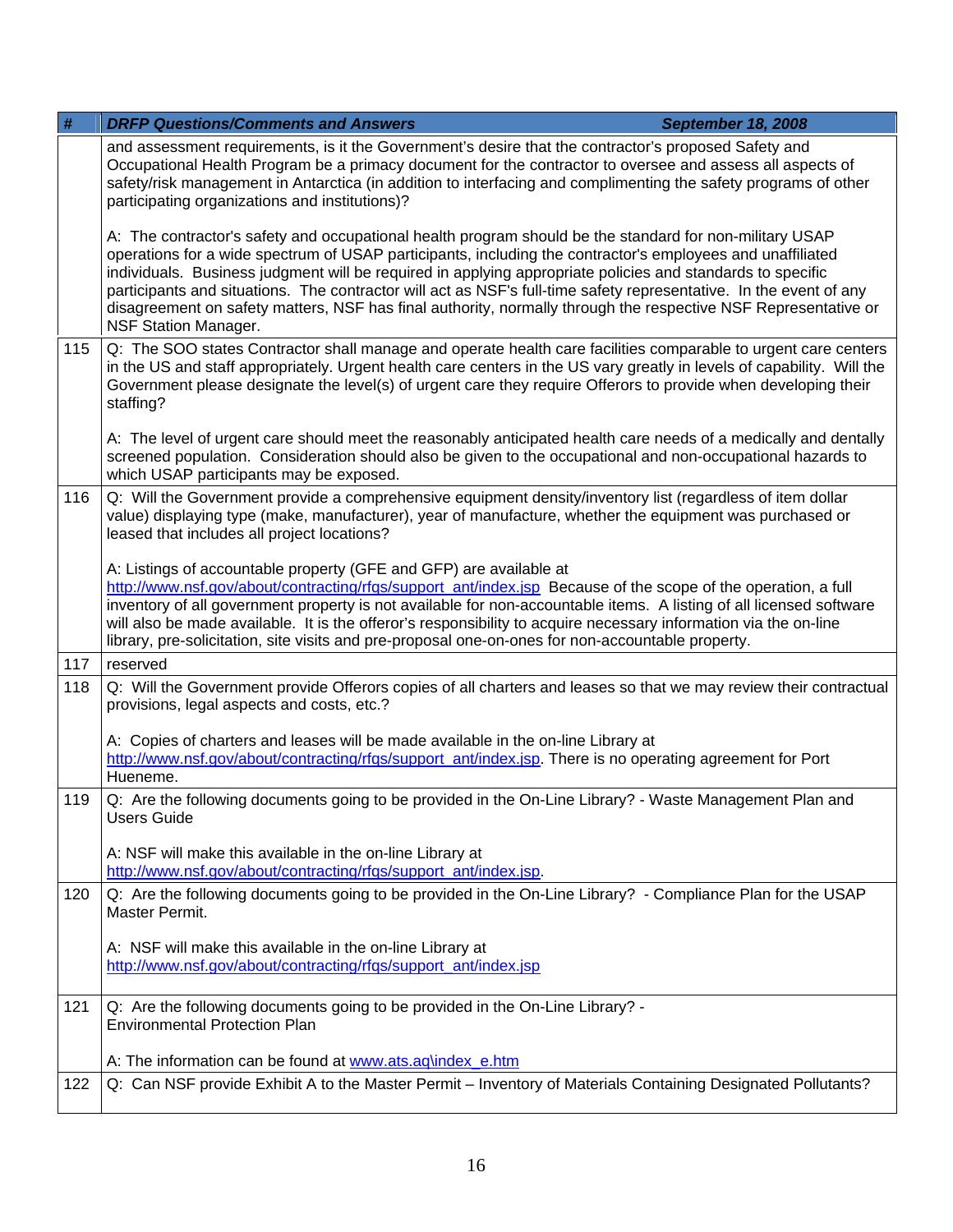| $\#$ | <b>DRFP Questions/Comments and Answers</b><br><b>September 18, 2008</b>                                                                                                                                                                                                                                                                                                                                                                                                                                                                                                                                                                                                                                               |
|------|-----------------------------------------------------------------------------------------------------------------------------------------------------------------------------------------------------------------------------------------------------------------------------------------------------------------------------------------------------------------------------------------------------------------------------------------------------------------------------------------------------------------------------------------------------------------------------------------------------------------------------------------------------------------------------------------------------------------------|
|      | A: 45 CFR 671.3 (a) defines designated pollutant as "any substance designated as such by the Director pursuant<br>to subpart E of this part; any pesticide, radioactive substance, or substance consisting of or containing any<br>chemical listed by source, generic or chemical name at 40 CFR 61.01, Table 116.4A of 40 CFR 116.4; subpart D<br>of 40 CFR part 261, 40 CFR 302.4, part 355, and part 372; and any substance which exhibits a hazardous waste<br>characteristic as defined in subparts B and C of 40 CFR part 261; but shall not include any banned substance.<br>Information on materials containing designated pollutants can be found at<br>http://nsf.gov/od/opp/antarct/aca/nsf01151/start.jsp |
| 123  | Q: Can NSF provide Exhibit B to the Master Permit - Release Characterization Data?                                                                                                                                                                                                                                                                                                                                                                                                                                                                                                                                                                                                                                    |
|      | A: NSF intends to make this available in the on-line Library at<br>http://www.nsf.gov/about/contracting/rfqs/support_ant/index.jsp                                                                                                                                                                                                                                                                                                                                                                                                                                                                                                                                                                                    |
| 124  | Q: Can NSF provide Exhibit C to the Master Permit - Environmental Review documents                                                                                                                                                                                                                                                                                                                                                                                                                                                                                                                                                                                                                                    |
|      | A: NSF will make this available in the on-line Library at<br>http://www.nsf.gov/about/contracting/rfqs/support_ant/index.jsp                                                                                                                                                                                                                                                                                                                                                                                                                                                                                                                                                                                          |
| 125  | Q: When will the Government provide a copy of the "USAP Medical Screening Guideline"?                                                                                                                                                                                                                                                                                                                                                                                                                                                                                                                                                                                                                                 |
|      | A: NSF will make this available in the on-line Library at<br>http://www.nsf.gov/about/contracting/rfgs/support_ant/index.jsp                                                                                                                                                                                                                                                                                                                                                                                                                                                                                                                                                                                          |
| 126  | Q: The SOO states: The contractor shall provide an information database for interactive science planning with<br>investigators and ensure continuity of legacy data. How and when will the Government provide access to the<br>system(s) that contain the legacy data?                                                                                                                                                                                                                                                                                                                                                                                                                                                |
|      | A: Access to live planning data in POLARICE will not be provided, however, access to synthetic data used to<br>train new users of the POLARICE system will be made available for POLARICE. Additional information for<br>access to USAP business systems (i.e.- POLARICE, MAPCON) will be posted in FedBizOpps.                                                                                                                                                                                                                                                                                                                                                                                                       |
| 127  | reserved                                                                                                                                                                                                                                                                                                                                                                                                                                                                                                                                                                                                                                                                                                              |
| 128  | reserved                                                                                                                                                                                                                                                                                                                                                                                                                                                                                                                                                                                                                                                                                                              |
| 129  | Q: The 1998 RFP contained systems description and specifications to include name, function, origin, technical<br>description, functional description, utilizations, attributes. Will the Government provide a listing of all existing IT<br>systems, architectures, definitions and specifications of each?                                                                                                                                                                                                                                                                                                                                                                                                           |
|      | A: NSF will provide information on major applications as well as a listing of licensed applications in the on-line<br>library at http://www.nsf.gov/about/contracting/rfgs/support ant/index.jsp                                                                                                                                                                                                                                                                                                                                                                                                                                                                                                                      |
| 130  | Q: Will the Government provide the methods of interface for these current IT systems to the Government cost<br>accounting systems?                                                                                                                                                                                                                                                                                                                                                                                                                                                                                                                                                                                    |
|      | A: There is no interface with the current government cost accounting systems.                                                                                                                                                                                                                                                                                                                                                                                                                                                                                                                                                                                                                                         |
| 131  | Q: What GFE legacy mission applications are currently in place?                                                                                                                                                                                                                                                                                                                                                                                                                                                                                                                                                                                                                                                       |
|      | A: NSF will provide information on major applications as well as a listing of licensed applications in the on-line<br>library at http://www.nsf.gov/about/contracting/rfgs/support_ant/index.jsp.                                                                                                                                                                                                                                                                                                                                                                                                                                                                                                                     |
| 132  | Q: Is there a replacement schedule for any of the existing software systems?                                                                                                                                                                                                                                                                                                                                                                                                                                                                                                                                                                                                                                          |
|      | A: NSF does not have a replacement schedule for existing software systems.                                                                                                                                                                                                                                                                                                                                                                                                                                                                                                                                                                                                                                            |
| 133  | Q: At what point in time will the Government provide copies of all Memorandum of Agreements?                                                                                                                                                                                                                                                                                                                                                                                                                                                                                                                                                                                                                          |
|      | A: NSF will make those available to the offerors in the on-line Library at<br>http://www.nsf.gov/about/contracting/rfqs/support_ant/index.jsp.                                                                                                                                                                                                                                                                                                                                                                                                                                                                                                                                                                        |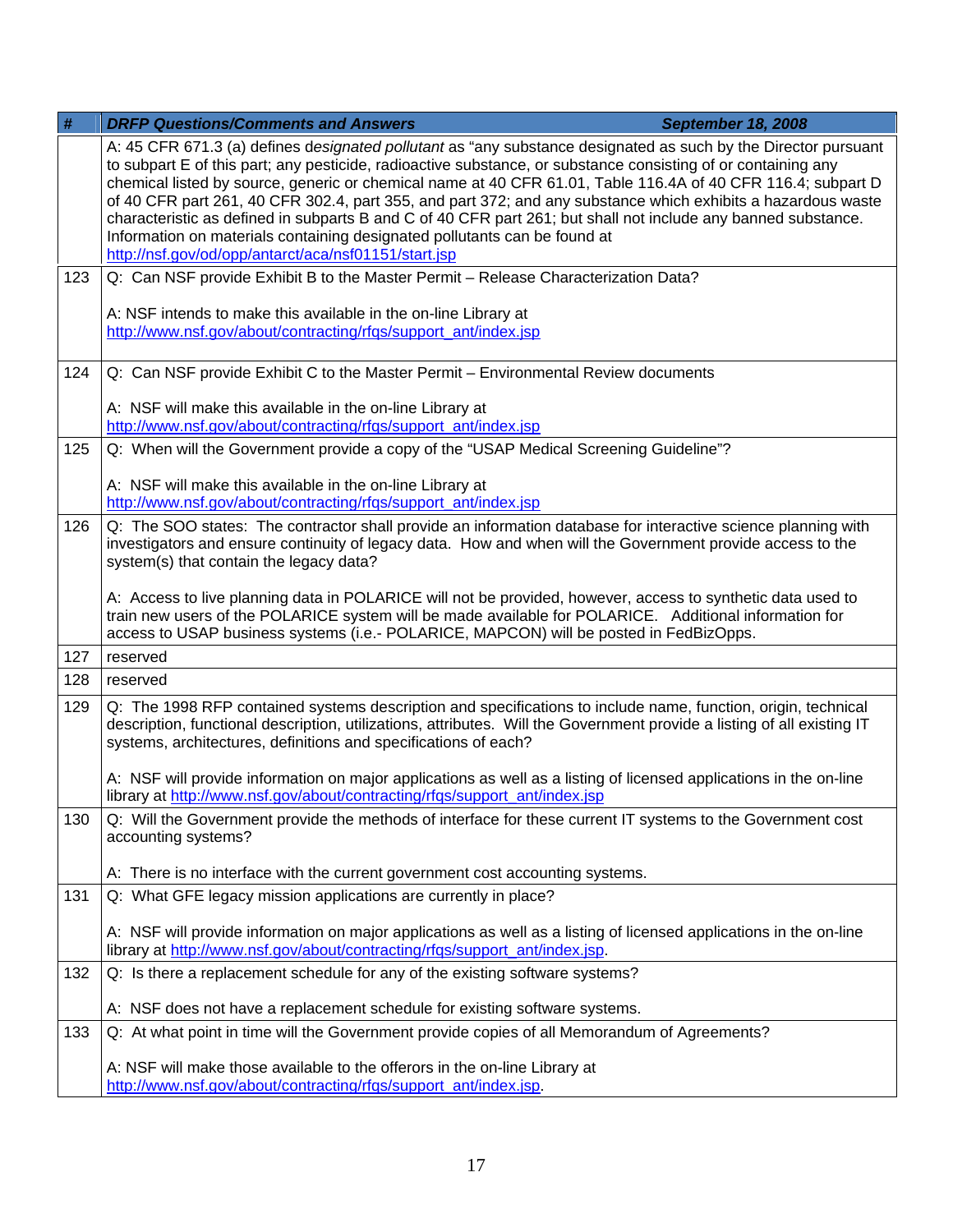| $\#$ | <b>DRFP Questions/Comments and Answers</b><br><b>September 18, 2008</b>                                                                                                                                                                                                                                                          |
|------|----------------------------------------------------------------------------------------------------------------------------------------------------------------------------------------------------------------------------------------------------------------------------------------------------------------------------------|
| 134  | Q: The contractor shall develop engineering designs as required for new infrastructure or modifications to<br>existing facilities. All engineered designs shall be stamped by a professional engineer and/or architect as<br>appropriate. Is it correct to assume that all construction work will be designed by the contractor? |
|      | A: This will depend on the specific construction requirement and will be determined as the need arises after the<br>award is made.                                                                                                                                                                                               |
| 135  | Q: What is the anticipated average size of the projects over the next five years?                                                                                                                                                                                                                                                |
|      | A: The size of construction and special projects will be determined on an as-needed basis.                                                                                                                                                                                                                                       |
| 136  | Q: The SOO states that the contractor must manage, operate and maintain the USAP bulk fuel storage and<br>distribution systems. Will the Government provide equipment specifications, facilities and capacities of the<br>equipment at each location?                                                                            |
|      | A: The NSF has site plans and details and documents of all facilities, storage, and distribution systems that<br>depict the equipment and capacities including procedures and O&M manuals. These will be made available to<br>offerors in the on-line Library at http://www.nsf.gov/about/contracting/rfqs/support_ant/index.jsp |
| 137  | Q: How much fuel will be delivered and delivery schedule requirements for each location?                                                                                                                                                                                                                                         |
|      | A: Currently, the USAP purchases approximately 6.4 million gallons of fuel annually for McMurdo and the South<br>Pole Stations and 70 thousand gallons for Palmer Station. These amounts will vary based on annual<br>requirement.                                                                                               |
| 138  | Q: Ref DRFP Section C.9.2.p. Paragraph "p" states: "The contractor shall manage, operate, construct, and<br>maintain USAP facilities to provide for safe and efficient operations." Will the Government provide a definition for<br><b>Special Projects?</b>                                                                     |
|      | A: Construction and special projects will be defined and negotiated within the APP every year. Special projects<br>can be defined as those NSF has determined to fall outside the scope of the normal operations and maintenance<br>of the USAP, examples include: Icecube, South Pole Station Modernization.                    |
| 139  | Q: Will the Government provide information on the required approvals and funding process for minor and major<br>construction projects, and the annual timeline for each approval/funding step?                                                                                                                                   |
|      | A: Major construction and special projects will be negotiated within the APP. The timeline for each<br>approval/funding step will also be determined with the applicable APP.                                                                                                                                                    |
| 140  | Q: Will the Government provide a list of Construction in Progress (CIP)?                                                                                                                                                                                                                                                         |
|      | A: This will be made available in the on-line Library at<br>http://www.nsf.gov/about/contracting/rfgs/support_ant/index.jsp                                                                                                                                                                                                      |
| 141  | Q: Will the Government provide a list of projects approved/funded for FY 2010?                                                                                                                                                                                                                                                   |
|      | A: There is no list of approved projects for FY2010 at this time.                                                                                                                                                                                                                                                                |
| 142  | Q: Will the Government provide a list of forecasted and prioritized requirements for major facility projects?                                                                                                                                                                                                                    |
|      | A: This information is not available.                                                                                                                                                                                                                                                                                            |
| 143  | Q: Will construction projects in progress be transferred to the successor contactor? If so, will they be cost<br>reimbursable?                                                                                                                                                                                                   |
|      | A: This will be addressed during the transition-in period. These costs will fall under the Major<br>construction/special project NTE CLIN.                                                                                                                                                                                       |
| 144  | Q: Will the Government provide a listing of current suppliers for all types of materials and services?                                                                                                                                                                                                                           |
|      | A: This information is not available.                                                                                                                                                                                                                                                                                            |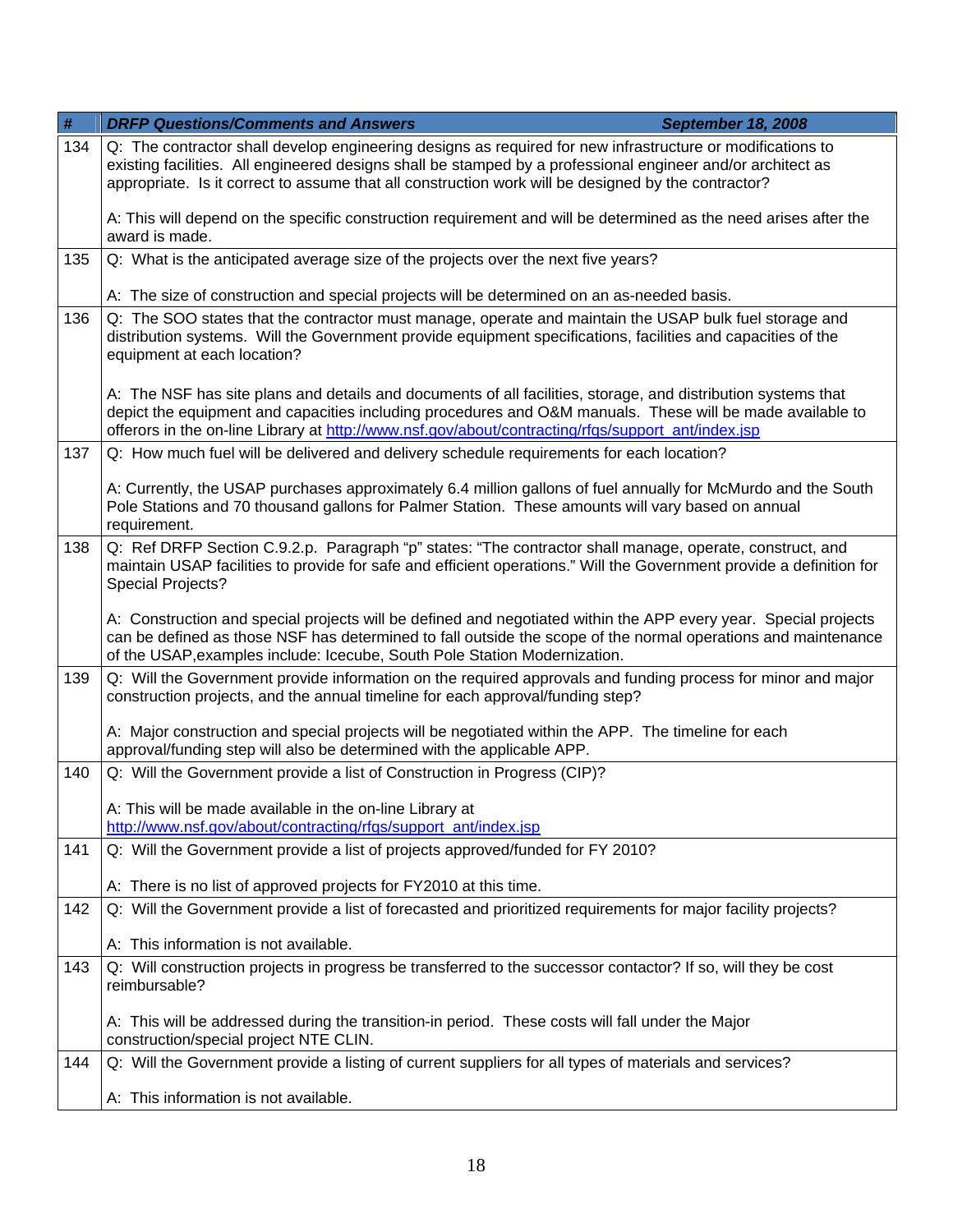| $\#$ | <b>DRFP Questions/Comments and Answers</b><br><b>September 18, 2008</b>                                                                                                                                                                     |
|------|---------------------------------------------------------------------------------------------------------------------------------------------------------------------------------------------------------------------------------------------|
| 145  | Q: Will the Government provide the last three years of the Annual Program Plan?                                                                                                                                                             |
|      | A: NSF will provide this information in the on-line Library at<br>http://www.nsf.gov/about/contracting/rfgs/support_ant/index.jsp.                                                                                                          |
| 146  | Q: Please identify which training will be reimbursed by the Government?                                                                                                                                                                     |
|      | A: NSF will only allow training unique to the Antarctic operation to be a billable expense to the contract. NSF<br>expects the contractor employees to be trained professionals in their areas of expertise. Please see Section H.<br>17.   |
| 147  | Q: The SOO defines the USAP Freight Cost Model. Will the Government provide a copy of the "Freight Cost<br>Model"?                                                                                                                          |
|      | A: NSF will provide all current FCM information.                                                                                                                                                                                            |
| 148  | Q: Will the Government provide electronic copies of the existing ACAs?                                                                                                                                                                      |
|      | A: No Associate Contractor Agreements exist at this time.                                                                                                                                                                                   |
| 149  | Q: Ref DRFP Section H.17.b. Does this clause apply to our team mates?                                                                                                                                                                       |
|      | A: This clause applies across the team.                                                                                                                                                                                                     |
| 150  | Q: Will the Government identify the employee position(s) that require security clearances?                                                                                                                                                  |
|      | A: There are no positions that require security clearance at this time.                                                                                                                                                                     |
| 151  | Q: Does the Government intend for Section H.22 or Section H.23 to apply for Mobilization/Demobilization of<br>employees?                                                                                                                    |
|      | A: Sections H.22 and H.23 do not apply to Mobilization/Demobilization of employees.                                                                                                                                                         |
| 152  | Q: Will the Government consider adding construction related FAR clauses to Section I.2 such as: FAR 52.232-<br>27, "Prompt payment for construction contracts"                                                                              |
|      | A: FAR clauses associated with construction activities outside the United States will be addressed in applicable<br>post-award modifications for construction requirements.                                                                 |
| 153  | Q: Will the Government consider adding construction related FAR clauses to Section I.2 such as: FAR 52.232-5,<br>"Payments under Fixed Price Construction Contracts"                                                                        |
|      | A: FAR clauses associated with construction activities outside the United States will be addressed in applicable<br>post-award modifications for construction requirements                                                                  |
| 154  | Q: Will the Government consider adding construction related FAR clauses to Section I.2 such as: FAR 52.232-<br>16, "Progress Payments"                                                                                                      |
|      | A: FAR clauses associated with construction activities outside the United States will be addressed in applicable<br>post-award modifications for construction requirements                                                                  |
| 155  | Q: Ref DRFP Section J.1. In Item #1, the Award Fee Plan is shown to be proposed by Offerors vs. provided by<br>the Government. Will this plan be a separate submittal from Vol. II, Technical Approach and excluded from the<br>page count? |
|      | A: The award fee plan should be proposed as Section J, Attachment 1 and is excluded from the page count.                                                                                                                                    |
| 156  | Q: Ref DRFP Section L.6.3.9. Will the Government consider allowing 11" x 17" foldouts in the technical volume,<br>and if so for each 11" x 17" to be counted as two pages?                                                                  |
|      | A: The RFP will be changed to allow up to ten (10) 11"x17" fold-outs in the Technical Volume. Each fold-out will<br>count as one page. All fold-outs will be single-sided.                                                                  |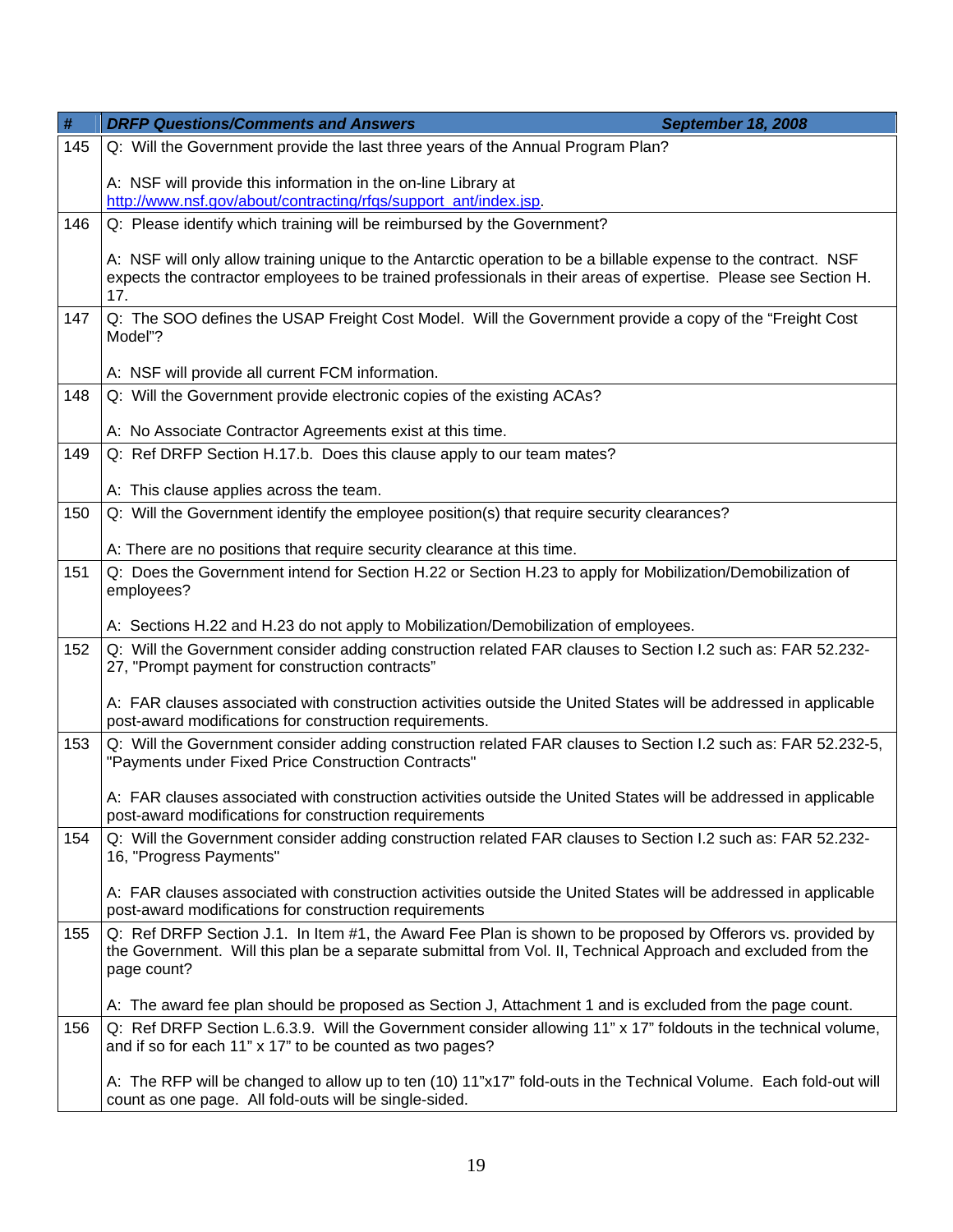| #   | <b>DRFP Questions/Comments and Answers</b><br><b>September 18, 2008</b>                                                                                                                                                                                                                                                                                                                                                                             |
|-----|-----------------------------------------------------------------------------------------------------------------------------------------------------------------------------------------------------------------------------------------------------------------------------------------------------------------------------------------------------------------------------------------------------------------------------------------------------|
| 157 | Q: For EXCEL spreadsheets in the cost volume may we use foldouts on 11" x 17" paper?                                                                                                                                                                                                                                                                                                                                                                |
|     | A: The RFP will be changed to allow unlimited single-sided 11" x 17" fold-outs for the Cost Volume.                                                                                                                                                                                                                                                                                                                                                 |
| 158 | Q: Due to the complexity of the organization, will the Government allow D-size drawing for organization/staffing<br>charts?                                                                                                                                                                                                                                                                                                                         |
|     | A: The maximum size for fold-outs or drawing is 11" x 17".                                                                                                                                                                                                                                                                                                                                                                                          |
| 159 | Q: Since Volume I (Administrative) is submitted early and amendments are to be acknowledged on SF 33, what if<br>an amendment comes out after submittal of Volume I?                                                                                                                                                                                                                                                                                |
|     | A: This will be addressed in the final RFP at Section L.                                                                                                                                                                                                                                                                                                                                                                                            |
| 160 | Q: Since Section B is required in this volume, but it would not be complete until the cost is done, does a blank<br>copy go in with Volume I and then a completed copy with the rest of the volumes?                                                                                                                                                                                                                                                |
|     | A: This will be addressed in the final RFP at Section L.                                                                                                                                                                                                                                                                                                                                                                                            |
| 161 | Q: Will the Government consider making project schedules relative to the transition plan not within the page<br>count?                                                                                                                                                                                                                                                                                                                              |
|     | A: All information related to the transition will be subject to the page count of the Technical Volume.                                                                                                                                                                                                                                                                                                                                             |
| 162 | Q: If so, could these be 11" x 17"?                                                                                                                                                                                                                                                                                                                                                                                                                 |
|     | A: The RFP will be changed to allow up to ten (10) 11"x17" fold-outs in the Technical Volume. Each fold-out will<br>count as one page. All fold-outs will be single-sided.                                                                                                                                                                                                                                                                          |
| 163 | Q: Will the Government consider allowing clients to return questionnaires no later than the submission date of the<br>past performance volume?                                                                                                                                                                                                                                                                                                      |
|     | A: Past Performance questionnaires are due as prescribed in the RFP.                                                                                                                                                                                                                                                                                                                                                                                |
| 164 | Q: Will the Government consider providing clients alternative methods of returning questionnaires, such as e-mail<br>and postal service?                                                                                                                                                                                                                                                                                                            |
|     | A: If the decision is made to allow the alternative methods, then the RFP will be modified to reflect that.                                                                                                                                                                                                                                                                                                                                         |
| 165 | Q: Will the Government spell out the acronym IT&C in the client past performance questionnaire to prevent<br>misunderstanding?                                                                                                                                                                                                                                                                                                                      |
|     | A: The Past Performance questionnaire will be modified to spell out the acronym.                                                                                                                                                                                                                                                                                                                                                                    |
| 166 | Q: Will the Government specify the cost reimbursable amounts to be used in Offeror proposals or will the<br>Government provide workload data adequate to support an estimate?                                                                                                                                                                                                                                                                       |
|     | A: Offerors can find relevant information regarding NSF's requirements in the on-line Library at<br>http://www.nsf.gov/about/contracting/rfgs/support ant/index.jsp, during the pre-solicitation conference, site visit(s)<br>and pre-proposal one-on-ones.                                                                                                                                                                                         |
| 167 | Q: Award Fee, NSF has designated 0 - 80% as a single Award Fee Score Category earning an Award Fee<br>Amount of 0%. This performance spread seems overly broad and limiting on the ability of a contractor to earn<br>fee. We would suggest the NSF consider use of $0 - 60%$ performance rating. In addition, there does not appear<br>to be any NSF proposed Base Fee to cover the contractor's costs for unallowable cost or negative cash flow. |
|     | A: The award fee scale is presented in the RFP as it was intended. Alternatives to the award fee scale will not be<br>considered.                                                                                                                                                                                                                                                                                                                   |
| 168 | Q: Pt. Hueneme is not listed as a required place of performance. Is this an oversight, or is the government open<br>to options for ship based cargo operations?                                                                                                                                                                                                                                                                                     |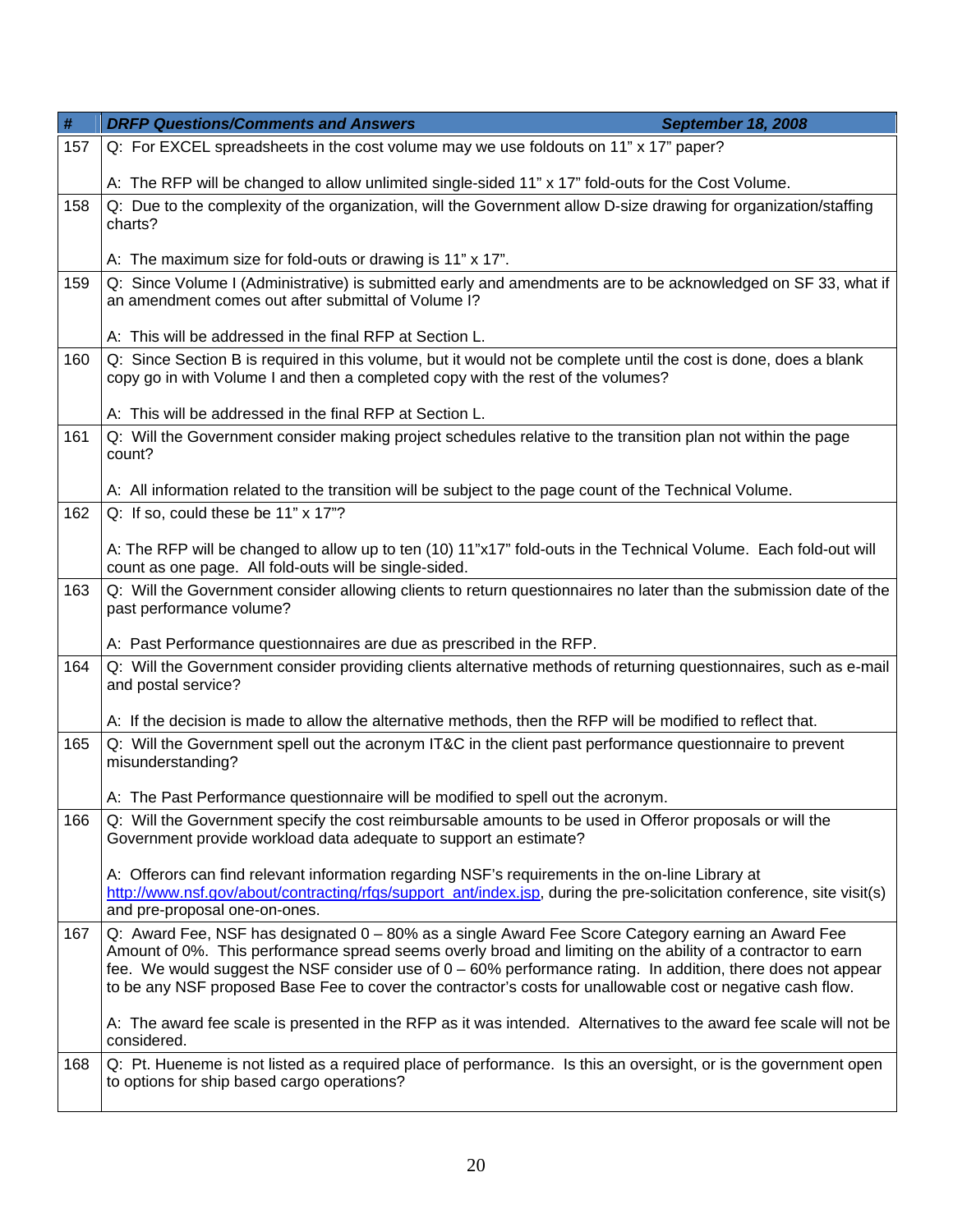| #   | <b>DRFP Questions/Comments and Answers</b><br>September 18, 2008                                                                                                                                                                                                                                   |
|-----|----------------------------------------------------------------------------------------------------------------------------------------------------------------------------------------------------------------------------------------------------------------------------------------------------|
|     | A: The NSF will consider alternate locations for shipping and receiving of materials and supplies.                                                                                                                                                                                                 |
| 169 | Q: Does the government plan to provide an outline of the currently used environmental education program and/or<br>the specific education requirements for Offerors to respond to in the final RFP?                                                                                                 |
|     | A: Information on the environmental education program can be found within the 07-08 Environmental Work Plan<br>Summary which will be made available at the on-line Library at<br>http://www.nsf.gov/about/contracting/rfqs/support_ant/index.jsp.                                                  |
| 170 | Q: Will the Government provide detailed information about the specific property, equipment and applications it<br>will require the contractor to maintain and/or replace in the final RFP?                                                                                                         |
|     | A: Offerors can find relevant information regarding NSF's requirements in the on-line library at<br>http://www.nsf.gov/about/contracting/rfgs/support_ant/index.jsp, during the pre-solicitation conference, site visit(s)<br>and pre-proposal one-on-ones.                                        |
| 171 | Q: Will the Government provide detailed information about the existing leases, charters and operator agreements<br>it will require the contractor to assume in the final RFP?                                                                                                                      |
|     | A: Copies of charters and leases will be made available at<br>http://www.nsf.gov/about/contracting/rfgs/support_ant/index.jsp                                                                                                                                                                      |
| 172 | Q: There is no mention of structural fire fighting capability requirements. Is this a contractor requirement?                                                                                                                                                                                      |
|     | A: Offerors for the Antarctic Support Contract should describe how they propose to provide the USAP with a<br>complete and comprehensive program for fire protection for all aspects of Antarctic operations including<br>structural, airfield, field camp, and vehicle elements.                  |
| 173 | Q: There is no mention of specific training requirements for scientists. Will the government provide information<br>about the current program or specific field safety and other mandated researcher or participant training<br>requirements to be facilitated by the contractor in the final RFP? |
|     | A: Information about the field safety program will be provided in the on-line Library at<br>http://www.nsf.gov/about/contracting/rfgs/support_ant/index.jsp. Program requirements for field safety apply<br>equally to all personnel.                                                              |
| 174 | Q: Will the government include some basic information such as average numbers of scientists and science<br>projects per station and vessel in the final RFP?                                                                                                                                       |
|     | A: Offerors can find relevant information regarding NSF's requirements in the on-line Library at<br>http://www.nsf.gov/about/contracting/rfgs/support ant/index.jsp, during the pre-solicitation conference, site visit(s)<br>and pre-proposal one-on-ones.                                        |
| 175 | Q: There is no mention of a requirement for Cryogenic or Analytical Chemistry support. Is there a requirement for<br>either of these at any of the stations?                                                                                                                                       |
|     | A: Requirements for these programs depend on research proposals.                                                                                                                                                                                                                                   |
| 176 | Q: Will the Government require its Polarlce database for ongoing use as a science-planning tool?                                                                                                                                                                                                   |
|     | A: POLARICE will be a GFE application system and is not a new requirement; the contractor may choose to<br>propose an alternative.                                                                                                                                                                 |
| 177 | Q: Will the Government provide detailed information about the legacy mission applications it will require the<br>contractor to maintain and/or replace in the final RFP?                                                                                                                           |
|     | A: NSF will provide information on major applications as well as a listing of licensed applications in the on-line<br>library athttp://www.nsf.gov/about/contracting/rfqs/support_ant/index.jsp                                                                                                    |
| 178 | Q: Will the Government provide detailed information about the USAP facilities, utilities, infrastructure systems,<br>and mechanical/electrical equipment it will require the contractor to maintain in the final RFP?                                                                              |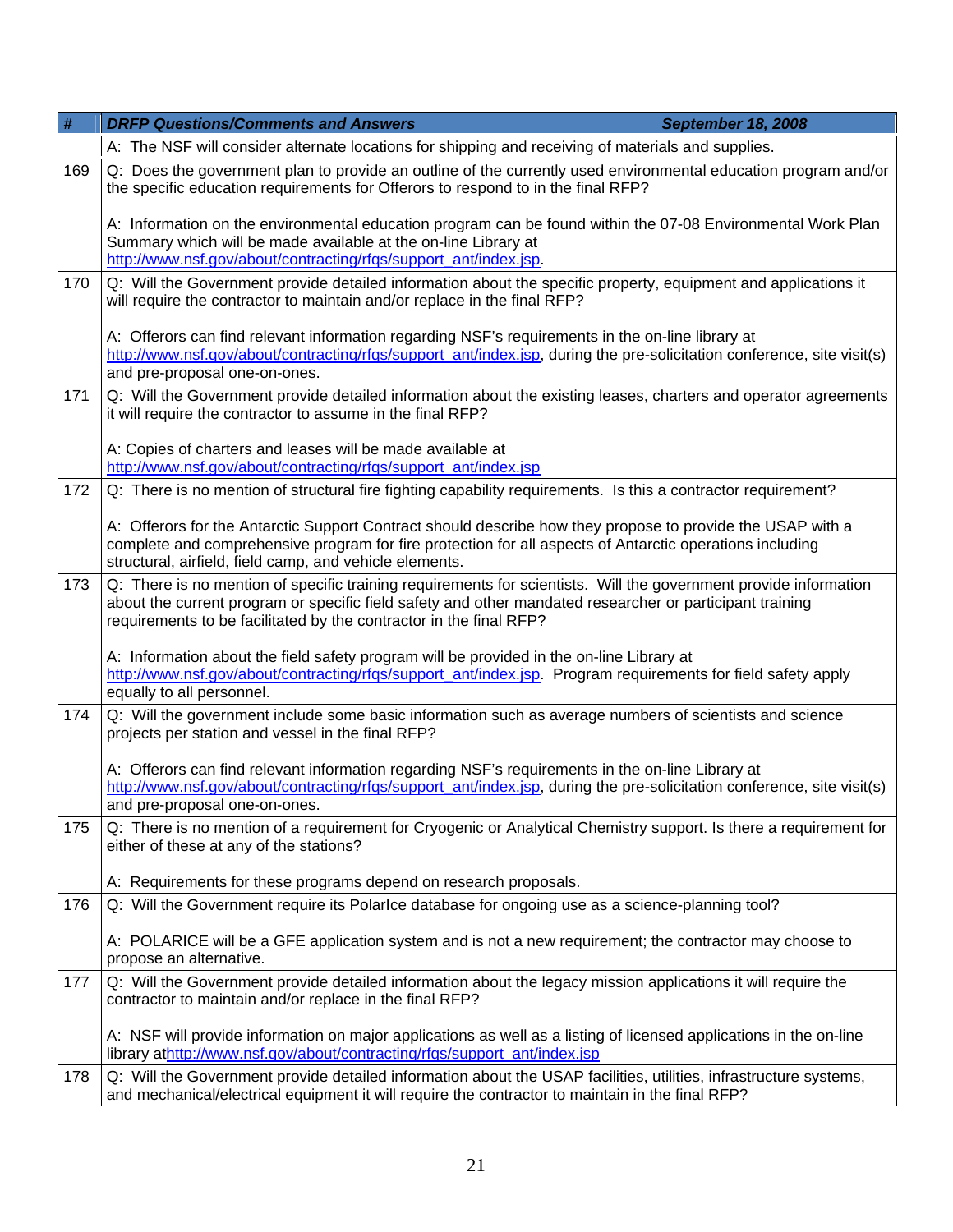| #   | <b>DRFP Questions/Comments and Answers</b><br><b>September 18, 2008</b>                                                                                                                                                                                                                                                                                                                    |
|-----|--------------------------------------------------------------------------------------------------------------------------------------------------------------------------------------------------------------------------------------------------------------------------------------------------------------------------------------------------------------------------------------------|
|     | A: Offerors can find relevant information regarding NSF's requirements in the on-line Library at<br>http://www.nsf.gov/about/contracting/rfgs/support_ant/index.jsp, during the pre-solicitation conference, site visit(s)<br>and pre-proposal one-on-ones.                                                                                                                                |
| 179 | Q: Will the Government provide detailed information and requirements describing the food service facilities,<br>population estimates, and the level of service required at each station in the final RFP?                                                                                                                                                                                  |
|     | A: Offerors can find relevant information regarding NSF's requirements in the on-line Library at<br>http://www.nsf.gov/about/contracting/rfgs/support_ant/index.jsp, during the pre-solicitation conference, site visit(s)<br>and pre-proposal one-on-ones.                                                                                                                                |
| 180 | Q: Will the Government provide detailed information and requirements describing NSF personnel, military, and its<br>direct subcontractor requirements for housing, and any specific requirements it has for housing of scientists and<br>contractor staff at all locations in the final RFP?                                                                                               |
|     | A: The current practice is to keep military personnel berthing consolidated to maintain unit integrity. Single room<br>accommodations are provided for aircrew to ensure minimal disruption for adequate crew rest. Offerors may<br>propose any strategy for berthing management, provided that unit integrity is maintained and the aircrews are<br>able to receive adequate crew rest.   |
| 181 | Q: Will the Government provide detailed information and specific requirements about the power, water, water<br>treatment and waste- water disposal systems it will require the contractor to maintain at each station in the final<br>RFP?                                                                                                                                                 |
|     | A: Offerors can find relevant information regarding NSF's requirements in the on-line Library at<br>http://www.nsf.gov/about/contracting/rfgs/support_ant/index.jsp, during the pre-solicitation conference, site visit(s)<br>and pre-proposal one-on-ones.                                                                                                                                |
| 182 | Q: Will the Government define "USAP aircraft and vessels" and the level of coordination and planning is required<br>by the contractor for military and commercial aircraft and vessels in the final RFP?                                                                                                                                                                                   |
|     | A: Offerors can find relevant information regarding NSF's requirements in the on-line Library at<br>http://www.nsf.gov/about/contracting/rfgs/support_ant/index.jsp, during the pre-solicitation conference, site visit(s)<br>and pre-proposal one-on-ones. NSF will take this under advisement.                                                                                           |
| 183 | Q: Under what circumstances if any can New Zealand citizens be hired to work in Antarctica for the contractor?                                                                                                                                                                                                                                                                             |
|     | A: Please see the exceptions to Section H.4 of the RFP.                                                                                                                                                                                                                                                                                                                                    |
| 184 | Q: This section requests information on the Offeror and all Subcontractors' financial condition. Is this request<br>fulfilled by providing the information requested in Section L.8.2.g for both the Offeror and major subcontractors not<br>covered by a teaming agreement (if any)?                                                                                                      |
|     | A: This request is fulfilled by responding to all paragraphs of Section L.8                                                                                                                                                                                                                                                                                                                |
| 185 | Q: The final RFP should contain a definition of "construction" and "special projects" as they relate to these FPIF<br>CLINS. For example, can science projects be considered special projects? If so, which ones and, if so, what is<br>the definition of construction that should be included in this FPIF CLIN vs. the costs to be included in non-fee<br>bearing Science Support CLINS? |
|     | A: Construction and special projects will be defined and negotiated within the APP every year. Special projects<br>can be defined as those NSF has determined to fall outside the scope of the normal operations and maintenance<br>of the USAP, examples include: Icecube, South Pole Station Modernization. NSF will not be including any FPIF<br>CLINs in the final RFP.                |
| 186 | Q: Offeror is required to propose target, over/under range and share ratio. Ceiling price is established by the<br>government at \$90M for CLIN 1400 and \$20M for each of the other CLINs. Specific requirements for<br>construction/special projects has not been provided, without which the contractor cannot estimate a target for                                                    |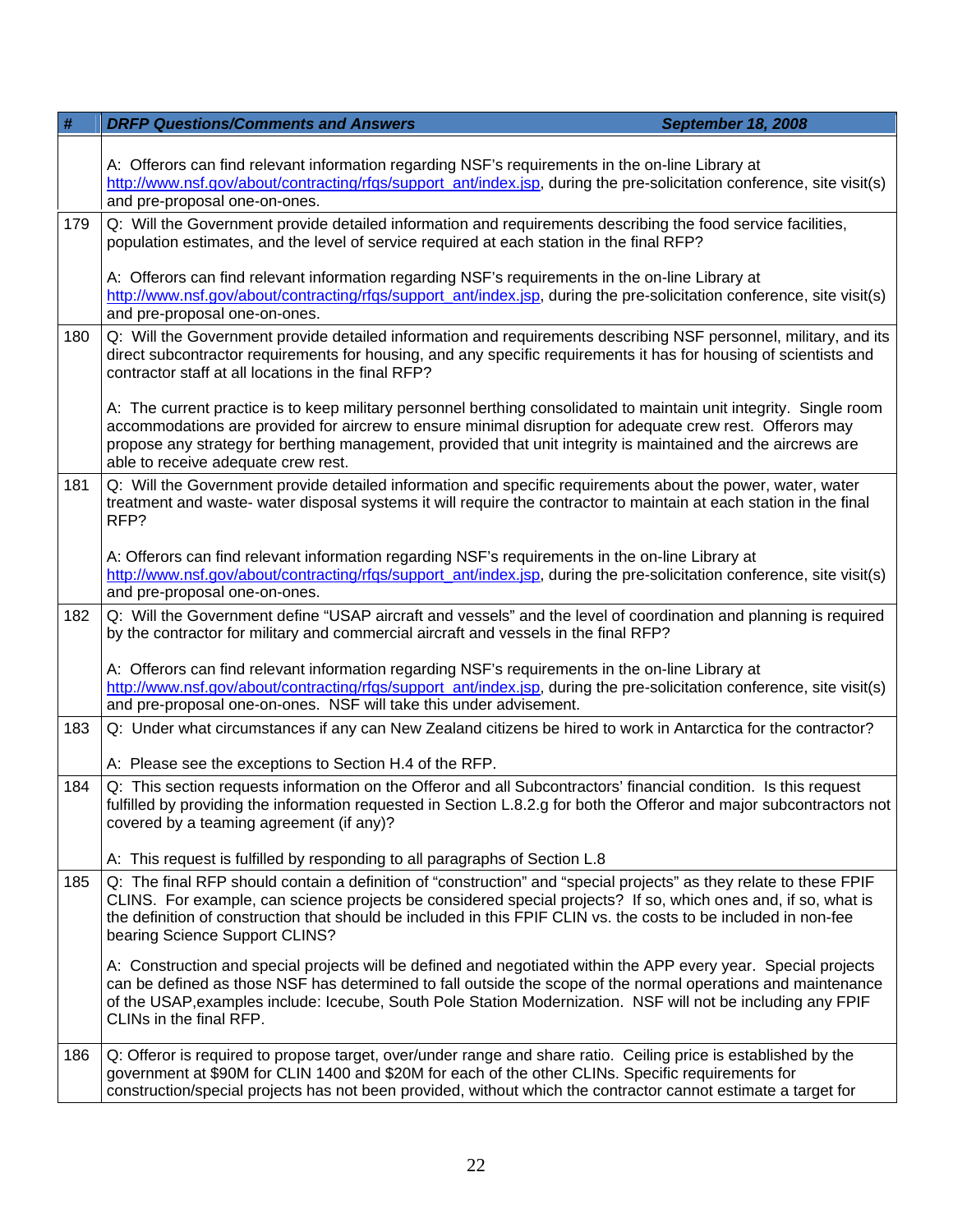| $\#$ | <b>DRFP Questions/Comments and Answers</b><br><b>September 18, 2008</b>                                                                                                                                                                                                                                                                                                                                                                                                                                                                                                                                                                                                                                                               |
|------|---------------------------------------------------------------------------------------------------------------------------------------------------------------------------------------------------------------------------------------------------------------------------------------------------------------------------------------------------------------------------------------------------------------------------------------------------------------------------------------------------------------------------------------------------------------------------------------------------------------------------------------------------------------------------------------------------------------------------------------|
|      | these FPIF CLINs.<br>1) Does the Gov't intend to provide with the RFP the requirements upon which the ceilings are based?<br>2) If requirements will not be provided in the RFP, will the Gov't consider restructuring these CLINS into IDIQ<br>CLINs under which FPIF task orders would be issued for projects as requirements become known? Under this<br>scenario the Gov't could define the ceiling in this RFP as a percentage of target rather than a specific dollar<br>amount and that percentage would apply to all task orders.                                                                                                                                                                                             |
|      | A: NSF will not be including any FPIF CLINs in the final RFP. The IDIQ contract type will not be applicable to the<br>ASC. Construction and special projects will be negotiated in the contents of the Annual Program Plan each year<br>and added to the contract through contract modifications.                                                                                                                                                                                                                                                                                                                                                                                                                                     |
| 187  | Q: "Cost-Plus-Award Fee States that maximum award fee is to be provided by the government." 1) Shouldn't<br>maximum award fee be proposed by the Offeror?<br>2) If the government is to provide the maximum award fee, how will it be calculated?                                                                                                                                                                                                                                                                                                                                                                                                                                                                                     |
|      | A: 1) No. 2) NSF will determine the maximum fee which will be based on the pool of dollars available for award<br>fee by the Government. See Section B.7.b                                                                                                                                                                                                                                                                                                                                                                                                                                                                                                                                                                            |
| 188  | Q: "Award Fee shows table of award fee earning potential based on evaluation score." The award fee schedule<br>with it's discrete award of fees for arbitrary score milestones could leave the contractor with a disproportionally<br>low award fee, particularly if the contractor must spend a few years rebuilding. Will NSF consider a 1:1<br>correspondence between award fee score percentage and award fee earned - for example 89% score would yield<br>89% award fee rather than the present scheme there the contractor would receive only 40%?                                                                                                                                                                             |
|      | A: The award fee scale is presented in the RFP as it was intended. Alternatives to the award fee scale will not be<br>considered.                                                                                                                                                                                                                                                                                                                                                                                                                                                                                                                                                                                                     |
| 189  | Q: "If the contractor is part of a consortium, joint venture, and/or other teaming arrangement, the entire team shall<br>share in this contract award fee structure and separate additional fee for teaming partners shall not be considered<br>an allowable cost under the contract." 1) Does this clause disallow fee for all subcontractors to a joint venture<br>prime contractor? If not: 2) Does this clause disallow fee for subcontractors with which a joint venture prime has,<br>prior to submission of the prime's proposal, entered into an agreement to subcontract exclusively for certain<br>requirements under this procurement?                                                                                     |
|      | A: Section B.7(d) will be removed from the final RFP.                                                                                                                                                                                                                                                                                                                                                                                                                                                                                                                                                                                                                                                                                 |
| 190  | Q: "Contractor shall be paid award fee upon submittal of proper invoice." Will there be time limits on how long the<br>NSF can take to determine award fee and process payment after receipt of proper invoice?                                                                                                                                                                                                                                                                                                                                                                                                                                                                                                                       |
|      | A: Requirements for processing award fee payments will be established in the final RFP.                                                                                                                                                                                                                                                                                                                                                                                                                                                                                                                                                                                                                                               |
| 191  | Q: "In response to NSF's responsibility to be a steward of the Antarctic environment in the conduct of its activities,<br>the contractor shall continue the environmental education program for all USAP participants." 1) Is this program<br>outside of the proposed SOO and therefore not priced? 2) If it is part of the SOO to be priced - will the<br>Government provide the parameters and content of the program?                                                                                                                                                                                                                                                                                                              |
|      | A: Environmental education and stewardship is part of everything NSF does in the Antarctic and should be fully<br>integrated throughout the contractor's proposal. This program is a requirement of the SOO and should be<br>included in any pricing. The Government expects the Offeror to propose the parameters and contents of the<br>program. It is the offeror's responsibility to acquire necessary information via the on-line library, pre-solicitation,<br>site visits and pre-proposal one-on-ones. Information on the environmental education program can also be found<br>within the 07-08 Environmental Work Plan Summary in the on-line Library at<br>http://www.nsf.gov/about/contracting/rfqs/support_ant/index.jsp. |
| 192  | Q: "The contractor will assume responsibility for existing leases and charters and operator agreements (e.g.<br>Christchurch Airport Authority, NZ, and Punta Arenas, Chile)." What are the costs and the terms of the<br>agreements?                                                                                                                                                                                                                                                                                                                                                                                                                                                                                                 |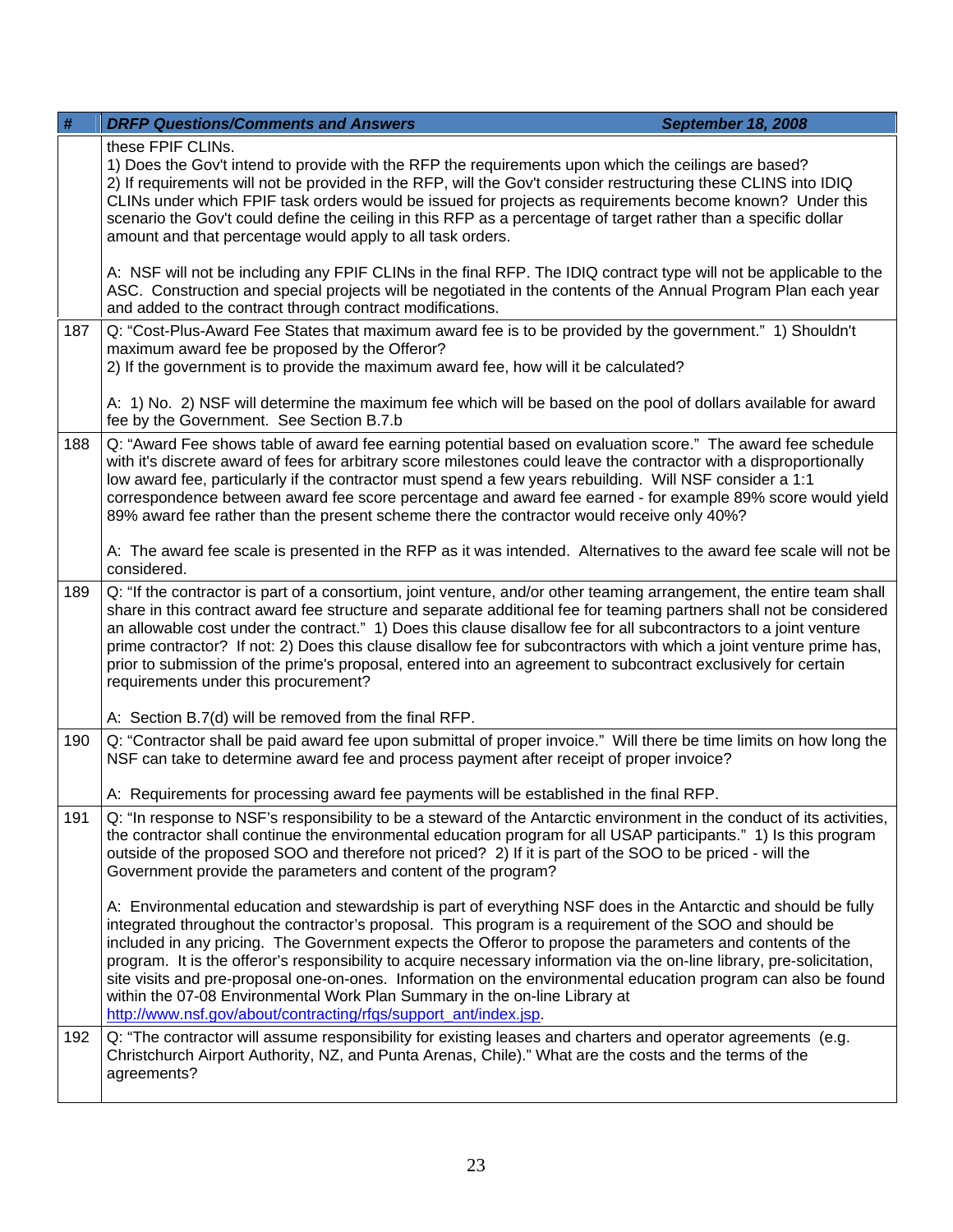| #   | <b>DRFP Questions/Comments and Answers</b><br><b>September 18, 2008</b>                                                                                                                                                                                                                                                                                                                                                                                                                                      |
|-----|--------------------------------------------------------------------------------------------------------------------------------------------------------------------------------------------------------------------------------------------------------------------------------------------------------------------------------------------------------------------------------------------------------------------------------------------------------------------------------------------------------------|
|     | A: Copies of charters and leases will be made available in the on-line Library at<br>http://www.nsf.gov/about/contracting/rfgs/support_ant/index.jsp. There is no operating agreement for Port<br>Hueneme.                                                                                                                                                                                                                                                                                                   |
| 193 | Q: "The contractor must ensure that Government furnished legacy mission applications transitioned to the<br>contractor remain functional until replaced. 1) Will the government furnish any applicable license? 2) Will the<br>Government tell us what these systems are so the bidders will know if any specialty resources are necessary?                                                                                                                                                                  |
|     | A: (1) Necessary licenses will be transferred from the incumbent contractor. (2) NSF will provide information on<br>major applications as well as a listing of licensed applications in the on-line library<br>athttp://www.nsf.gov/about/contracting/rfqs/support_ant/index.jsp                                                                                                                                                                                                                             |
| 194 | Q: "Unless specifically waived by NSF, the contractor must comply with Federal occupational safety and health<br>standards, and, in other countries, the host national, regional and local standards when more stringent than U.S.<br>standards." Will a list of the current waivers be provided?                                                                                                                                                                                                            |
|     | A: There is no list of standing waivers. OSHA<br>standards will be the default standards, but due to the unique environment and nature of operations, some OSHA<br>standards are not applicable, highly impractical, or impossible to implement. NSF is willing to consider<br>alternatives described in proposals. In situations after award where a Federal standard applies, but the contractor<br>wishes to implement an alternative means of controlling risk, the contractor shalll seek NSF guidance. |
| 195 | Q: Are shipments subject to ITAR rules?                                                                                                                                                                                                                                                                                                                                                                                                                                                                      |
|     | A: The contractor is responsible for knowing when ITAR is applicable.                                                                                                                                                                                                                                                                                                                                                                                                                                        |
| 196 | Q: Period of performance goes through March 2023 in Section F.2 and Sept 2023 in Section F.3. Which is<br>correct?                                                                                                                                                                                                                                                                                                                                                                                           |
|     | A: Period of Performance is through March 31 <sup>st</sup> 2023                                                                                                                                                                                                                                                                                                                                                                                                                                              |
| 197 | Q: "Work under this Contract shall be performed in accordance with an Annual Program Plan developed by the<br>Contractor in consult with the NSF." Will the APP replace the Contract CLINs each year?                                                                                                                                                                                                                                                                                                        |
|     | A: The Annual Program Plan is developed within the Contract CLIN structure.                                                                                                                                                                                                                                                                                                                                                                                                                                  |
| 198 | Q: "After Operations report will serve as the quarterly technical report in the quarter of the year in which it is due."<br>There is mention here of quarter reports, is there a requirement for them? There is no requirement listed in the<br>deliverables section.                                                                                                                                                                                                                                        |
|     | A: The final RFP will be edited to remove the reference to the After Operations Report. The intent is only to have<br>quarterly technical reports in the future and no consolidated annual report.                                                                                                                                                                                                                                                                                                           |
| 199 | Q: "Payments under this contract will be made either by check or by wire transfer through the Treasury Financial<br>Communications System at the option of the Government."1) The current contract is funded with a Federal<br>Reserve Letter of Credit. Will the Government provide similar funding arrangements for the contract resulting<br>from this procurement? 2) If the contractor is invoicing what are the terms?                                                                                 |
|     | A: 1) The Final RFP will not include reference to Advance Payments. 2) Standard invoicing terms will apply.                                                                                                                                                                                                                                                                                                                                                                                                  |
| 200 | Q: "Project Director; Deputy Director or Chief Operating Officer; Department or Division Directors; Chief<br>Information Officer (CIO)"-- has the Government established minimum qualifications for these Key Personnel<br>positions? If so, where is this documentation provided?                                                                                                                                                                                                                           |
|     | A: NSF will not establish minimum qualifications for personnel. Offerors will be required to provide qualifications<br>of their key personnel in their proposals.                                                                                                                                                                                                                                                                                                                                            |
| 201 | Q: "The Government will furnish, at no cost to the contractor, the necessary office space, utilities, telephone<br>service, general purpose office equipment, and office furniture for its personnel assigned to work under this<br>contract at Government locations in Antarctica and at operating locations in New Zealand and South America." 1)<br>What about the assignment of the existing lease and GFE in the Denver office. Are all the furnishings and                                             |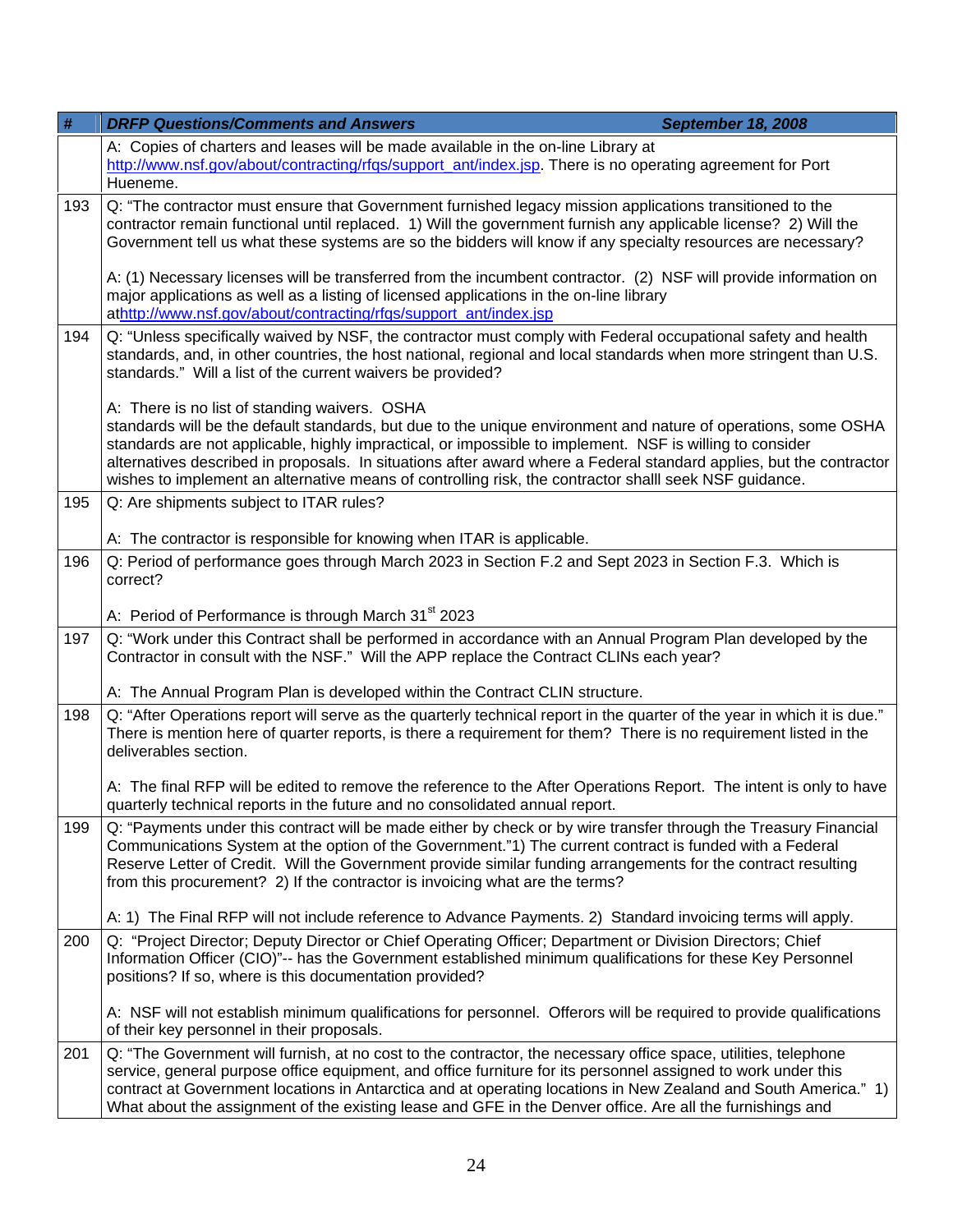| #   | <b>DRFP Questions/Comments and Answers</b>                                                                                                                                                                                                                                                                                                                                                                                                                                                                                                                                                                                                                                                                                                                                                                                                                   | <b>September 18, 2008</b> |
|-----|--------------------------------------------------------------------------------------------------------------------------------------------------------------------------------------------------------------------------------------------------------------------------------------------------------------------------------------------------------------------------------------------------------------------------------------------------------------------------------------------------------------------------------------------------------------------------------------------------------------------------------------------------------------------------------------------------------------------------------------------------------------------------------------------------------------------------------------------------------------|---------------------------|
|     | equipment GFE? 2) Is the warehouse at Punta Arenas provided?                                                                                                                                                                                                                                                                                                                                                                                                                                                                                                                                                                                                                                                                                                                                                                                                 |                           |
|     | A: (1) The contractor is not required to use the existing facilities of the current contractor in Centennial, Colorado,<br>and may propose other locations for the contiguous United States headquarters facility. The lease for the<br>Centennial facility is not controlled by the government. The furnishings and equipment in the Centennial facility<br>are owned by the government and can be made available for any operating location proposed. (2) The<br>warehouse facilities in Punta Arenas are leased through a subcontract with the current prime and are not<br>government-furnished.                                                                                                                                                                                                                                                         |                           |
| 202 | Q: "The contractor shall be responsible for all costs including labor hours associated with the equivalent training of<br>replacement personnel when contractor personnel who have received Government-funded training leave and are<br>replaced." 1) Will the NSF provide a list of government funded training? Does this apply on an annual basis or<br>over the life of the contract?                                                                                                                                                                                                                                                                                                                                                                                                                                                                     |                           |
|     | A: NSF will only allow training unique to the Antarctic operation to be a billable expense to the contract. NSF<br>expects the contractor employees to be trained professionals in their areas of expertise.                                                                                                                                                                                                                                                                                                                                                                                                                                                                                                                                                                                                                                                 |                           |
| 203 | Q: "Government emergency vehicles and medical personnel may be used in emergency situations affecting<br>contractor personnel whose life may be in danger or suffering unendurable pain. Government facilities may be<br>used in these instances as the first point of treatment. Transfer to other than Government medical treatment<br>facilities shall be accomplished as soon as possible and as determined by attending medical authorities.<br>Reimbursement to the Government for emergency treatment will be in accordance with Federal Statutes and<br>Government Regulations." 1) Does the government expect reimbursement for all emergency medical treatment<br>on ice? 2) Is there an expectation that the contractor will provide non-emergent care at permanent stations?                                                                     |                           |
|     | A: (1) The government does not expect reimbursement for emergency medical treatment in Antarctica. However,<br>the Contracting officer reserves the right to determine the allowability of these costs on a case by case basis. (2)<br>Yes.                                                                                                                                                                                                                                                                                                                                                                                                                                                                                                                                                                                                                  |                           |
| 204 | Q: "Transportation of employees from domicile to work places shall not be an allowable cost under this contract."<br>Does this apply to daily commuting only?                                                                                                                                                                                                                                                                                                                                                                                                                                                                                                                                                                                                                                                                                                |                           |
|     | A: Domicile, as defined in Black's Law Dictionary, is where an individual has a permanent home or principal<br>residence. Transportation from domicile to work will not be an allowable cost except to and from Antarctica.                                                                                                                                                                                                                                                                                                                                                                                                                                                                                                                                                                                                                                  |                           |
| 205 | Q: "The Contractor Shall not submit an invoice for payment until the supplies covered by the invoice have been<br>shipped to the destination." Does this mean the contractor is not allowed to bill the NSF for material purchased<br>until that material reaches the FOB destination?                                                                                                                                                                                                                                                                                                                                                                                                                                                                                                                                                                       |                           |
|     | A: NSF's current management procedures indicate that items are considered "shipped" when they have been<br>properly transferred from the vendor to the US shipping and receiving location for trans-shipment to Antarctica.<br>Presently this takes place at Port Hueneme, or at forward locations (e.g. Christchurch) for materials purchased<br>outside the USA.                                                                                                                                                                                                                                                                                                                                                                                                                                                                                           |                           |
| 206 | Q: Vol III Past Performance "1) States that "Relevancy is defined as past performance which exhibits: same<br>division of company doing the work. 2) Also states " Past performance information may include data on efforts<br>performed by other divisions, corporate management, and critical subcontractors or teaming contractors, if such<br>information is relevant to the subject acquisition and will influence the performance of the proposed effort." 1) In<br>first statement, does "same divisiondoing the work" mean we provide only past performance references from<br>our joint venture parent company's contracts? 2) Does "may include data on efforts performed by other<br>divisions" mean that we may provide information on a joint venture's parent company divisions' experience, but<br>not as actual past performance references? |                           |
|     | A: 1) Past performance regarding other divisions, corporate management, and critical subcontractors or teaming<br>contractors shall be relevant where the past performance exhibits: "similar scope and contracting environment;<br>same division as company doing the work; same critical subcontractor interaction; same division; same teaming<br>offeror; ". Section L.10.1 provides specific information. 2) Yes.                                                                                                                                                                                                                                                                                                                                                                                                                                       |                           |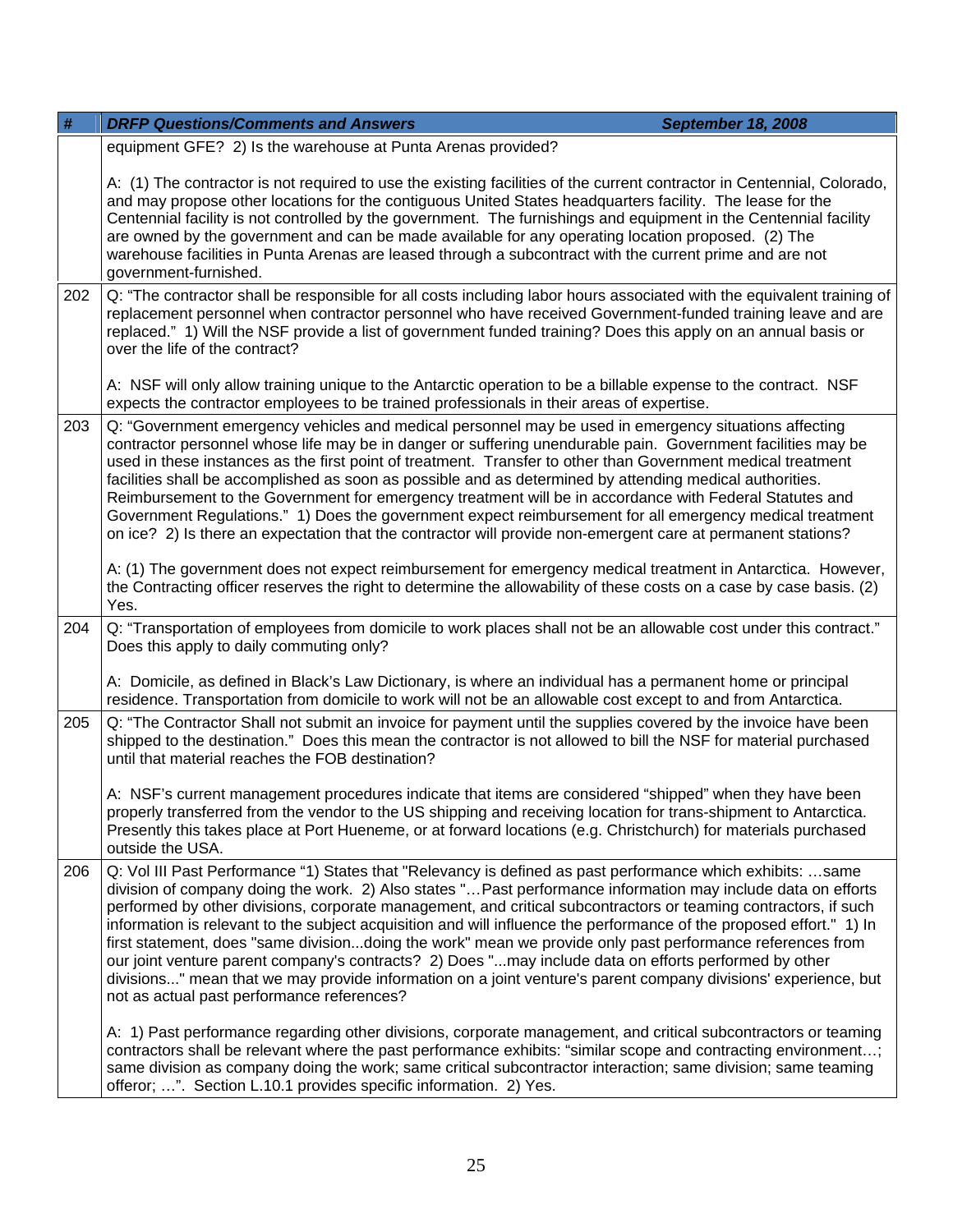| $\#$ | <b>DRFP Questions/Comments and Answers</b><br><b>September 18, 2008</b>                                                                                                                                                                                                                                                                                                                                                                                                                                                                                                                                                     |  |
|------|-----------------------------------------------------------------------------------------------------------------------------------------------------------------------------------------------------------------------------------------------------------------------------------------------------------------------------------------------------------------------------------------------------------------------------------------------------------------------------------------------------------------------------------------------------------------------------------------------------------------------------|--|
| 207  | Q: Vol III Past Performance "The Offeror shall identify a minimum of three (3) contracts "What is the maximum<br>number or contracts allowed? Is there a requirement for references from subcontractors?                                                                                                                                                                                                                                                                                                                                                                                                                    |  |
|      | A: 1) While 3 is the minimum, there is no maximum number, as long as the information provided falls within the<br>page limitation of 30 pages for the Past Performance Volume. 2) It is at the offeror's discretion to provide relevant<br>and recent past performance information on subcontractors.                                                                                                                                                                                                                                                                                                                       |  |
| 208  | Q: "The cost model shall reflect the offeror's overall technical solution and must incorporate any additional<br>proposed firm-fixed price areas." Please explain what additional proposed firm-fixed price areas there may be.<br>The only FFP CLIN is the Transition CLIN.                                                                                                                                                                                                                                                                                                                                                |  |
|      | A: At this time the only FFP CLIN is the Transition-in CLIN. The final RFP will address this change.                                                                                                                                                                                                                                                                                                                                                                                                                                                                                                                        |  |
| 209  | Q: "The instructions for Section 3 of the Cost Volume state that "Other information such as Government Furnished<br>Property/Government Furnished Equipment (GFP/GFE), base support " is to be included. Is the Government<br>looking for Offerors to identify in this Section those GFP/GFE and base support needs that are above and beyond<br>what's identified in the RFP?                                                                                                                                                                                                                                              |  |
|      | A: Section L. 28 of the draft RFP specifically directs the offeror to identify additional GFP/GFE requirements in<br>excess of that identified in the RFP. While Section L.11.9, SECTION 3 addresses where the GFP/GFE should be<br>located in the Cost Volume, Section M.6.3.1 states "the evaluated cost/price may include adjustments to offset<br>any competitive advantage from the use of additional GFP/GFE (e.g. GFE/GFP/GFF not furnished to all<br>offerors)".                                                                                                                                                    |  |
| 210  | Q: "The instructions for Section 2 of the Cost Volume state that the supporting data should include information on<br>the purchasing system, accounting system, etc "How is this different from the purchasing and accounting<br>systems information that's required to be included in Section 1 of the Cost Volume?                                                                                                                                                                                                                                                                                                        |  |
|      | A: This appears duplicative and NSF is taking the comment under consideration and will address the issue in the<br>Final RFP.                                                                                                                                                                                                                                                                                                                                                                                                                                                                                               |  |
| 211  | Q: "There are conflicting statements within the Subcontracting Plan paragraph: 1) The goals listed below<br>represent the dollar percentage of subcontract dollars. Or 2) The dollar amount provided will be compared to total<br>contract dollars to determine a percentage of total contract dollars for each of the categories:" 1) Are the<br>Subcontract Plans goals based on percent of Total Contract Dollars or Subcontract Dollars? 2) If the answer is<br>Total Contract Dollars does that total include FPIF Construction CLINS and Cost Reimbursable CLINS such as<br>Leases & Charters, Materials, and Travel? |  |
|      | A: (1) It will be based on total contract dollars not subcontract dollars. (2) The final RFP will not include any FPIF<br>CLINs. Total contract dollars will include the cost of all CLINs.                                                                                                                                                                                                                                                                                                                                                                                                                                 |  |
| 212  | Q: "The Extent of Participation of Small Disadvantaged Business Concerns Factor shall be evaluated using the<br>"meets/fails to meet" criteria." We receive a pass/fail grade based on likelihood of successful accomplishment. Is<br>this grade simply a result of proposing the target ratio or goal of 28.3% and meeting all individual sub factor goals<br>or is it more subjective?                                                                                                                                                                                                                                    |  |
|      | A: NSF will evaluate pursuant to Section M.6.4.                                                                                                                                                                                                                                                                                                                                                                                                                                                                                                                                                                             |  |
| 213  | Q: "Oral Presentations - The offeror's presentation shall be given by the Program Manager and is limited to three<br>hours including time for questions and answers." Are other key personnel allowed to attend and participate during<br>the question and answer session?                                                                                                                                                                                                                                                                                                                                                  |  |
|      | A: At this time no decision on oral presentations have been made. If oral presentations are required, detailed<br>instructions as to their conduct will be provided to offerors in a timely manner.                                                                                                                                                                                                                                                                                                                                                                                                                         |  |
| 214  | Q: Page 3, Note A: This section states that Offeror may propose areas for consideration for a Firm Fixed Price<br>(FFP) contract. Section M does not discuss how Offerors' proposals that include a FFP contract type will be<br>evaluated but it does mention in Section M6.13 e incentive/disincentive plans will be evaluated. For example, will<br>Offerors' proposals that include both CPAF and FFP contract types be evaluated more favorably than lower cost                                                                                                                                                        |  |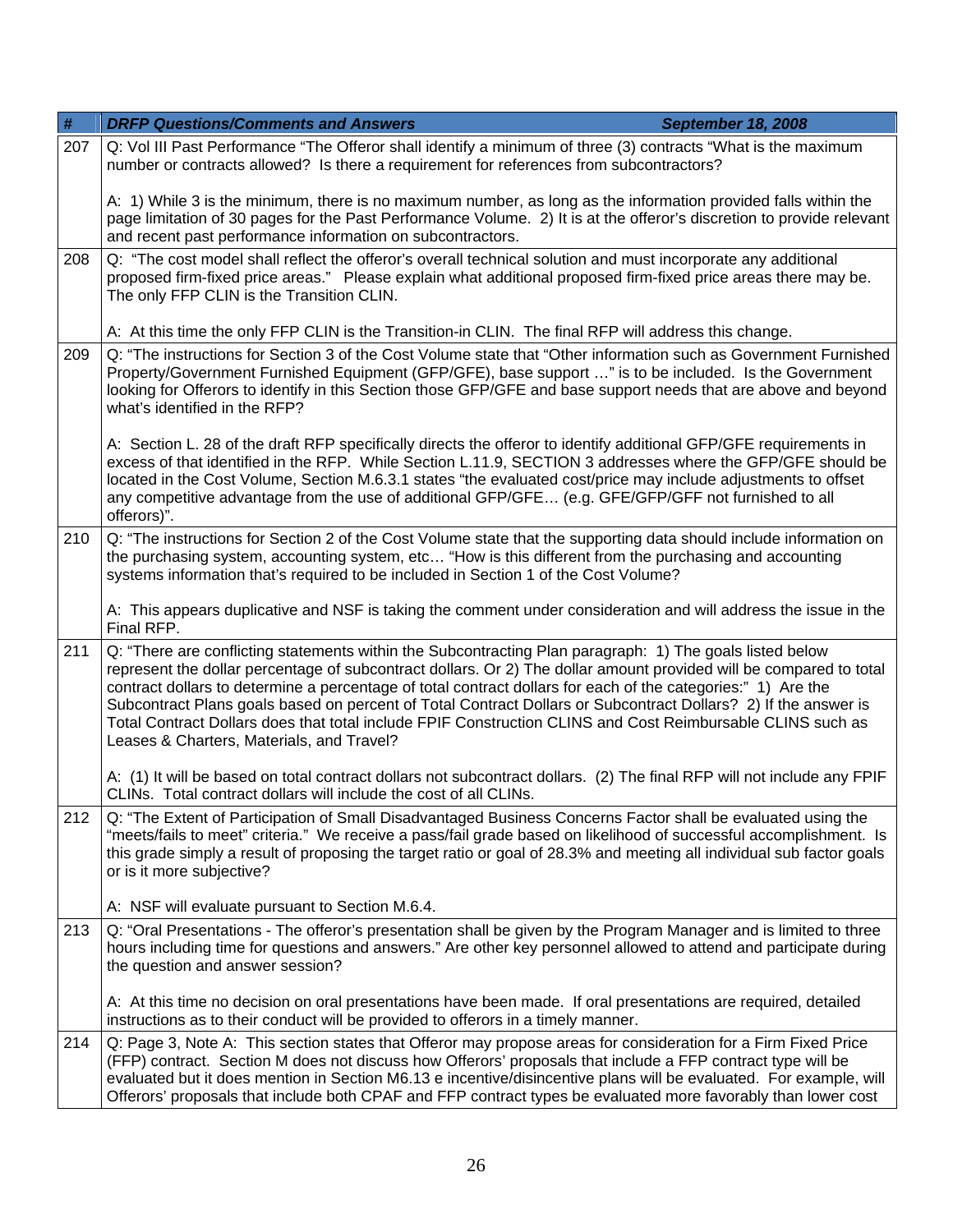| $\#$ | <b>DRFP Questions/Comments and Answers</b><br><b>September 18, 2008</b>                                                                                                                                                                                                                                                                                                                                                                                                                                                                                                                                                                                                                                                                                                                                                                                                                                                                                                                                                                                                                                                                                                      |
|------|------------------------------------------------------------------------------------------------------------------------------------------------------------------------------------------------------------------------------------------------------------------------------------------------------------------------------------------------------------------------------------------------------------------------------------------------------------------------------------------------------------------------------------------------------------------------------------------------------------------------------------------------------------------------------------------------------------------------------------------------------------------------------------------------------------------------------------------------------------------------------------------------------------------------------------------------------------------------------------------------------------------------------------------------------------------------------------------------------------------------------------------------------------------------------|
|      | Offeror proposals that are exclusively CPAF?                                                                                                                                                                                                                                                                                                                                                                                                                                                                                                                                                                                                                                                                                                                                                                                                                                                                                                                                                                                                                                                                                                                                 |
|      | A: At this time the only FFP CLIN is the Transition-In CLIN. The final RFP will address this change.                                                                                                                                                                                                                                                                                                                                                                                                                                                                                                                                                                                                                                                                                                                                                                                                                                                                                                                                                                                                                                                                         |
| 215  | Q: Page 6, Section B.7.d.1: It is unclear how the terms "consortium, joint venture, or other teaming arrangement"<br>is intended to apply. The first two examples of the subsection, "consortium" and "joint venture" necessarily imply<br>a prime contractor, or Offeror, relationship. We agree that any prime contractor (Offeror) should share the award<br>fee amongst the prime contractor (Offeror) members. However, the lack of clarity in what is considered an "other<br>teaming arrangement" could have far-reaching and unusual consequences that are not predictable. We<br>recommend the Government consider that fees will be shared by the member companies of the prime contractor<br>(Offeror).                                                                                                                                                                                                                                                                                                                                                                                                                                                           |
|      | A: Section B.7(d) will be removed from the final RFP.                                                                                                                                                                                                                                                                                                                                                                                                                                                                                                                                                                                                                                                                                                                                                                                                                                                                                                                                                                                                                                                                                                                        |
| 216  | Q: Page 6, Section B.7.d.1: With regard to the "Allowability of subcontractor Award Fee," the Prime Contractor<br>should not be penalized for providing niche/specialty/small business subcontractors that bring important value to<br>NSF. This is not considered fee on fee in the industry, and given the challenges the ASC provides, the Prime<br>Contractor should have the contractual flexibility to motivate its subcontractors with various forms of contract<br>vehicles that best suit their role(s) and accomplishments of the Work. We would suggest that NSF consider<br>making subcontractor fee an allowable cost for niche/specialty and small business subcontractors.                                                                                                                                                                                                                                                                                                                                                                                                                                                                                    |
|      | A: Section B.7(d) will be removed from the final RFP.                                                                                                                                                                                                                                                                                                                                                                                                                                                                                                                                                                                                                                                                                                                                                                                                                                                                                                                                                                                                                                                                                                                        |
| 217  | Q: Page 9, Section C.5.b, bullet 1: The draft RFP states here that the contractor is expected to "Consistently take<br>steps to understand the NSF's priority business and operations issues and opportunities." What interfaces and<br>mechanisms will the NSF use for the contractor to align to the NSF's priorities? What are the preferred points of<br>contact for the technical management and administration elements of the contract?<br>A: 1) NSF is taking this under consideration and will address this in the final RFP. 2) Prior to award, all questions                                                                                                                                                                                                                                                                                                                                                                                                                                                                                                                                                                                                      |
|      | should be addressed to the Contracting Officer. Post-award POCs will be provided in the awarded contract.                                                                                                                                                                                                                                                                                                                                                                                                                                                                                                                                                                                                                                                                                                                                                                                                                                                                                                                                                                                                                                                                    |
| 218  | Q: Page 9, Section C.5.b, bullet 2: The draft RFP states here that the contractor is expected to "Share the risks<br>and responsibilities of joint implementations and initiatives." Does the NSF expect the contractor to share the<br>funding and financial risks of implementations and initiatives jointly agreed upon such as facility upgrades,<br>process improvements, software applications, etc.?                                                                                                                                                                                                                                                                                                                                                                                                                                                                                                                                                                                                                                                                                                                                                                  |
|      | A: The intent is for the contractor and the government to share in the success or failure as a balance against risk<br>of non-performance. Performance metrics proposed must reflect the offeror's willingness to share in this risk or<br>failure.                                                                                                                                                                                                                                                                                                                                                                                                                                                                                                                                                                                                                                                                                                                                                                                                                                                                                                                          |
| 219  | Q: Page 9, Section C.5.c: This section states that, "Offerors should not infer or imply any other constraints on<br>solutions, other than as specified in this document." There is great merit in this approach to gather insightful and<br>creative solutions that demonstrate the Offerors' understanding of the program and willingness to partner with the<br>NSF in a cooperative relationship. However, coupled with the broadly defined objectives of section C, this<br>approach does not adequately guide the Offerors in preparing an accurate proposal because there is no knowing<br>the NSF's constraints or appetite for innovation without further guidance. It is difficult to understand how the NSF<br>can fairly compare Offerors' proposals as each Offeror will suggest varying degrees of innovation to the program<br>in their technical proposals, with no guidance in, or constraint of, the level of funding available. How does the<br>NSF intend to evenly evaluate the technical proposals and the reasonableness of the cost proposals considering<br>there are so few constraints and data provided to make a reliable cost benefit analysis? |
|      | A: The evaluation criteria will be set out in Section M and all proposals will be evaluated in accordance with those<br>criteria. Offerors can find relevant information regarding NSF's requirements in the on-line Library at<br>http://www.nsf.gov/about/contracting/rfqs/support_ant/index.jsp, during the pre-solicitation conference, site visit(s)<br>and pre-proposal one-on-ones.                                                                                                                                                                                                                                                                                                                                                                                                                                                                                                                                                                                                                                                                                                                                                                                   |
| 220  | reserved                                                                                                                                                                                                                                                                                                                                                                                                                                                                                                                                                                                                                                                                                                                                                                                                                                                                                                                                                                                                                                                                                                                                                                     |
| 221  | reserved                                                                                                                                                                                                                                                                                                                                                                                                                                                                                                                                                                                                                                                                                                                                                                                                                                                                                                                                                                                                                                                                                                                                                                     |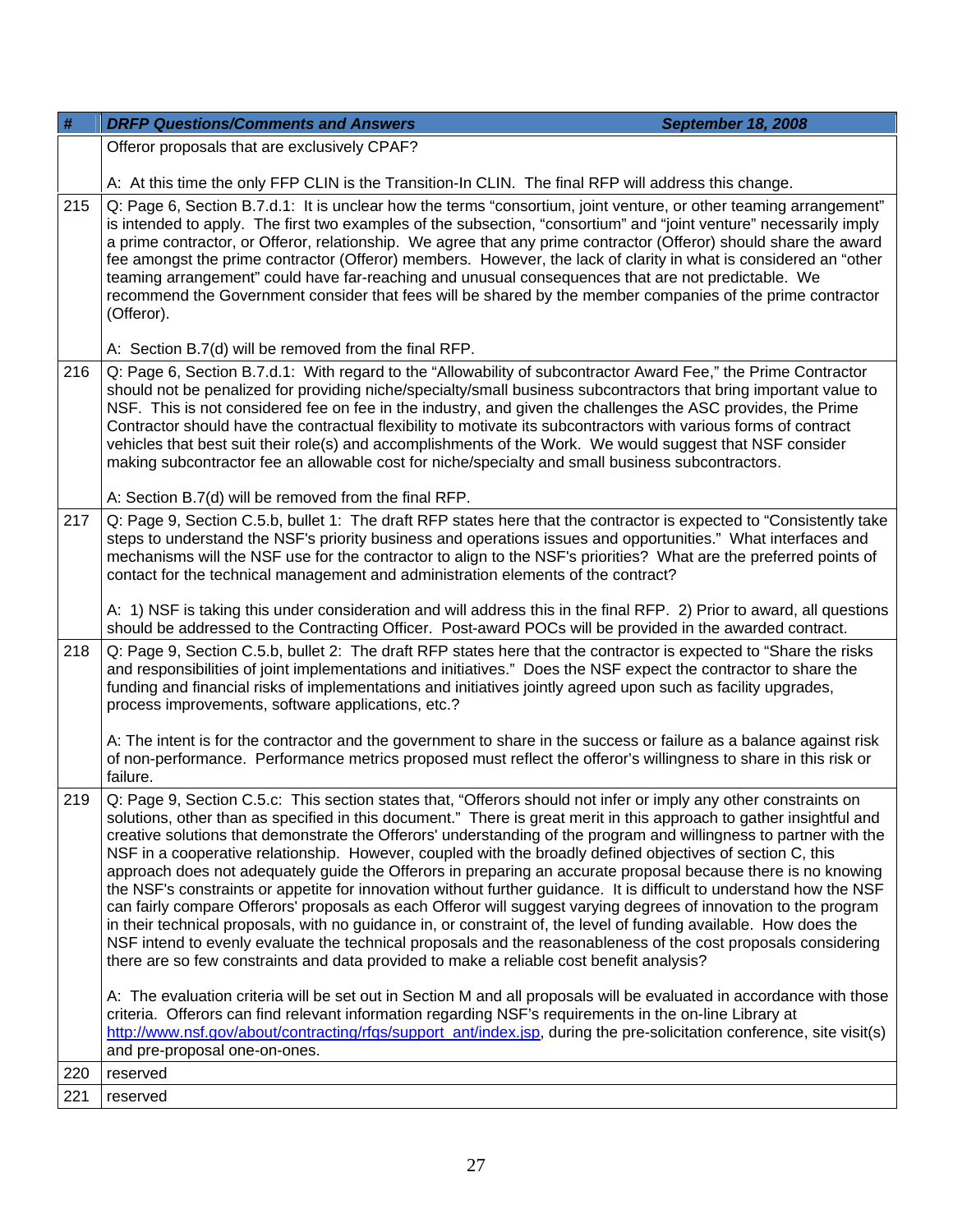| $\#$ | <b>DRFP Questions/Comments and Answers</b><br><b>September 18, 2008</b>                                                                                                                                                                                                                                                                                                                                                                                                                                                                                                                                                                                                                                                                                                                                |  |
|------|--------------------------------------------------------------------------------------------------------------------------------------------------------------------------------------------------------------------------------------------------------------------------------------------------------------------------------------------------------------------------------------------------------------------------------------------------------------------------------------------------------------------------------------------------------------------------------------------------------------------------------------------------------------------------------------------------------------------------------------------------------------------------------------------------------|--|
| 222  | Q: Page17, Section C.8.3.c: The draft RFP states here, "The contractor must comply with the terms/conditions of<br>Memorandum of Agreements (MOA) as amended and extended, which define IT&C service and supplier<br>relationships." At what point in the procurement process will the NSF provide, as is stated in Section C.5.c, the<br>Offerors these MOAs and other documents?                                                                                                                                                                                                                                                                                                                                                                                                                     |  |
|      | A: NSF will make those available in the on-line Library at<br>http://www.nsf.gov/about/contracting/rfgs/support_ant/index.jsp.                                                                                                                                                                                                                                                                                                                                                                                                                                                                                                                                                                                                                                                                         |  |
| 223  | Q: Page 91, Section L.6.3.9, Section L.6.3.10, and Page 92, Section L.6.3.11: Is duplexing allowable or<br>encouraged? Section L.6.3.9 requires 1-1/2 inch left margin (to allow for binder), which would indicate single-<br>sided text, but Section L.6.3.11 states to mark "Page Intentionally Left Blank" which would indicate duplex<br>printing. Also, Section L.6.3.10 states that pages are to be numbered in lower right corner, which would also<br>indicate single-sided. Regarding the page numbering and margin, if duplexing is encouraged, should the page<br>numbering be on the outside of the page (right for odd-numbered pages, left for even-numbered pages), and the<br>1-1/2" margin be on the inside of the page (left for odd-numbered pages, right for even-numbered pages)? |  |
|      | A: NSF will require single-sided text.                                                                                                                                                                                                                                                                                                                                                                                                                                                                                                                                                                                                                                                                                                                                                                 |  |
| 224  | Q: Page 91, Section L.6.3.6: This section is not clear. The first sentence is a list, not a sentence. What is the<br>intended meaning?<br>A: Items excluded from page count limits include volumes indicating "not page limited", the Award Fee Plan,<br>Surveillance Plan(s), Performance Work Statement, title page/cover pages, tables of contents, cross-reference                                                                                                                                                                                                                                                                                                                                                                                                                                 |  |
|      | matrices, list of figures/acronyms, list(s) of tables and drawings, indexes, tab/page dividers, Letters of<br>Commitment, client authorization letters, past performance information cover letters, past performance<br>questionnaires, Subcontractor Consent Forms, and totally blank pages                                                                                                                                                                                                                                                                                                                                                                                                                                                                                                           |  |
| 225  | Q: Page 91, Section L.6.3.9: The section states, "Text must be wrapped around for figures and tables." What is<br>the meaning of this? Does this mean that there must be text to the left or to the right of all figures and tables<br>rather than allowing some figures and tables span the entire width of the page?                                                                                                                                                                                                                                                                                                                                                                                                                                                                                 |  |
|      | A: If text is required, other than for cost or pricing data, the text is to be wrapped within each cell of the<br>spreadsheet so there is no truncation or loss of information.                                                                                                                                                                                                                                                                                                                                                                                                                                                                                                                                                                                                                        |  |
| 226  | Q: Page 91, Section L.6.3.9: The section states, "Foldout pages are not permitted." We recommend that you do<br>allow foldout pages for, at a minimum, schedules.                                                                                                                                                                                                                                                                                                                                                                                                                                                                                                                                                                                                                                      |  |
|      | A: The RFP will be changed to allow up to ten (10) 11"x17" fold-outs in the Technical Volume. Each fold-out will<br>count as one page. All fold-outs will be single sided. The RFP will be changed to allow unlimited single-sided 11"<br>x 17" fold-outs for the Cost Volume.                                                                                                                                                                                                                                                                                                                                                                                                                                                                                                                         |  |
| 227  | Q: Page 91, Section L.6.3.10: This section states, "Pages in each volume must be numbered sequentially and<br>consecutively." Can you give an example of what is required? Should the page numbering be something like<br>"Volume I - 1"?                                                                                                                                                                                                                                                                                                                                                                                                                                                                                                                                                              |  |
|      | A: Page numbering should be done sequentially. The volume identifier should be next to each page number.                                                                                                                                                                                                                                                                                                                                                                                                                                                                                                                                                                                                                                                                                               |  |
| 228  | Q: In the event of a protest of contract award will the successful contractor be allowed to access the incumbent<br>contractor's records and employees during the proposed six month transition period?                                                                                                                                                                                                                                                                                                                                                                                                                                                                                                                                                                                                |  |
|      | A: This will be determined on a case by case basis.                                                                                                                                                                                                                                                                                                                                                                                                                                                                                                                                                                                                                                                                                                                                                    |  |
| 229  | Q: As the quantity and complexity of future science projects significantly influence the requirements for science<br>support, are long range plans for science projects available to contractors in sufficient detail for a contractor to bid<br>a FFP for CLIN 1100 (Base Period) and four Option Periods?                                                                                                                                                                                                                                                                                                                                                                                                                                                                                            |  |
|      | A: The long range science program is not known in sufficient detail at this time. This information will be<br>addressed post-award.                                                                                                                                                                                                                                                                                                                                                                                                                                                                                                                                                                                                                                                                    |  |
| 230  | Q: As the quantity and complexity of future construction projects significantly influence the firm fixed price of                                                                                                                                                                                                                                                                                                                                                                                                                                                                                                                                                                                                                                                                                      |  |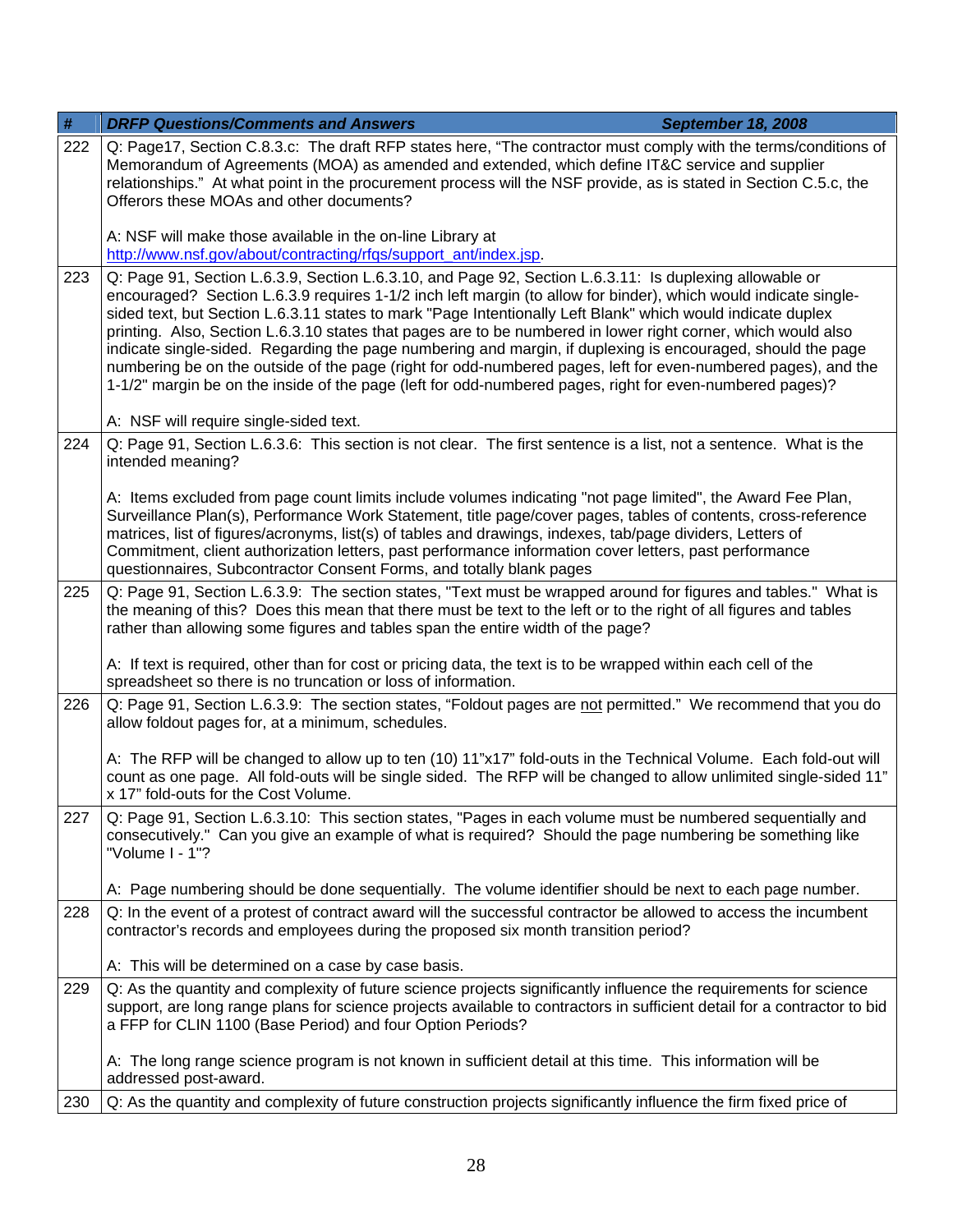| #   | <b>DRFP Questions/Comments and Answers</b>                                                                                                                                                                                                                                                                                                                                                                                                                                                                                                                                                                                                                                                                                                                                                                                                                                                                                                                                                                                                                                                                                                                                                                                                                   | <b>September 18, 2008</b> |
|-----|--------------------------------------------------------------------------------------------------------------------------------------------------------------------------------------------------------------------------------------------------------------------------------------------------------------------------------------------------------------------------------------------------------------------------------------------------------------------------------------------------------------------------------------------------------------------------------------------------------------------------------------------------------------------------------------------------------------------------------------------------------------------------------------------------------------------------------------------------------------------------------------------------------------------------------------------------------------------------------------------------------------------------------------------------------------------------------------------------------------------------------------------------------------------------------------------------------------------------------------------------------------|---------------------------|
|     | construction, are long range plans and/or the USAP Master Plan for construction projects available to contractors<br>in sufficient in detail for a contractor to bid a Fixed Price Incentive for CLIN 1400 (Base Period) and four Option<br>Periods?                                                                                                                                                                                                                                                                                                                                                                                                                                                                                                                                                                                                                                                                                                                                                                                                                                                                                                                                                                                                         |                           |
|     | A: The final RFP will not include FPIF CLINs. Major construction and special projects' requirements will be<br>determined post-award and will be incorporated by modification into the contract and will be consistent with the<br>pertinent Annual Program Plan. Long range plans and USAP Master Plan from the current contract represent<br>concepts and ideas for informational purposes only. They are available in the on-line Library at<br>http://www.nsf.gov/about/contracting/rfgs/support_ant/index.jsp                                                                                                                                                                                                                                                                                                                                                                                                                                                                                                                                                                                                                                                                                                                                           |                           |
| 231 | Q: For CLIN 1100 (Base Period) and four Option Periods, how is the amount of award fee to be provided by the<br>Government determined?                                                                                                                                                                                                                                                                                                                                                                                                                                                                                                                                                                                                                                                                                                                                                                                                                                                                                                                                                                                                                                                                                                                       |                           |
|     | A: Requirements for processing award fee payments will be established in the final RFP. Award fee information<br>will be included in the final RFP.                                                                                                                                                                                                                                                                                                                                                                                                                                                                                                                                                                                                                                                                                                                                                                                                                                                                                                                                                                                                                                                                                                          |                           |
| 232 | Q: Where does the Offeror find an explanation of CLIN 1300, Data for items 1000 and 1100 (Not separately<br>Priced (NSP))?                                                                                                                                                                                                                                                                                                                                                                                                                                                                                                                                                                                                                                                                                                                                                                                                                                                                                                                                                                                                                                                                                                                                   |                           |
|     | A: Information related to the data items will be provided in the final RFP. All data for CLIN 1100 will be included<br>in that CLIN and not separately priced. All data generated for other CLINs will be included in the price for those<br>CLINS and not separately priced.                                                                                                                                                                                                                                                                                                                                                                                                                                                                                                                                                                                                                                                                                                                                                                                                                                                                                                                                                                                |                           |
| 233 | Q: Does Cost Reimbursable for CLINs 1500, 1600 and 1700 imply that there is no award fee allowed for these<br>Base Period CLINs and their Option Periods? Many ODCs are normally part of the value-added services that<br>typically warrant fee.                                                                                                                                                                                                                                                                                                                                                                                                                                                                                                                                                                                                                                                                                                                                                                                                                                                                                                                                                                                                             |                           |
|     | A: ODCs associated with construction and special projects will be included in the contract modifications for those<br>CLINs. ODCs will not impact the award fee pool.                                                                                                                                                                                                                                                                                                                                                                                                                                                                                                                                                                                                                                                                                                                                                                                                                                                                                                                                                                                                                                                                                        |                           |
| 234 | Q: The FPIF CLINs include an annual ceiling price amount established by NSF. It's assumed that there will be<br>multiple construction/project services over an individual performance period. Is this a funding limitation only<br>intended to be the maximum amount for all construction/project services for a given performance period?                                                                                                                                                                                                                                                                                                                                                                                                                                                                                                                                                                                                                                                                                                                                                                                                                                                                                                                   |                           |
|     | A: NSF will not be including any FPIF CLINs in the final. Major construction and special projects' requirements<br>will be determined post-award and will be incorporated by modification into the contract and will be consistent with<br>the pertinent Annual Program Plan                                                                                                                                                                                                                                                                                                                                                                                                                                                                                                                                                                                                                                                                                                                                                                                                                                                                                                                                                                                 |                           |
| 235 | Q: Will NSF provide award fee history data (including any information regarding rollover of unearned fee)<br>regarding the current contract?                                                                                                                                                                                                                                                                                                                                                                                                                                                                                                                                                                                                                                                                                                                                                                                                                                                                                                                                                                                                                                                                                                                 |                           |
|     | A: Award fee history will not be provided.                                                                                                                                                                                                                                                                                                                                                                                                                                                                                                                                                                                                                                                                                                                                                                                                                                                                                                                                                                                                                                                                                                                                                                                                                   |                           |
| 236 | Q: Section B.7 says "The contractor may earn an award fee for superior performance in accordance with the<br>following: award fee score 0 - 80 award fee amount 0%"It appears that a contractor may have very good<br>performance and an award fee score of 80% and get zero fee on this \$100M plus per year contract. It is<br>recommended that the contract incentives should be more graduated and aligned with the key expectations of<br>NSF. It is recommended that there should be a combination of a base fee, incentive fee and award fee. The base<br>fee would insure the contractor got some reward for good routine work. The incentive fee would give NSF the<br>opportunity to incentivize the contractor for quantitative goals of NSF such as percent of experiments supported<br>well, cost savings, safety results, etc. The award fee would reward the contractor for more subjective performance<br>such as quality of mission support, logistics excellence, etc. It is important that the contractor have adequate<br>incentive opportunity to perform with excellence, support the mission and have continuous improvement and cost<br>savings over time rather than be rewarded with small fee potential on rising contract costs. |                           |
|     | A: The award fee scale is presented in the RFP as it was intended. Alternatives to the award fee scale will not be<br>considered.                                                                                                                                                                                                                                                                                                                                                                                                                                                                                                                                                                                                                                                                                                                                                                                                                                                                                                                                                                                                                                                                                                                            |                           |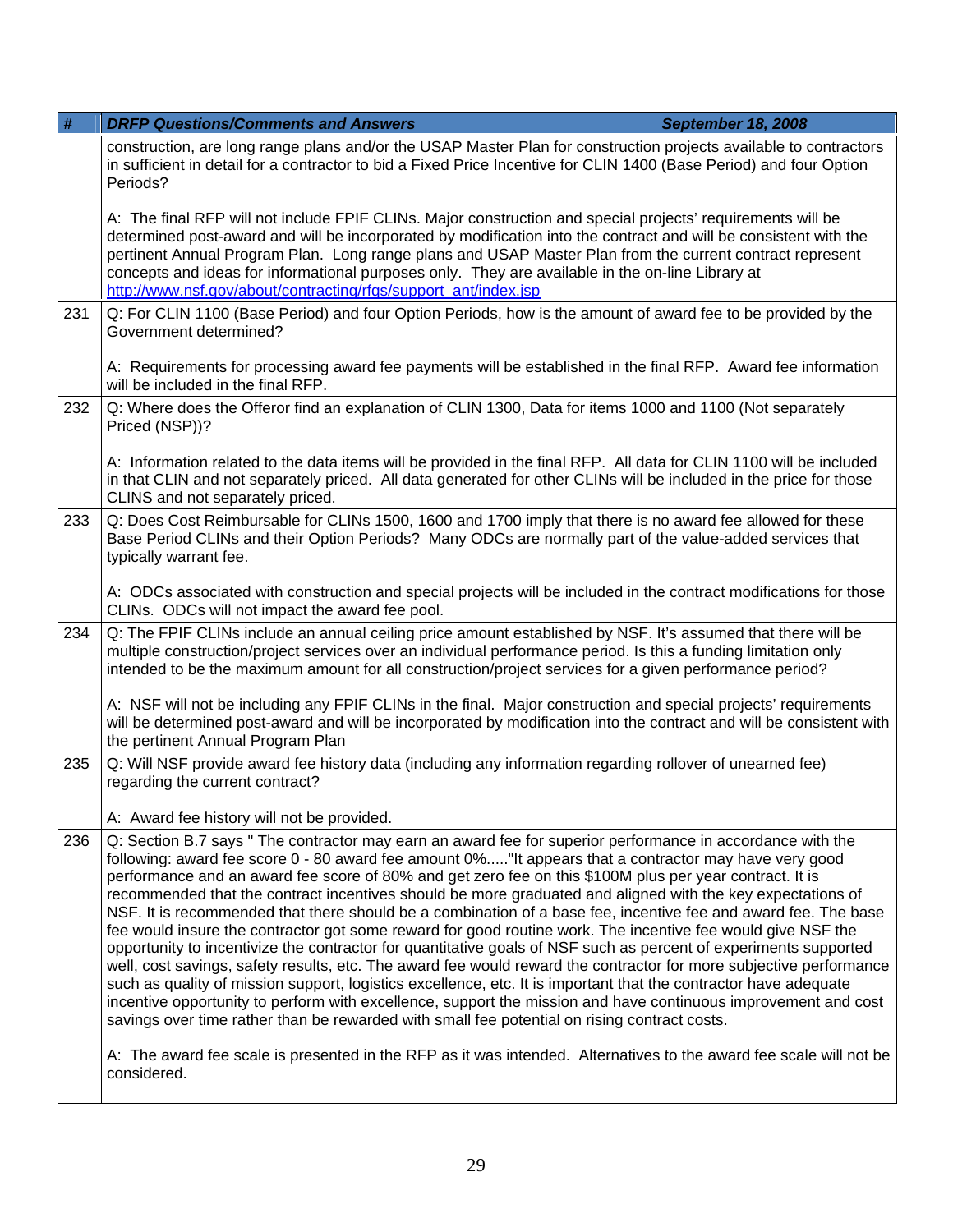| $\#$ | <b>DRFP Questions/Comments and Answers</b><br><b>September 18, 2008</b>                                                                                                                                                                                                                                                                                                                                                                                                                                                                                                                                                                                                                                            |  |
|------|--------------------------------------------------------------------------------------------------------------------------------------------------------------------------------------------------------------------------------------------------------------------------------------------------------------------------------------------------------------------------------------------------------------------------------------------------------------------------------------------------------------------------------------------------------------------------------------------------------------------------------------------------------------------------------------------------------------------|--|
| 237  | Q: The award fee score/scale appears to incentivize superior performance but penalizes anything less than<br>superior performance. Please explain the rationale behind the award fee scale identified in Section B.7(b), Award<br>Fee Determination? Would the Government consider a base fee for the CPAF services? Is it standard for NSF to<br>unilaterally change Award Fee determination parameters and schedule?                                                                                                                                                                                                                                                                                             |  |
|      | A: (1) NSF's intent to incentivize superior performance. (2) NSF will not consider a base fee for the CPAF<br>services. (3) For the ASC, NSF will reserve the right to adjust the evaluation schedule by unilateral contract<br>modification, issued prior to the start of the affected award fee period(s).                                                                                                                                                                                                                                                                                                                                                                                                       |  |
| 238  | Q: With reference to Section B.7 paragraph d): "Allowability of Subcontractor Award Fee" requires all teaming<br>subcontractors and partners to share the award fee. Is there a concern that this will properly incentivize potential<br>Offerors to provide superior performance?                                                                                                                                                                                                                                                                                                                                                                                                                                 |  |
|      | A: Section B.7(d) will be removed from the final RFP.                                                                                                                                                                                                                                                                                                                                                                                                                                                                                                                                                                                                                                                              |  |
| 239  | Q: With reference to Section B.7 paragraph d) (2): How will the Government determine whether a company is<br>"part of a  teaming arrangement" and thus their fee is not eligible for reimbursement as cost? For instance, a<br>vendor who provides a discrete service, such as maintaining or repairing equipment, would presumably not be<br>considered a teaming partner. However, how would the Government consider a firm that was proposed by more<br>than one Offeror to provide a specific service under subcontract for the life of the contract? Going one step<br>further, a firm that was proposed by only one Offeror to provide a specific service under subcontract for the life of<br>the contract? |  |
|      | A: Section B.7(d) will be removed from the final RFP.                                                                                                                                                                                                                                                                                                                                                                                                                                                                                                                                                                                                                                                              |  |
| 240  | Q: With reference to Section B.7 paragraph f): This clause indicates that the contractor invoices the Government<br>annually for award fee. For other than award fee, what is the method the Government uses for cost<br>reimbursement to the contractor? What is the frequency of reimbursement?                                                                                                                                                                                                                                                                                                                                                                                                                  |  |
|      | A: The award fee will be invoiced annually. Other costs will be invoiced under the CLIN in which they were<br>incurred. For invoice requirements see Section G.1 "Invoice Requirements" that provides for monthly billing.                                                                                                                                                                                                                                                                                                                                                                                                                                                                                         |  |
| 241  | Q: With reference to Section B.8: Section on Incremental Funding indicates the contract and options will not be<br>fully funded. Will the final RFP include fully funded individual awarded contract years or will there be incremental<br>funding within a contract year?                                                                                                                                                                                                                                                                                                                                                                                                                                         |  |
|      | A: The contract will be incrementally funded.                                                                                                                                                                                                                                                                                                                                                                                                                                                                                                                                                                                                                                                                      |  |
| 242  | Q: Is the Government willing to describe their motivation for moving from a contract with a detailed SOW<br>developed by the Government to a general SOO and a PWS developed by the contractor?                                                                                                                                                                                                                                                                                                                                                                                                                                                                                                                    |  |
|      | A: NSF believes this was adequately addressed in the SOO. Please refer to DRFP Section C Paragraph C.5.c -<br>Contract Objectives.                                                                                                                                                                                                                                                                                                                                                                                                                                                                                                                                                                                 |  |
| 243  | Q: With reference to Section C.1 paragraph g): What is the seasonal variation in workload for the functional<br>objective for Scientific Support at each location?                                                                                                                                                                                                                                                                                                                                                                                                                                                                                                                                                 |  |
|      | A: Offerors can find relevant information regarding NSF's requirements in the on-line Library at<br>http://www.nsf.gov/about/contracting/rfgs/support_ant/index.jsp, during the pre-solicitation conference, site visit(s)<br>and pre-proposal one-on-ones.                                                                                                                                                                                                                                                                                                                                                                                                                                                        |  |
| 244  | Q: With reference to Section C.5 paragraph c): When will the opportunity to examine extensive documentation of<br>the as-is current support contract begin? When will the examination of the physical sites be scheduled?                                                                                                                                                                                                                                                                                                                                                                                                                                                                                          |  |
|      | A: (1) Offerors can find relevant information regarding NSF's requirements in the on-line Library at<br>http://www.nsf.gov/about/contracting/rfgs/support_ant/index.jsp, during the pre-solicitation conference, site visit(s)<br>and pre-proposal one-on-ones. (2). Information on site visit(s) will be posted on FedBizOpps.                                                                                                                                                                                                                                                                                                                                                                                    |  |
| 245  | Q: With reference to Section C. 6.1 a): There are many service providers to the USAP; NYANG, SPAWAR,<br>USTRANSCOM, to name a few. What is meant by "integrate" in this clause?                                                                                                                                                                                                                                                                                                                                                                                                                                                                                                                                    |  |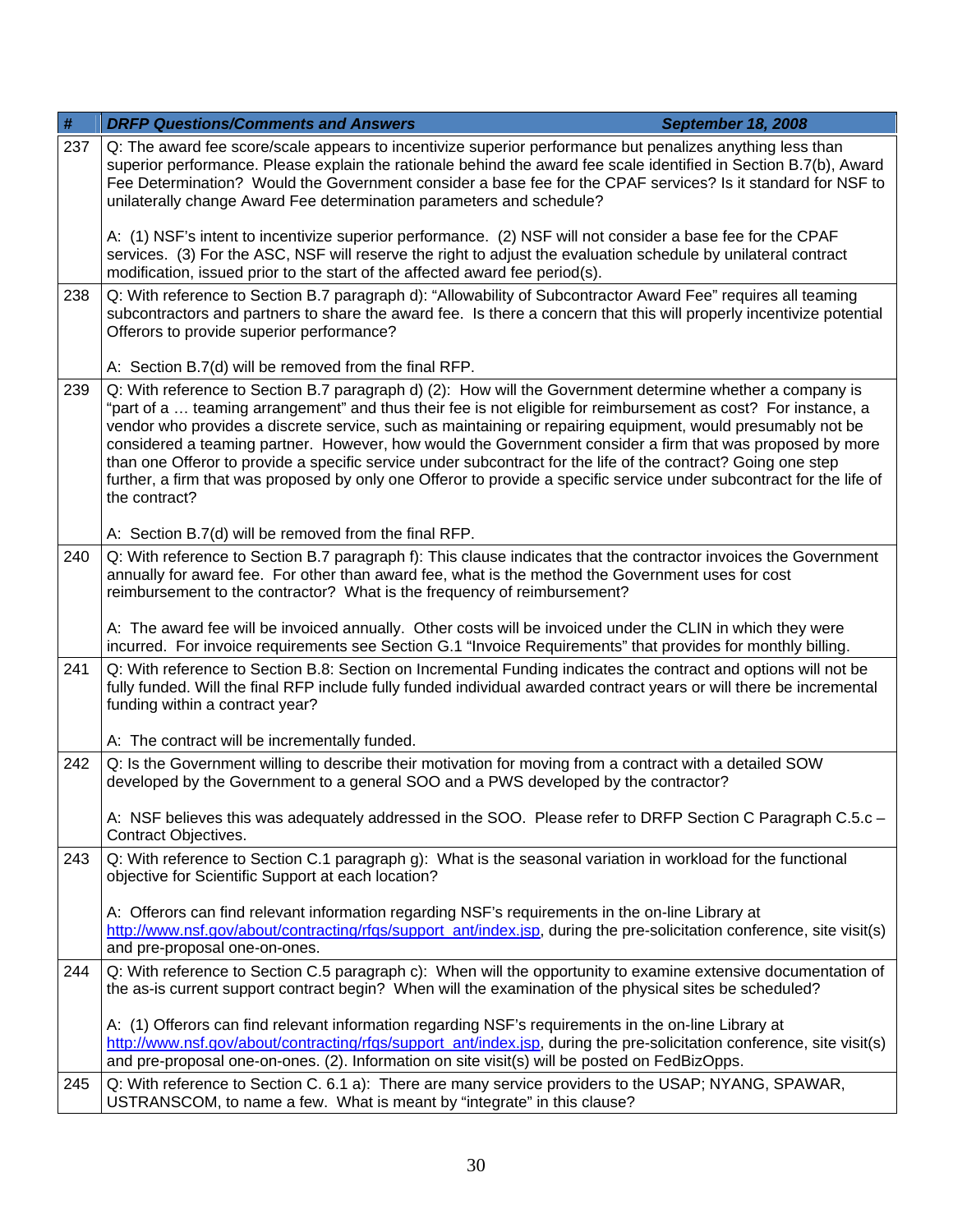| $\#$ | <b>DRFP Questions/Comments and Answers</b><br><b>September 18, 2008</b>                                                                                                                                                                                                                                                                                                                      |  |
|------|----------------------------------------------------------------------------------------------------------------------------------------------------------------------------------------------------------------------------------------------------------------------------------------------------------------------------------------------------------------------------------------------|--|
|      | A: NSF believes DRFP Section C Paragraph 6.1 a) – Technical Management and Administration Objectives - is<br>self-explanatory.                                                                                                                                                                                                                                                               |  |
| 246  | Q: With reference to Section C.6.2 n): "The contractor shall develop procedures for medical evacuation of USAP<br>personnel from Antarctica during the operating season." Is this a unilateral decision on the part of the contractor<br>or does the Government currently have established protocols for what constitutes medical evacuation during the<br>operating season?                 |  |
|      | A: In all cases, medical evacuations are done in coordination with the NSF. The contractor does not have the<br>authority to unilaterally evacuate personnel from Antarctica.                                                                                                                                                                                                                |  |
| 247  | Q: With reference to Section C.6.2 p): "The contractor shall provide cost and resource loaded schedules for all<br>activities in Antarctica in accordance with the Annual Program Plan." Where may we find the Annual Program<br>Plan?                                                                                                                                                       |  |
|      | A: NSF will provide this information in the on-line Library at<br>http://www.nsf.gov/about/contracting/rfqs/support_ant/index.jsp.                                                                                                                                                                                                                                                           |  |
| 248  | Q: With reference to Section C.6.2 t): Does such a repository currently exist? If not, how does the contractor<br>access "past" knowledge and activities?                                                                                                                                                                                                                                    |  |
|      | A: NSF is reconsidering the wording of the DRFP Section C Paragraph 6.2 t) – Technical Management and<br>Administration Minimum Requirements.                                                                                                                                                                                                                                                |  |
| 249  | reserved                                                                                                                                                                                                                                                                                                                                                                                     |  |
| 250  | Q: With reference to Section C.6.3 d): Who will be responsible for resolution of any disputes (including any<br>resulting costs) relating to the period before the new Contractor assumes these leases, charters, and operating<br>agreements?                                                                                                                                               |  |
|      | A: NSF will be responsible for the leases and any disputes before the new contractor assumes them.                                                                                                                                                                                                                                                                                           |  |
| 251  | Q: With reference to Section C.6.3 g): "All personnel must have a current National Agency Check with Inquiries<br>(NACI) background investigation or the equivalent for foreign nationals." May we infer that the program may be<br>staffed with other than U.S. citizens?                                                                                                                   |  |
|      | A: Employment of foreign nationals is limited to the instances described in H.4.(i)-(iii)                                                                                                                                                                                                                                                                                                    |  |
| 252  | Q: With reference to Section C.6.3 i): Will the Contractor be responsible for making arrangements to dispose of<br>the radioactive waste in a Commercial disposal site?                                                                                                                                                                                                                      |  |
|      | A: The contractor will be responsible for making arrangements to dispose of radioactive waste in a licensed<br>commercial facility.                                                                                                                                                                                                                                                          |  |
| 253  | Q: With reference to Section C.6.3 t): Is the CISO separate from the CIO? Should the CISO position also be<br>considered as key staff?                                                                                                                                                                                                                                                       |  |
|      | A: The CISO is a separate position from the CIO. Offerors may propose additional key personnel.                                                                                                                                                                                                                                                                                              |  |
| 254  | Q: With reference to Section C.7.2 a): How and when does the NSF identify potential projects to the Contractor?<br>What fraction of potential projects identified to the contractor become approved projects that are executed? Can<br>the Government provide historical data with respect to the number of potential projects that are identified as such<br>that become approved projects? |  |
|      | A: Science projects are identified through the NSF's annual research review process. Information describing<br>NSF's grant process, to include awards since 1989, is publicly available at http://www.nsf.gov/awards/about.jsp                                                                                                                                                               |  |
| 255  | Q: With reference to Section C.7.2 f): Is the annual science support plan part of the APP listed in the table that<br>appears under Section CF.7 (d) or is it a separate report that should be listed in this table?                                                                                                                                                                         |  |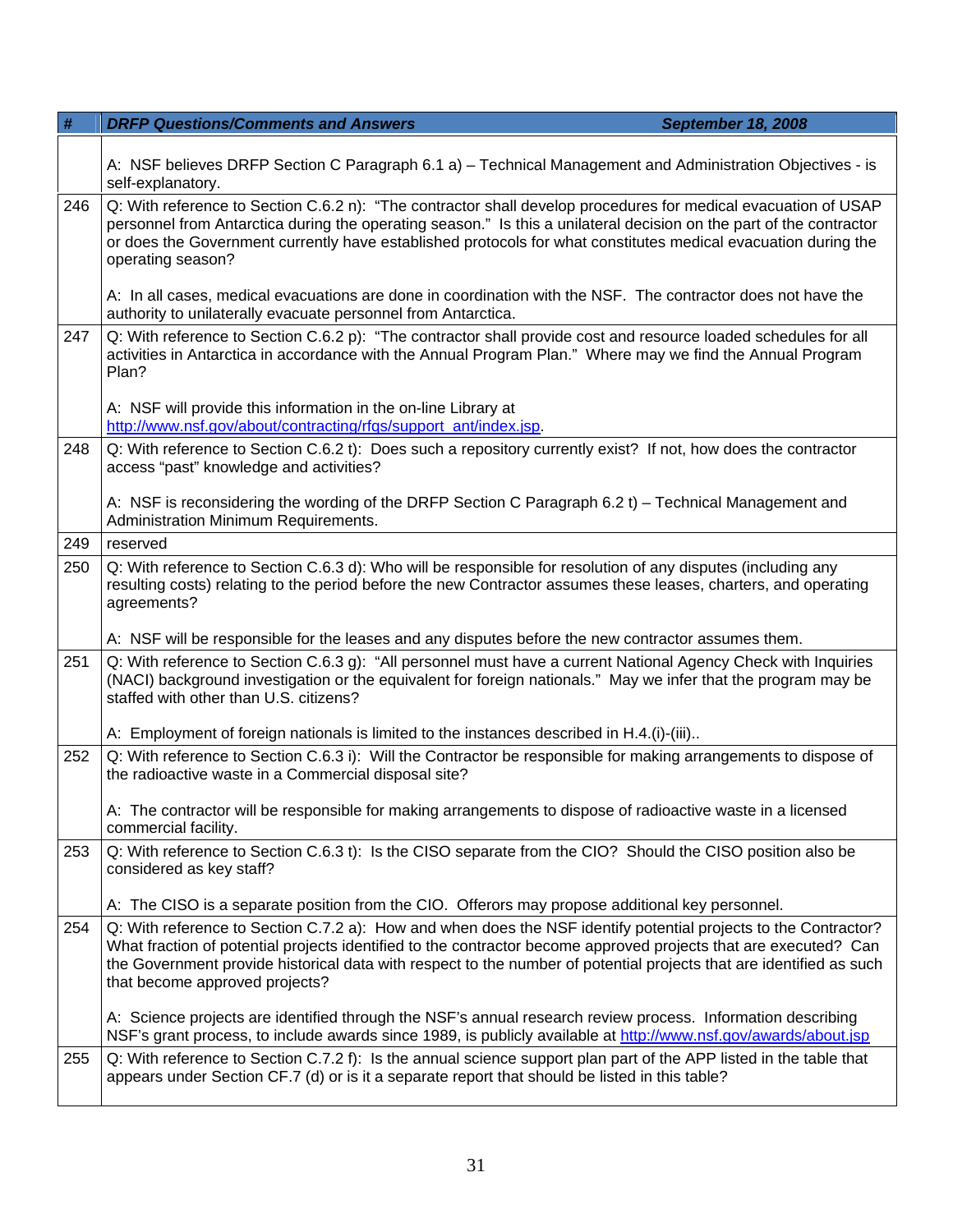| $\#$ | <b>DRFP Questions/Comments and Answers</b><br><b>September 18, 2008</b>                                                                                                                                                                                                                                                                                                                                                                                                                                                                                                                                                                                      |  |
|------|--------------------------------------------------------------------------------------------------------------------------------------------------------------------------------------------------------------------------------------------------------------------------------------------------------------------------------------------------------------------------------------------------------------------------------------------------------------------------------------------------------------------------------------------------------------------------------------------------------------------------------------------------------------|--|
|      | A: The APP contains both planned operations and maintenance and project support activities. Research project<br>support costs should be included in the APP (budget) submitted to NSF annually.                                                                                                                                                                                                                                                                                                                                                                                                                                                              |  |
| 256  | Q: With reference to Section C.7.2 i): POLARICE currently provides an information database for interactive<br>science planning with investigators and ensures continuity of legacy data. Is the Foundation implying that this<br>program is not functioning satisfactorily and, as such, requires replacement? Please elaborate on the<br>requirements for "interactive science planning."                                                                                                                                                                                                                                                                   |  |
|      | A: No, the program is very functional and serves the needs of the research community. There is no intention of<br>replacing this system. However, it is inevitable that over time enhancements to the system may be required to<br>ensure that POLARICE continues to provide a high level of functionality. "Interactive science planning" refers to<br>the desire to have a tool whereby investigators can provide their planning requirements and these can then be<br>iterated by the contractor, NSF, and the Principal Investigator (PI) with the goal of developing a research support<br>plan to guide deployment of a research project in the field. |  |
| 257  | Q: With reference to Section C.8.2 e): Do assessments performed under the Capability Maturity Model Integrated<br>(CMMI) according to procedures developed by the Carnegie-Mellon University meet this requirement?                                                                                                                                                                                                                                                                                                                                                                                                                                          |  |
|      | A: This is an acceptable approach                                                                                                                                                                                                                                                                                                                                                                                                                                                                                                                                                                                                                            |  |
| 258  | Q: With reference to Section C.8.2 h): Please elaborate on the contents of this catalogue. Is this catalogue<br>intended to inform the leaders of potential and approved projects (C.7.2 (a)) or is there a wider audience? If a<br>wider audience, what is that audience?                                                                                                                                                                                                                                                                                                                                                                                   |  |
|      | A: (1) No, the catalog is not intended to inform the leaders of potential and approved projects. (2) The audience is<br>the USAP Participants.                                                                                                                                                                                                                                                                                                                                                                                                                                                                                                               |  |
| 259  | Q: With reference to Section C.8.3 a): Where may we find the details of the Government furnished legacy<br>mission applications referenced here?                                                                                                                                                                                                                                                                                                                                                                                                                                                                                                             |  |
|      | A: NSF will provide information on major applications as well as a listing of licensed applications in the on-line<br>library athttp://www.nsf.gov/about/contracting/rfqs/support_ant/index.jsp                                                                                                                                                                                                                                                                                                                                                                                                                                                              |  |
| 260  | Q: With reference to Section C.8.3 c): Will NSF make MOAs available for review?                                                                                                                                                                                                                                                                                                                                                                                                                                                                                                                                                                              |  |
|      | A: NSF will make those available in the on-line Library at<br>http://www.nsf.gov/about/contracting/rfgs/support_ant/index.jsp.                                                                                                                                                                                                                                                                                                                                                                                                                                                                                                                               |  |
| 261  | Q: With reference to Section C.9.2 f): Please define what is meant by "work trade centers".                                                                                                                                                                                                                                                                                                                                                                                                                                                                                                                                                                  |  |
|      | A: A work trade center is a term used to refer to a functional grouping of personnel by trade. For example, there<br>is a carpentry workcenter, a vehicle maintenance workcenter, etc. This is not meant to impose any restrictions on<br>what may be included in a work trade center.                                                                                                                                                                                                                                                                                                                                                                       |  |
| 262  | Q: With reference to Section C.9.2 I) & m): "ALL engineering disciplines" covers a very broad spectrum of<br>disciplines in which an engineer may become registered. Could the Foundation be more specific with regard to<br>this requirement?                                                                                                                                                                                                                                                                                                                                                                                                               |  |
|      | A: The contractor shall provide professional engineering/architectural services for the core disciplines of civil,<br>architectural, structural, mechanical, and electrical engineering functions. Other specializations in sub-disciplines<br>can be acquired as needed.                                                                                                                                                                                                                                                                                                                                                                                    |  |
| 263  | Q: Is a professional license from any state of the Union acceptable for this requirement? Are professional<br>licenses from more than one discipline required (e.g., civil, electrical, and mechanical?)                                                                                                                                                                                                                                                                                                                                                                                                                                                     |  |
|      | A: Yes it is acceptable to hold a license in any state.                                                                                                                                                                                                                                                                                                                                                                                                                                                                                                                                                                                                      |  |
| 264  | Q: With reference to Section C9.2 r): Will the Contractor be responsible for making arrangements to dispose of<br>the solid waste in a Commercial disposal facility?                                                                                                                                                                                                                                                                                                                                                                                                                                                                                         |  |
|      | A: The contractor will be responsible for making arrangements to dispose of waste in a licensed commercial                                                                                                                                                                                                                                                                                                                                                                                                                                                                                                                                                   |  |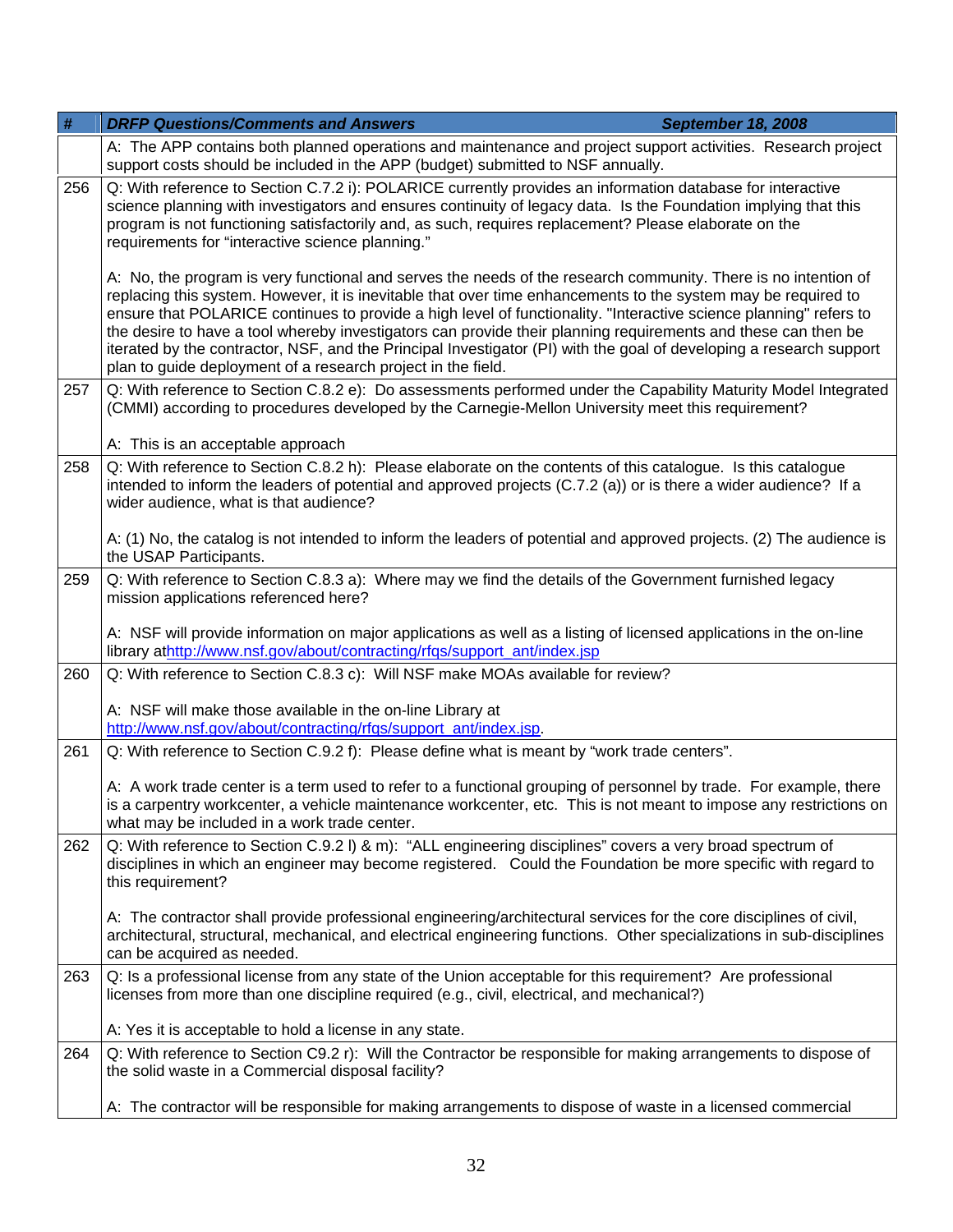| #   | <b>DRFP Questions/Comments and Answers</b><br><b>September 18, 2008</b>                                                                                                                                                                                                                                                                                                                                                                                                                                                                                                                                                             |  |
|-----|-------------------------------------------------------------------------------------------------------------------------------------------------------------------------------------------------------------------------------------------------------------------------------------------------------------------------------------------------------------------------------------------------------------------------------------------------------------------------------------------------------------------------------------------------------------------------------------------------------------------------------------|--|
|     | facility.                                                                                                                                                                                                                                                                                                                                                                                                                                                                                                                                                                                                                           |  |
| 265 | Q: With reference to Section C.10.2 a): Does the Offeror have to use AMC and MSC for transportation of<br>personnel, materials and equipment to Antarctica? There are options that would be more cost effective than<br>these Government provided services.                                                                                                                                                                                                                                                                                                                                                                         |  |
|     | A: The offerors will be required to use AMC and MSC for transportation to Antarctica at this time.                                                                                                                                                                                                                                                                                                                                                                                                                                                                                                                                  |  |
| 266 | Q: With reference to Section F.2: As the contractor will commence performance in the middle of a Fiscal Year,<br>will the contractor be required to "assume" the Annual Program Plan for FY2011 prepared by the incumbent<br>contractor?                                                                                                                                                                                                                                                                                                                                                                                            |  |
|     | A: The Annual Program Plan (APP) for October 1, 2009 through March 31, 2010 will be executed by the<br>incumbent contractor. The APP for April 1, 2010 through September 30, 2010 will be prepared by the successful<br>offeror during the transition-in period.                                                                                                                                                                                                                                                                                                                                                                    |  |
| 267 | Q: With reference to Section F.3 paragraph d) (6): If NSF exercises the unilateral right to modify the APP, will the<br>Contractor be entitled to an Equitable Adjustment under the Changes Clause to address any resulting cost,<br>schedule, and fee impacts?                                                                                                                                                                                                                                                                                                                                                                     |  |
|     | A: Requests for equitable adjustments will be determined on a case by case basis.                                                                                                                                                                                                                                                                                                                                                                                                                                                                                                                                                   |  |
| 268 | Q: With reference to Section F.3 paragraphs d) (8) & (9): Please clarify the application of the flexible APP to the<br>FPIF line items. It appears that the APP for the first FY of the contract would be developed during the transition-in<br>period. Is it correct to assume that APP would be a deliverable under the FPP portion of the contract (transition-<br>in) and, if so, what role would the incumbent contractor play in its development in the case that the incumbent is<br>not the successful Offeror? That is, what should an Offeror assume that participation to be in the development of<br>a fixed-price bid? |  |
|     | A: The final RFP will not include any FPIF CLINs. The Annual Program Plan (APP) for October 1, 2009 through<br>March 31, 2010 will be executed by the incumbent contractor. The APP for April 1, 2010 through September 30,<br>2010 will be prepared by the successful offeror during the transition-in period. FFP SubCLINS associated with<br>the integrated operations and science support CLIN will be developed post-award. The successful offeror may<br>have the opportunity to propose FFP SubCLINs after gaining experience with the ASC.                                                                                  |  |
| 269 | Q: With reference to Section F.5 paragraph b): A quarterly technical report is referenced in this requirement. Are<br>details available on the content of this report?                                                                                                                                                                                                                                                                                                                                                                                                                                                              |  |
|     | A: The final RFP will be edited to remove the reference to the After Operations Report. The intent is only to have<br>quarterly technical reports in the future and no consolidated annual report.                                                                                                                                                                                                                                                                                                                                                                                                                                  |  |
| 270 | Q: With reference to Section F.6 paragraphs b) (2) and c) (2): Will a current copy of reports be provided to<br>potential bidders? If so, when?                                                                                                                                                                                                                                                                                                                                                                                                                                                                                     |  |
|     | A: This information is available in the on-line Library at<br>http://www.nsf.gov/about/contracting/rfqs/support_ant/index.jsp                                                                                                                                                                                                                                                                                                                                                                                                                                                                                                       |  |
| 271 | Q: With reference to Section F.7: Deliverable #003, Management, Standard Operating Procedures and<br>Preventive Maintenance Manuals. Is it safe to assume there are operating instructions and maintenance<br>guidelines currently available for all installed equipment and rolling stock currently used on the program, or is it<br>something the successful contractor is expected to create?                                                                                                                                                                                                                                    |  |
|     | A: NSF will or has made this information available in the on-line Library at<br>http://www.nsf.gov/about/contracting/rfqs/support_ant/index.jsp                                                                                                                                                                                                                                                                                                                                                                                                                                                                                     |  |
| 272 | Q: With reference to Section G.4: Subparagraph (a) states that only the Contracting Officer has authority to<br>approve changes in any requirements under the contract. However, subparagraph (b) indicates that a COTR has<br>at least some level of authority to direct changes. Please clarify.                                                                                                                                                                                                                                                                                                                                  |  |
|     | A: NSF believes there is no conflict between DRFP Sections G.4 a) and Section G.4 b) Authority of Government                                                                                                                                                                                                                                                                                                                                                                                                                                                                                                                        |  |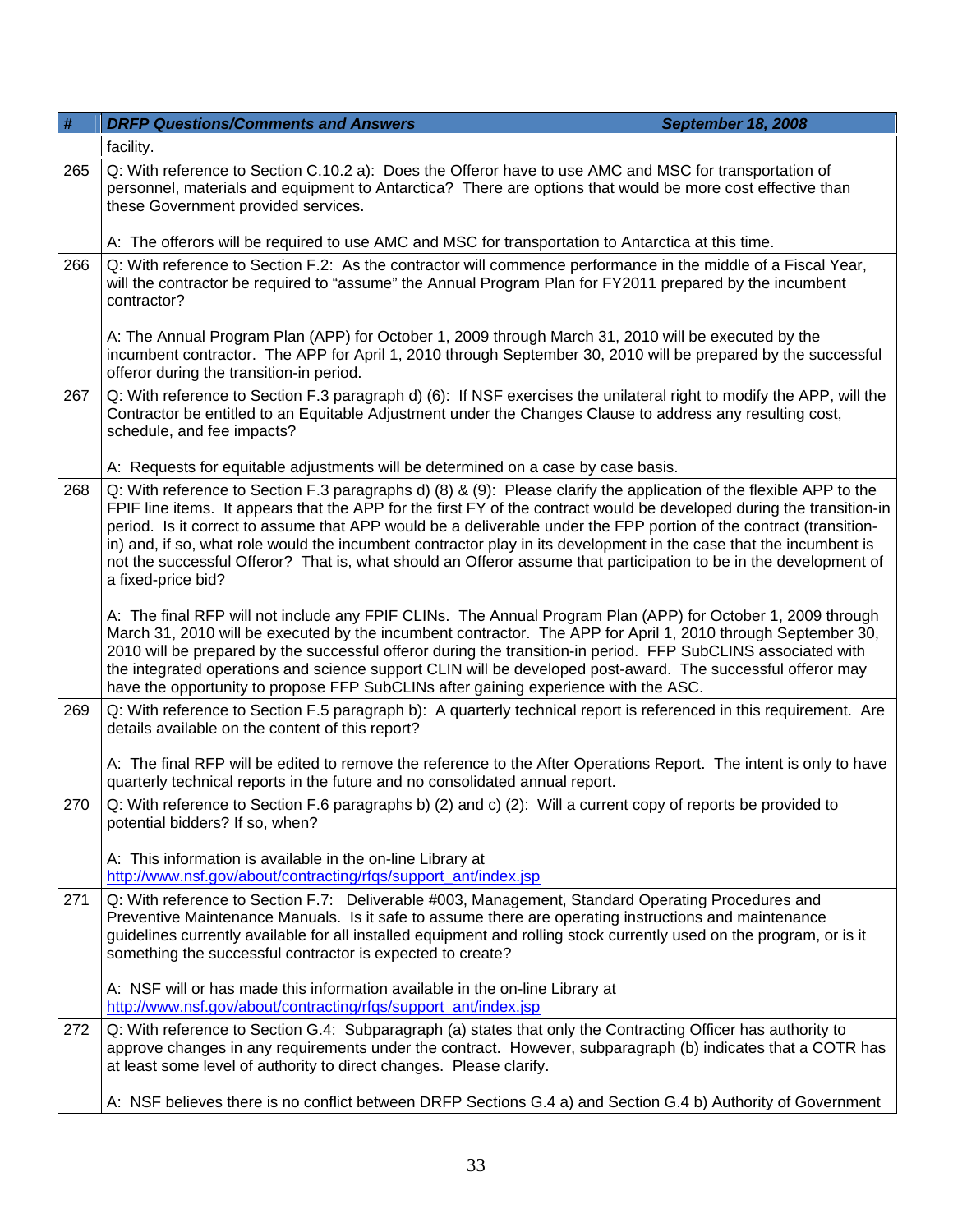| $\#$ | <b>DRFP Questions/Comments and Answers</b><br>September 18, 2008                                                                                                                                                                                                                                                                                                                                                                              |  |
|------|-----------------------------------------------------------------------------------------------------------------------------------------------------------------------------------------------------------------------------------------------------------------------------------------------------------------------------------------------------------------------------------------------------------------------------------------------|--|
|      | Personnel. COTR authority is limited to technical direction and reprogramming of funds.                                                                                                                                                                                                                                                                                                                                                       |  |
| 273  | Q: With reference to Section H.1 (a): The positions of Department or Division Directors as key personnel appear<br>to imply an organizational hierarchy beneath the Project Director/Deputy. Is this organization and the actual<br>position titles completely up to the Offeror or does the NSF have some minimum requirement for number? Are<br>there particular divisions or departments that the NSF requires (e.g., IT, Communications)? |  |
|      | A: Position, title, and structure are determined by the offeror. The offeror is free to propose an organizational<br>structure.                                                                                                                                                                                                                                                                                                               |  |
| 274  | Q: With reference to Section H.8: " the contractor shall not perform design-build workwith an estimate of<br>\$1,000,000 or greater." However, CLINs 1400, 2300, 3300, 4300, and 5300 call for 10's of millions of dollars of<br>construction projects. Is it a requirement of this contract that the contractor do construction contracts? Does<br>Section H.8 apply? Please explain.                                                        |  |
|      | A: 1) Yes. 2) Yes, CO authorization is required for any design/build construction project with an estimated cost of<br>\$1M or greater.                                                                                                                                                                                                                                                                                                       |  |
| 275  | Q: With reference to Section H.13: Is it correct to assume that at a minimum, submitting a grant proposal for<br>Antarctic Research to NSF would constitute an OCI for a potential Offeror or teammate of same?                                                                                                                                                                                                                               |  |
|      | A: It is a conflict of interest for the successful offeror, teammate, or subcontractor to submit a grant proposal for<br>Antarctic research to NSF.                                                                                                                                                                                                                                                                                           |  |
| 276  | Q: With reference to Section H.14 paragraph a): Noticeably absent in this discussion are the domestic facilities<br>required to support the program. Are the leases for the facility in Centennial, CO and facilities at Port Hueneme<br>assignable to the new contractor?                                                                                                                                                                    |  |
|      | A: Copies of charters and leases will be made available in the on-line Library at<br>http://www.nsf.gov/about/contracting/rfqs/support_ant/index.jsp. There is no operating agreement for Port<br>Hueneme. Centennial, CO is not an NSF-leased facility. The incumbent is leasing the property which is<br>assignable.                                                                                                                        |  |
| 277  | Q: With reference to Section H.14 paragraph b) (3) (i): Aren't the stevedoring services referred to provided by the<br>support contractor?                                                                                                                                                                                                                                                                                                    |  |
|      | A: Stevedoring services at McMurdo Station, Antarctica are provided by the Naval Cargo Handling Batallion One<br>(NCHB-1) of Cheatham Annex, Virginia. The contractor contracts for stevedoring services in Christchurch, New<br>Zealand.                                                                                                                                                                                                     |  |
| 278  | Q: With reference to Section H.16: Will the existing and prior Associate Contractor Agreements be made available<br>for review?                                                                                                                                                                                                                                                                                                               |  |
|      | A: No Associate Contractor Agreements exist at this time.                                                                                                                                                                                                                                                                                                                                                                                     |  |
| 279  | Q: With reference to Section H.17 paragraph c): How is the contractor compensated for the periodic training<br>required to maintain the aforementioned registrations, certifications and licenses required in part Section H.17, b),<br>e.g. PDUs, CEUs, etc.?                                                                                                                                                                                |  |
|      | A: NSF will only allow training unique to the Antarctic operation to be a billable expense to the contract. NSF<br>expects contractor employees to be trained professionals in their areas of expertise.                                                                                                                                                                                                                                      |  |
| 280  | Q: With reference to Section H.17 paragraph d): If, for example, CLIN 1100 is awarded as a Cost Plus Award<br>Fee (CPAF) CLIN, will the re-training not be considered a cost of contract performance and thus be reimbursable<br>regardless of the circumstances necessitating the training?                                                                                                                                                  |  |
|      | A: The allowability of costs will be determined on a case-by-case basis by the CO.                                                                                                                                                                                                                                                                                                                                                            |  |
| 281  | Q: With reference to Section H.18: Please clarify whether Workers' Compensation coverage is intended for work<br>performed in Antarctica or a foreign location.                                                                                                                                                                                                                                                                               |  |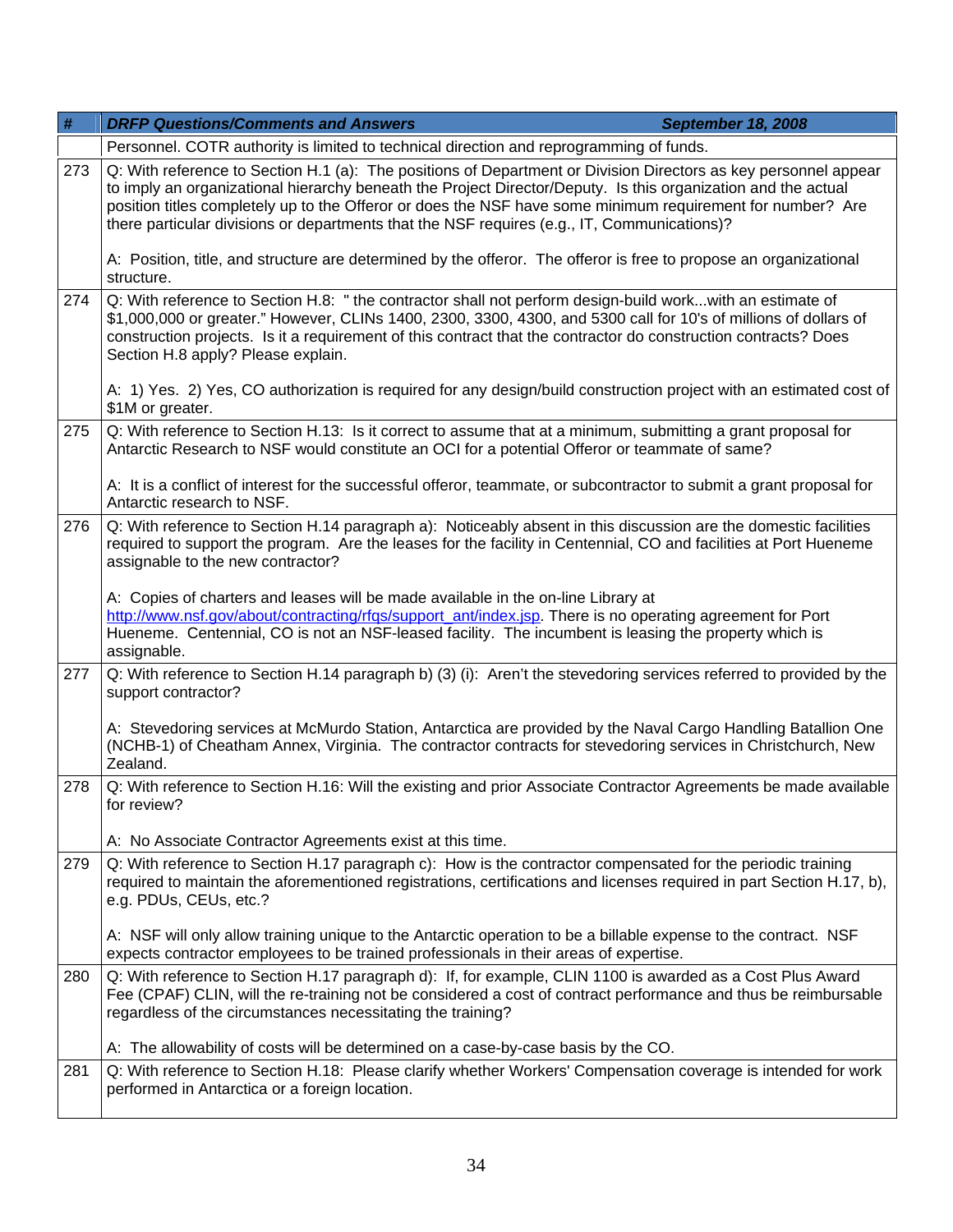| $\#$                                                                                                                        | <b>DRFP Questions/Comments and Answers</b>                                                                                                                                                                                                                                                                                                                                                                                                                                                                                                                                                                                                                                                                                                                 | <b>September 18, 2008</b> |
|-----------------------------------------------------------------------------------------------------------------------------|------------------------------------------------------------------------------------------------------------------------------------------------------------------------------------------------------------------------------------------------------------------------------------------------------------------------------------------------------------------------------------------------------------------------------------------------------------------------------------------------------------------------------------------------------------------------------------------------------------------------------------------------------------------------------------------------------------------------------------------------------------|---------------------------|
|                                                                                                                             | A: Offerors are responsible for "compliance with applicable Federal and State workmen's compensation and<br>occupational disease statutes".                                                                                                                                                                                                                                                                                                                                                                                                                                                                                                                                                                                                                |                           |
| 282                                                                                                                         | Q: With reference to Section H.18 paragraph f): Paragraph (f) provides for reimbursement to the Contractor for<br>certain contractor liabilities for "Loss of or damage to property  or Death or bodily injury." Most subcontractor<br>and employee/former employee litigation and claims do not involve loss or damage to actual real or personal<br>property. Please clarify whether "lose of or damage to property" is intended to include damages resulting from<br>other property interests such as those commonly involved in lawsuits or administrative claims involving, for<br>example, subcontractors, employees, or third parties.<br>A: NSF does not believe additional clarification is required. Damages may be determined on a case-by-case |                           |
|                                                                                                                             | basis.                                                                                                                                                                                                                                                                                                                                                                                                                                                                                                                                                                                                                                                                                                                                                     |                           |
| 283                                                                                                                         | Q: With reference to Section H.19: "Reimbursement to the Government for emergency treatment will be in<br>accordance with Federal Statutes and Government Regulations." If we read this correctly and the contractor is<br>responsible under the firm-fixed-price areas of this contract to reimburse the Government for the use of<br>Government facilities and transportation the event of injury or illness of contractor personnel, will the Government<br>provide current statistics on the frequency of these occurrences?<br>A: The Government does not expect reimbursement for emergency medical treatment in Antarctica. However,                                                                                                                |                           |
|                                                                                                                             | the Contracting officer reserves the right to determine the allowability of these costs on a case by case basis.                                                                                                                                                                                                                                                                                                                                                                                                                                                                                                                                                                                                                                           |                           |
| 284                                                                                                                         | Q: With reference to Section H.20 paragraph b): This provision seems inconsistent with the provisions of Section<br>H.18 providing for reimbursement of these types of costs under most circumstances. Please clarify.                                                                                                                                                                                                                                                                                                                                                                                                                                                                                                                                     |                           |
|                                                                                                                             | A: The final RFP will clarify H.20 b and H.18 $g(3)$ .                                                                                                                                                                                                                                                                                                                                                                                                                                                                                                                                                                                                                                                                                                     |                           |
| 285                                                                                                                         | Q: With reference to Section H.22: "Transportation of employees from domicile to work places shall not be an<br>allowable cost under this contract." The contractor has historically been reimbursed for transportation of<br>employees from their point of origin (domicile) to Los Angeles and on to Christchurch. Does this represent a<br>change in policy?                                                                                                                                                                                                                                                                                                                                                                                            |                           |
|                                                                                                                             | A: Domicile, as defined in Black's Law Dictionary, is where an individual has a permanent home or principal<br>residence. Transportation from domicile to work will not be an allowable cost except to and from Antarctica.                                                                                                                                                                                                                                                                                                                                                                                                                                                                                                                                |                           |
| Q: With reference to Section H. 28 a): Please clarify that "Subject Data" does not include legal information either.<br>286 |                                                                                                                                                                                                                                                                                                                                                                                                                                                                                                                                                                                                                                                                                                                                                            |                           |
|                                                                                                                             | A: Legal information is not referenced in the definition of "subject data" in Section H Paragraph H.28 a) - Right<br>and Data (May 2008).                                                                                                                                                                                                                                                                                                                                                                                                                                                                                                                                                                                                                  |                           |
| 287                                                                                                                         | Q: With reference to Section L.7: In what section of the proposal is the Performance Work Statement (PWS) to<br>be provided? If in Volume II, is it correct to assume that this would not be included in the page count?                                                                                                                                                                                                                                                                                                                                                                                                                                                                                                                                   |                           |
|                                                                                                                             | A: The PWS will be submitted as Section J, Attachment 2 and will not be subject to page limitations.                                                                                                                                                                                                                                                                                                                                                                                                                                                                                                                                                                                                                                                       |                           |
| 288                                                                                                                         | Q: Could you explain the difference in Attachments L-4 and L-5?                                                                                                                                                                                                                                                                                                                                                                                                                                                                                                                                                                                                                                                                                            |                           |
|                                                                                                                             | A: NSF is taking the comment under consideration and will address the issue in the final RFP.                                                                                                                                                                                                                                                                                                                                                                                                                                                                                                                                                                                                                                                              |                           |
| 289                                                                                                                         | Q: Will the Government agree to provide the opportunity for potential Offeror's (Prime Contractor and any<br>subcontractors) to meet with the NSF and engage in a collaborative dialogue on the draft RFP? Such meetings,<br>which we have participated in for other Government procurements, serve to enhance incorporation of comments<br>into the final RFP.                                                                                                                                                                                                                                                                                                                                                                                            |                           |
|                                                                                                                             | A: After the release of the RFP, scheduled communications between offerors and NSF will be posted to<br>FedBizOpps.                                                                                                                                                                                                                                                                                                                                                                                                                                                                                                                                                                                                                                        |                           |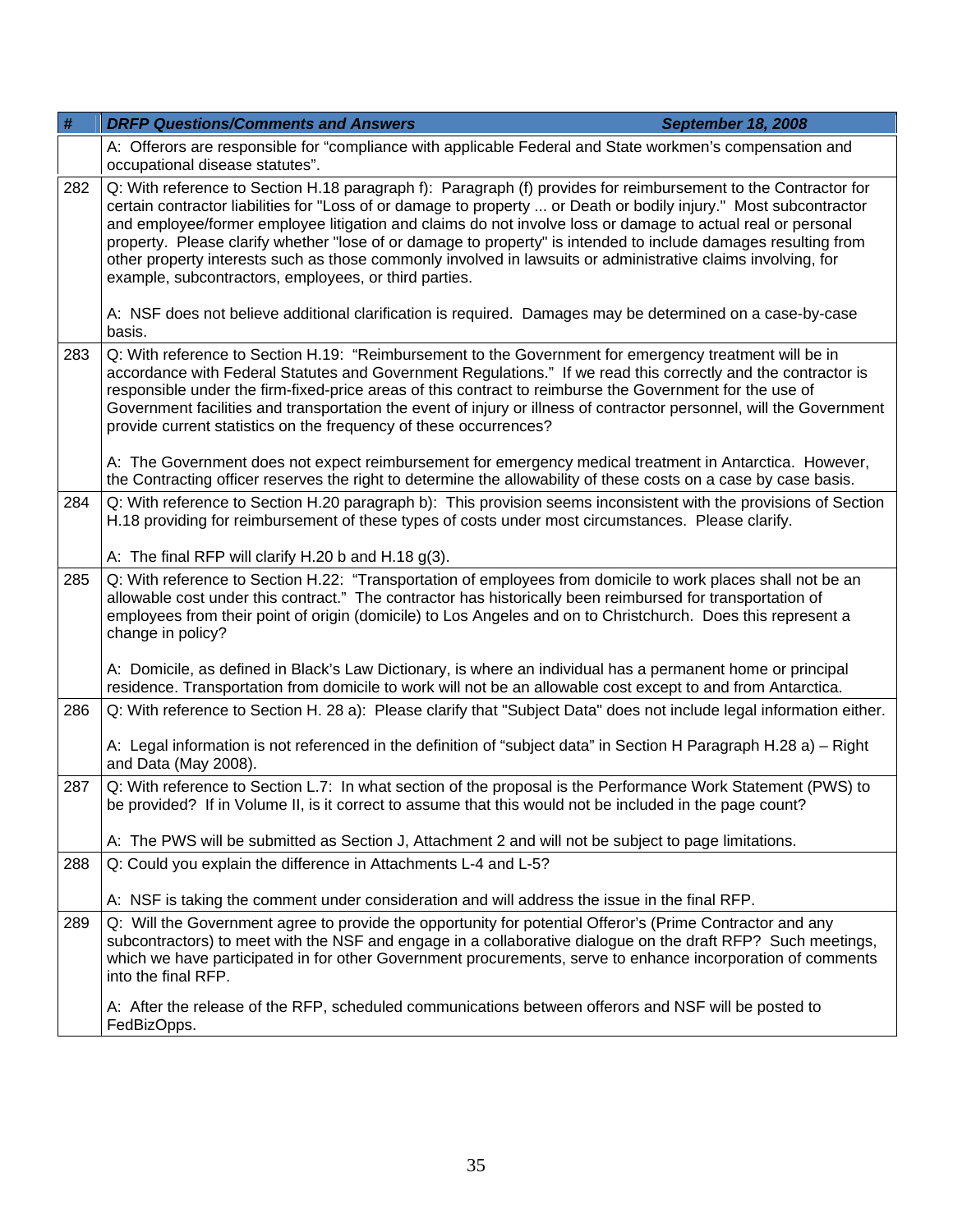| #   | <b>DRFP Questions/Comments and Answers</b><br><b>September 18, 2008</b>                                                                                                                                                                                                                                                                                                                                                                                                                                                                                                                                                                                                                                                                                                                                                                                                                                                                                                                                                                                                                                                                                                                                                                                                                                                                                                                                                                                                                                                                                                                                                                                                                                                                                                                                                                                                                                   |
|-----|-----------------------------------------------------------------------------------------------------------------------------------------------------------------------------------------------------------------------------------------------------------------------------------------------------------------------------------------------------------------------------------------------------------------------------------------------------------------------------------------------------------------------------------------------------------------------------------------------------------------------------------------------------------------------------------------------------------------------------------------------------------------------------------------------------------------------------------------------------------------------------------------------------------------------------------------------------------------------------------------------------------------------------------------------------------------------------------------------------------------------------------------------------------------------------------------------------------------------------------------------------------------------------------------------------------------------------------------------------------------------------------------------------------------------------------------------------------------------------------------------------------------------------------------------------------------------------------------------------------------------------------------------------------------------------------------------------------------------------------------------------------------------------------------------------------------------------------------------------------------------------------------------------------|
| 290 | Q: Clarity is needed in the definition of the Offeror, contractor; subcontractor; team members; teaming partners;<br>and major, critical team subcontractor(s). For example, in Section B.7.d.1 (Page 6 of 142) it states that "the<br>entire team share in the contract award fee structure and separate additional fee for teaming partners shall not be<br>considered" Sections L.10.1 states that past performance provided by the Offeror can include information from<br>critical and teaming subcontractors. We encourage NSF to modify the final RFP to include the following<br>language: "The term 'team members' refers to the respective company(s) that make up the 'Offeror' whether they<br>are part of a joint venture, Limited Liability Corporation, or a subcontractors to a Prime Contractor or Limited<br>Liability Corporation. The term 'major (critical or teaming) subcontractors' refers to subcontractors who perform a<br>significant role in the performance of the PWS, but are not part of the 'Offeror', are not part of the 'Offeror'<br>management team, and work under the direction of the Offeror but are covered by a teaming agreement. 'Major<br>(critical or teaming) subcontractors' can be named in the proposal but do not share in the award fee pool, but may<br>share in the incentive fee pool, based upon their performance." The term 'teaming partner' can be deleted.<br>A: Section B.7(d) will be removed from the final RFP.                                                                                                                                                                                                                                                                                                                                                                                                                        |
| 291 | Q: Neither the Draft RFP nor procurement website library currently contains sufficient information necessary to<br>prepare an accurate and reasonable cost proposal. In addition, the value of a cost proposal to a WBS level 3 for<br>the entire term of the contract has minimal value without sufficient detail on the current budget, out year<br>performance work requirements, workload, inventory and conditional assessment of all equipment and facilities,<br>inflation rates for labor, materials, and equipment. Given the annual funding limitations and lack certainty of the<br>requirements for the term of the contact, we recommend that the NSF provide the bidders with the current year<br>budget and Annual Program Plan (APP) and a proposed APP and request the Offerors to provide a detailed Cost<br>Proposal for the first year, and proposed plans in how to reduce costs in out years.<br>A: NSF plans to make additional information available in the on-line Library. The final RFP will not include any                                                                                                                                                                                                                                                                                                                                                                                                                                                                                                                                                                                                                                                                                                                                                                                                                                                                   |
|     | FPIF CLINs. The Annual Program Plan (APP) for October 1, 2009 through March 31, 2010 will be executed by<br>the incumbent contractor. The APP for April 1, 2010 through September 30, 2010 will be prepared by the<br>successful offeror during the transition-in period.                                                                                                                                                                                                                                                                                                                                                                                                                                                                                                                                                                                                                                                                                                                                                                                                                                                                                                                                                                                                                                                                                                                                                                                                                                                                                                                                                                                                                                                                                                                                                                                                                                 |
| 292 | Q: Section B.1 and Section B.2 (Page 1 to 3 of 142) - Hybrid Contract Type & Price/Cost Schedule; Section B.4<br>Fixed-Price Incentive (Firm Target) CLINs. Section B.1 refers to the use of Fixed-Price-Incentive (Firm Target)<br>(FPIF) as a component of this hybrid contract type and its application in Section B.2 to CLINs 1400, 2300, 3300,<br>3300, 4300 and 5300 which represent Construction/Special Projects. FAR 16.403-1 outlines the application of<br>FPIF contracts and their limitations. Specifically, "this contract type may be used only when  adequate cost or<br>pricing information for establishing reasonable firm targets is available at the time of initial contract negotiation."<br>The Draft RFP does not contain a sufficient level of detail describing specifications and/or requirements of these<br>work activities for the bidder to develop adequate cost or pricing information for establishing firm targets.  While<br>bidders could develop a price as a result of an assumed basis of estimate, this could create a situation where the<br>price does not represent a comparative basis across contractors nor, more importantly, in conformance with the<br>government's performance requirements. It appears that the NSF may intend to provide Government-provided<br>values to be used for proposal pricing purposes for these work components (Section M.6.3.2, Page 140 of 142).<br>Please verify if that is correct and if so please provide clear wording in Section L of the final RFP to clarify. If not,<br>we recommend that the final RFP include performance specifications and requirements for the bidder to price this<br>scope of work and/or to exclude these CLINS from the Price/Cost Schedule until such time as these requirements<br>could be provided. Our preference would be to change the contract type to either CPIF or CPAF. |
|     | A: NSF will not be including any FPIF CLINs in the final RFP.                                                                                                                                                                                                                                                                                                                                                                                                                                                                                                                                                                                                                                                                                                                                                                                                                                                                                                                                                                                                                                                                                                                                                                                                                                                                                                                                                                                                                                                                                                                                                                                                                                                                                                                                                                                                                                             |
| 293 | Q: Regarding Section B.1 and Section B.2 (Pages 1 to 3 of 142), please describe what is meant by "over/under<br>range" and "share ratio". These are not terms used by either the FAR clause 52.216-16, or FAR 16.403-1.<br>Instead, if FPIF is to be used, then to be consistent with FAR requirements we believe the appropriate items to be<br>proposed include a target cost, a target profit, and a profit adjustment formula. Please clarify. In addition, if the<br>Government will require the proposal of an "over/under range" and "share ratio" for the FPIF CLINs, please<br>provide instructions in Section L to specify where this information should be in included in the proposal<br>documents.                                                                                                                                                                                                                                                                                                                                                                                                                                                                                                                                                                                                                                                                                                                                                                                                                                                                                                                                                                                                                                                                                                                                                                                           |
|     | A: NSF will not be including any FPIF CLINs in the final RFP.                                                                                                                                                                                                                                                                                                                                                                                                                                                                                                                                                                                                                                                                                                                                                                                                                                                                                                                                                                                                                                                                                                                                                                                                                                                                                                                                                                                                                                                                                                                                                                                                                                                                                                                                                                                                                                             |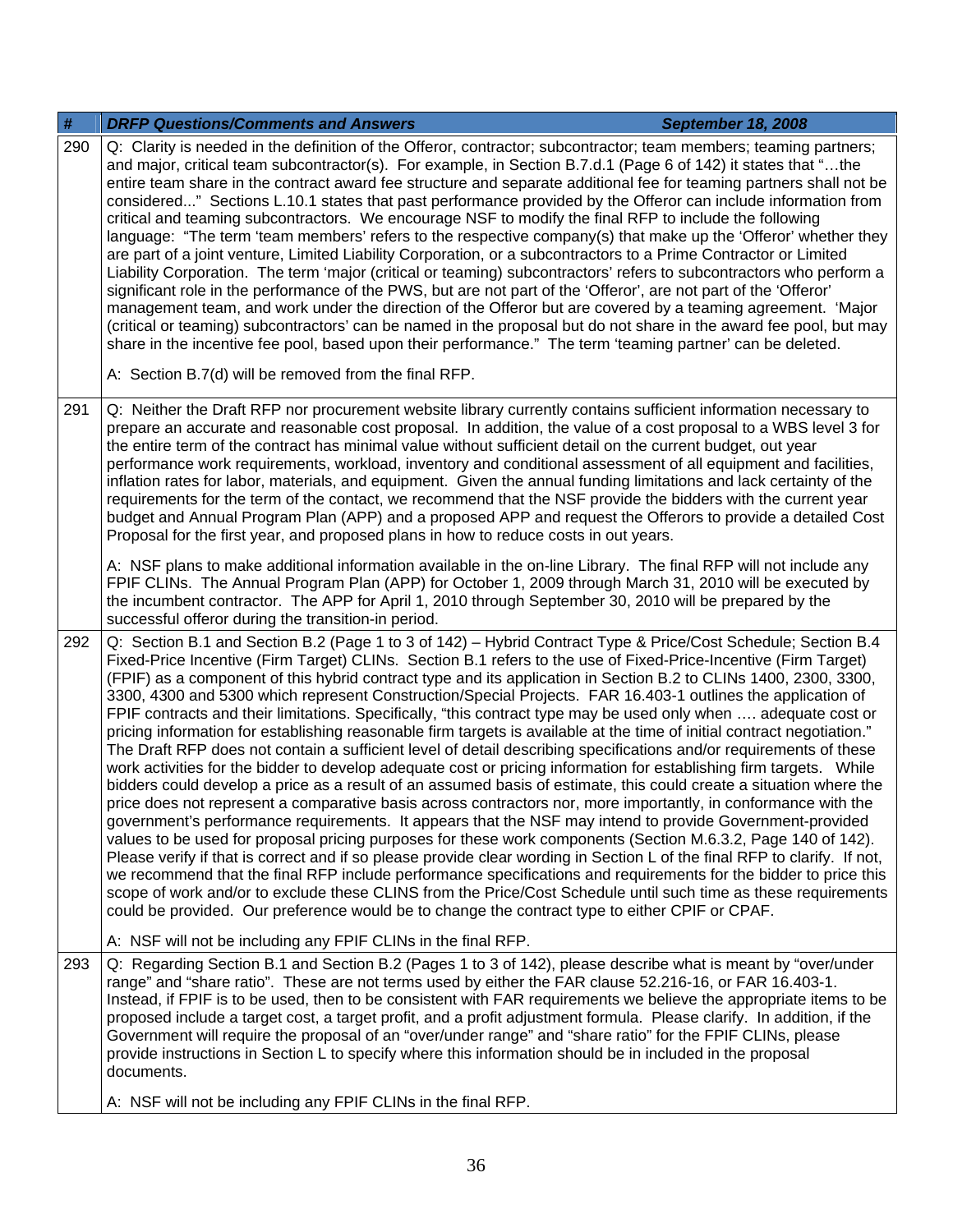| $\#$ | <b>DRFP Questions/Comments and Answers</b><br><b>September 18, 2008</b>                                                                                                                                                                                                                                                                                                                                                                                                                                                                                                                                                                                                                                                                                                                                                                                                                                               |  |
|------|-----------------------------------------------------------------------------------------------------------------------------------------------------------------------------------------------------------------------------------------------------------------------------------------------------------------------------------------------------------------------------------------------------------------------------------------------------------------------------------------------------------------------------------------------------------------------------------------------------------------------------------------------------------------------------------------------------------------------------------------------------------------------------------------------------------------------------------------------------------------------------------------------------------------------|--|
| 294  | Q: Section B.2 (Page 1 of 142), CLIN 1500, 1600, ODCs. These two CLINs appear to be non-fee bearing.<br>Given, a significant portion of the contract value is ODCs, this reduction in the potential fee pool may result in a<br>decrease in competitive participation on this procurement. Excluding material and other direct costs from the fee<br>bearing contract base will result in an unbalanced distribution of fee across the CLINs. Further, the absence of<br>incentive to manage material and ODC costs is inconsistent with the Federal Acquisition Regulation and not in the<br>best interests of the Government. It is recommended that material and ODCs required to fulfill the requirements<br>of the Statement of Objectives be allocated to the appropriate CLINS as fee-bearing costs with incentives to<br>reduce overall costs or that Material and ODC cost CLINs be changed to CPIF or CPAF. |  |
|      | A: This is a CPAF contract with a fixed award fee pool. ODCs associated with construction and special projects<br>will be included in the contract modifications for those CLINs. ODCs will not impact the award fee pool.                                                                                                                                                                                                                                                                                                                                                                                                                                                                                                                                                                                                                                                                                            |  |
| 295  | Q: Will the ODCs that will be part of the Construction/Special Projects FPIF contract portions also be excluded<br>from fee?                                                                                                                                                                                                                                                                                                                                                                                                                                                                                                                                                                                                                                                                                                                                                                                          |  |
|      | A: NSF will not be including any FPIF CLINs in the final RFP. ODCs associated with construction and special<br>projects will be included in the contract modifications for those CLINs. ODCs will not impact the award fee pool.                                                                                                                                                                                                                                                                                                                                                                                                                                                                                                                                                                                                                                                                                      |  |
| 296  | Q: Note A (Page 3 of 142) states that the Offeror may propose areas for consideration for a Firm Fixed Price<br>(FFP) contract. Section M.6.3.2 (Page 140 of 142) states that the Government will utilize total evaluated cost.<br>How will Offeror proposals that include FFP areas be factored into the total evaluated cost, e.g. cost and fee are<br>not segregated in FFP proposals? How does the Government intend to ensure consistent and fair evaluation<br>across potentially divergent Offeror bids?                                                                                                                                                                                                                                                                                                                                                                                                       |  |
|      | A: 1) At this time the only FFP CLIN is the Transition-in CLIN. The final RFP will address this change. NSF will<br>not be including any FPIF CLINs in the final RFP. 2) NSF will re-write Section M.6.3.2 in the final RFP to clarify<br>that all offerors' proposals will receive a consistent and fair evaluation.                                                                                                                                                                                                                                                                                                                                                                                                                                                                                                                                                                                                 |  |
| 297  | Q: Regarding Section B.4 (Page 4 of 142), given the absence of scope/workload data to support an estimate for<br>Construction/Special Projects, is it correct to assume that the Fixed Price Incentive CLINs are IDIQ and that task<br>orders will be negotiated on an as needed basis throughout the contract's period of performance? If this<br>assumption is correct, clarification of the CLINs to specify IDIQ contract type is requested.                                                                                                                                                                                                                                                                                                                                                                                                                                                                      |  |
|      | A: The IDIQ contract type will not be applicable to the ASC. Construction and special projects will be negotiated<br>in the contents of the Annual Program Plan each year and added to the contract through contract modifications.<br>NSF will not be including any FPIF CLINs in the final RFP.                                                                                                                                                                                                                                                                                                                                                                                                                                                                                                                                                                                                                     |  |
| 298  | Q: Regarding Section B.5 (Page 4 of 142), can the Government make clear in the Final RFP what the<br>Government's intent is with respect to the provision of a Government-provided value for maximum award fee?                                                                                                                                                                                                                                                                                                                                                                                                                                                                                                                                                                                                                                                                                                       |  |
|      | A: Maximum award fee is based on the pool of dollars available for award fee by the Government.                                                                                                                                                                                                                                                                                                                                                                                                                                                                                                                                                                                                                                                                                                                                                                                                                       |  |
| 299  | Q: Regarding Section B.5 (Page 4 of 142), the Base Fee for these cost-reimbursable CLINs currently indicates<br>\$0. In addition, in Section B. 7, the Award Fee calculation currently indicates that unless the Contractor is<br>evaluated at least 81 or higher, then no Award Fee will be provided either. These CLINS represent value-added<br>services performed by the Contractor. We believe a more equitable manner of treating these fees is to allow a<br>minimum base fee.                                                                                                                                                                                                                                                                                                                                                                                                                                 |  |
|      | A: The award fee scale is presented in the RFP as it was intended. Alternatives to the award fee scale will not be<br>considered.                                                                                                                                                                                                                                                                                                                                                                                                                                                                                                                                                                                                                                                                                                                                                                                     |  |
| 300  | Q: Regarding Section B.6 (Page 4 of 142), will the final RFP include Government-provided values for the cost<br>reimbursable amounts to be used in Offeror proposals or will the Government provide workload data adequate to<br>support an estimate?                                                                                                                                                                                                                                                                                                                                                                                                                                                                                                                                                                                                                                                                 |  |
|      | A: Offerors can find relevant information regarding NSF's requirements in the on-line Library at<br>http://www.nsf.gov/about/contracting/rfqs/support_ant/index.jsp, during the pre-solicitation conference, site visit(s)<br>and pre-proposal one-on-ones.                                                                                                                                                                                                                                                                                                                                                                                                                                                                                                                                                                                                                                                           |  |
| 301  | Q: Regarding Section B.7.b.1 (Page 5 of 142), Award Fee scores and amounts are not equitably distributed to<br>properly provide incentive. If a Contractor scores at 80, they are treated the same as a Contractor who scores at                                                                                                                                                                                                                                                                                                                                                                                                                                                                                                                                                                                                                                                                                      |  |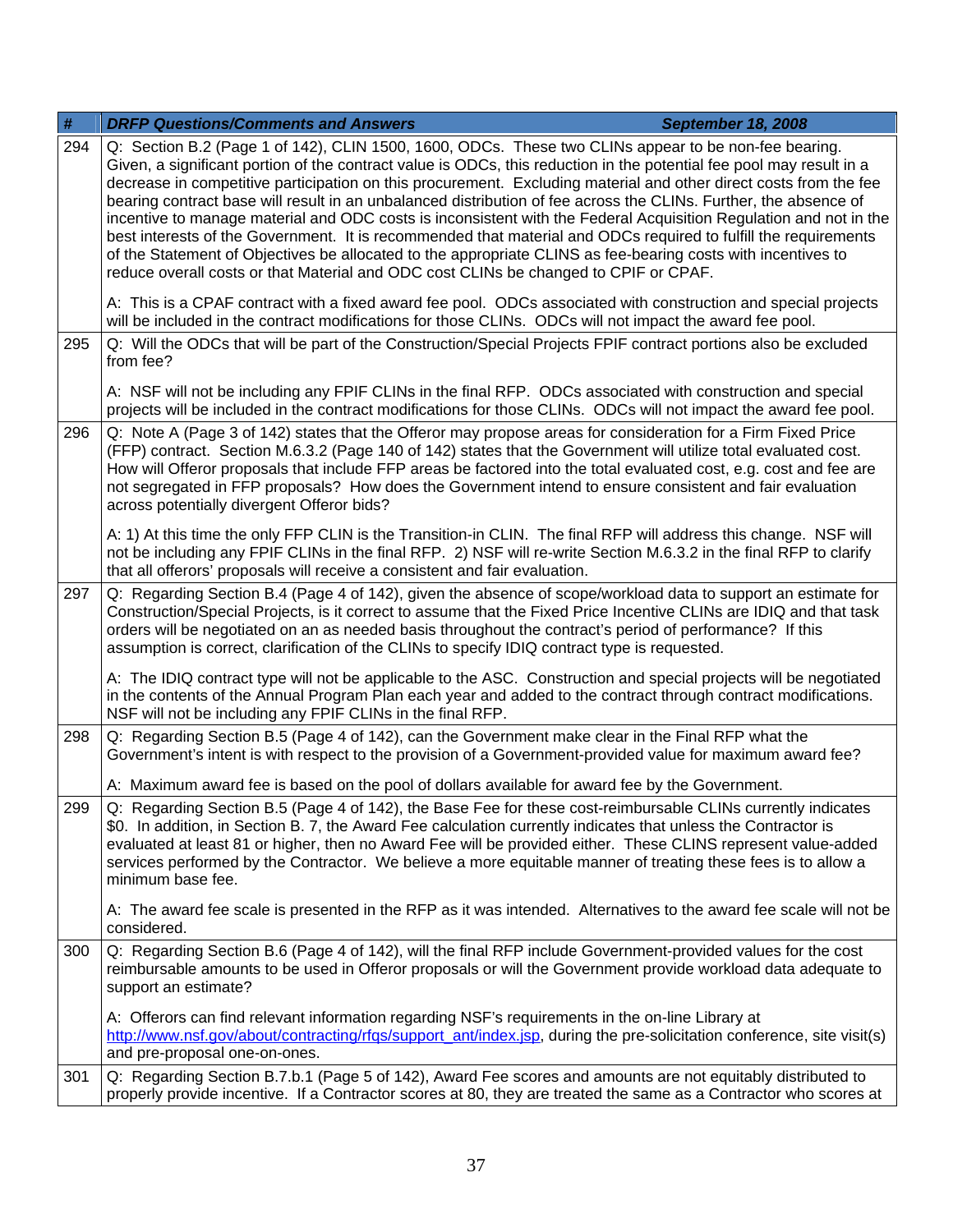| $\#$ | <b>DRFP Questions/Comments and Answers</b><br><b>September 18, 2008</b>                                                                                                                                                                                                                                                                                                                                                                                                                                                                                                                                                                                                                                                       |  |
|------|-------------------------------------------------------------------------------------------------------------------------------------------------------------------------------------------------------------------------------------------------------------------------------------------------------------------------------------------------------------------------------------------------------------------------------------------------------------------------------------------------------------------------------------------------------------------------------------------------------------------------------------------------------------------------------------------------------------------------------|--|
|      | 20, or 50, even though the level of services provided is substantially different. In addition, the difference of Award<br>Fee between a 90 score and a 91 score is an additional 40% award fee even though the score itself is not<br>substantially different. Further, this difference between 90 and 91 is actually rewarded higher than the difference<br>between 95 and 96 (which only receives an additional 20%). We do not believe this inequitable distribution of<br>award fee is in the best interest of the Government. Please reconsider this award fee distribution. We would<br>recommend a more continuous curved distribution of Award Fee based incrementally on performance.                                |  |
|      | A: The award fee scale is presented in the RFP as it was intended. Alternatives to the award fee scale will not be<br>considered.                                                                                                                                                                                                                                                                                                                                                                                                                                                                                                                                                                                             |  |
| 302  | Q: Regarding Section B.7.c.2 (Page 5 of 152), in addition to potential for unearned award fee to be rolled over,<br>will the NSF include provisions for the contractor to receive provisional fee based on the applicable FAR Clause?                                                                                                                                                                                                                                                                                                                                                                                                                                                                                         |  |
|      | A: No. NSF currently is not considering provisional award fee. Refer to Draft RFP, Section B, Paragraph 7.f,<br>Payment of Award Fee, states that no provisional interim or advance billing of award fee will be authorized.                                                                                                                                                                                                                                                                                                                                                                                                                                                                                                  |  |
| 303  | Q: In Section B.7.d (Page 6 of 142), Allowability of Subcontractor Award Fee, the Prime Contractor should be<br>encouraged to provide niche/specialty/Small Business subcontractors that bring important value to NSF without<br>inclusion in the Prime Contractor Fee pool. This is not considered fee on fee in the industry, and given the<br>challenges the ASC provides, the Prime Contractor should have the contractual flexibility to motivate its<br>subcontractors with various forms of contract vehicles that best suit their role(s) and accomplishments of the<br>Work. We would suggest that NSF consider making subcontractor fee an allowable cost for niche/specialty and<br>small business subcontractors. |  |
|      | A: Section B.7(d) will be removed from the final RFP.                                                                                                                                                                                                                                                                                                                                                                                                                                                                                                                                                                                                                                                                         |  |
| 304  | Q: Section B.9 Funds Limitation (Page 6 of 142), please define in this context what NSF means by "special<br>projects" or provide examples of previous or anticipated "special projects."                                                                                                                                                                                                                                                                                                                                                                                                                                                                                                                                     |  |
|      | A: Construction and special projects will be defined and negotiated within the APP every year. Special projects<br>are projects that NSF has determined to fall outside the scope of the normal operations and maintenance of the<br>US Antarctic Program. These include: Icecube, South Pole Station Modernization, etc. The scope of special<br>projects for the future is unknown at this time.                                                                                                                                                                                                                                                                                                                            |  |
| 305  | Q: We would suggest the provision of detailed performance information across the major work scope areas be<br>provided in the final RFP or through posting to the Library. For example, in the area of Transportation and<br>Logistics, the following information would be necessary for the development of a complete and accurate proposal.<br>Similar level of detailed information would likewise be necessary for Technical Management and Administration,<br>Science Support, Information Technology and Communications, and Infrastructure, Operations and Professional<br>Services.                                                                                                                                   |  |
|      | A: Offerors can find relevant information regarding NSF's requirements in the on-line Library at<br>http://www.nsf.gov/about/contracting/rfgs/support_ant/index.jsp, during the pre-solicitation conference, site visit(s),<br>and pre-proposal one-on-ones.                                                                                                                                                                                                                                                                                                                                                                                                                                                                  |  |
| 306  | Q: What is the annual cost to operate CBC Packing? What is the fee structure - cost of labor, materials, lease,<br>services, etc. per year? What is the quantity and cost of packaging and crating by packaging type i.e. skid box,<br>multiwall, pallet, Milvan, etc. per year?                                                                                                                                                                                                                                                                                                                                                                                                                                              |  |
|      | A: Offerors can find relevant information regarding NSF's requirements in the on-line Library at<br>http://www.nsf.gov/about/contracting/rfgs/support_ant/index.jsp, during the pre-solicitation conference, site visit(s),<br>and pre-proposal one-on-ones.                                                                                                                                                                                                                                                                                                                                                                                                                                                                  |  |
| 307  | Q: What annual cost of freight is incurred from materials procured via PO, by location?                                                                                                                                                                                                                                                                                                                                                                                                                                                                                                                                                                                                                                       |  |
|      | A: Offerors will have insight into these costs from the Annual Program Plans located in the on-line Library at<br>http://www.nsf.gov/about/contracting/rfgs/support_ant/index.jsp Specific cost of freight by location is not<br>available.                                                                                                                                                                                                                                                                                                                                                                                                                                                                                   |  |
| 308  | Q: How many SAAM and MAC Channel flights are supported per year?                                                                                                                                                                                                                                                                                                                                                                                                                                                                                                                                                                                                                                                              |  |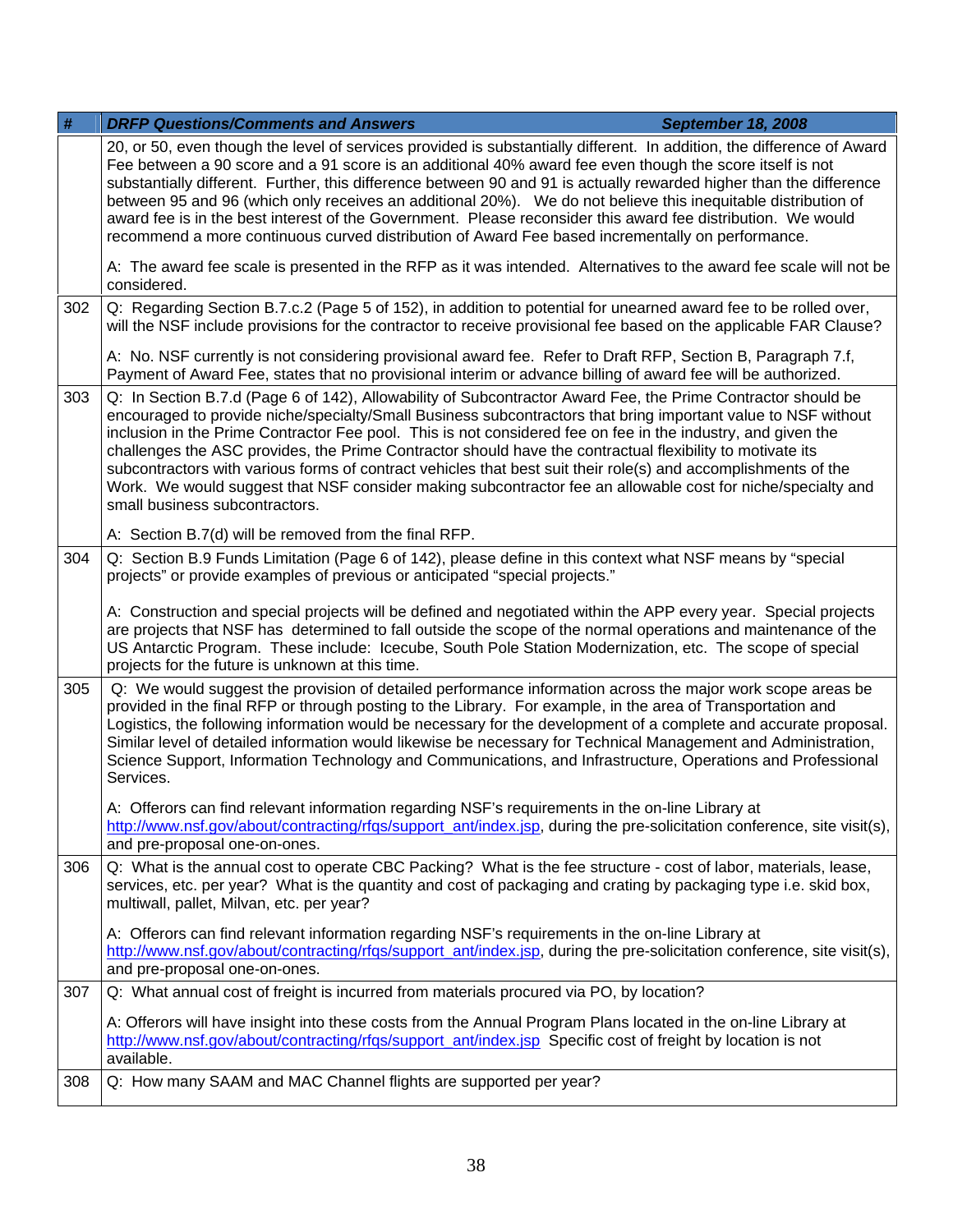| $\#$ | <b>DRFP Questions/Comments and Answers</b><br><b>September 18, 2008</b>                                                                                                                                                                                                                                                                                                                                                                                                                                                                                              |  |
|------|----------------------------------------------------------------------------------------------------------------------------------------------------------------------------------------------------------------------------------------------------------------------------------------------------------------------------------------------------------------------------------------------------------------------------------------------------------------------------------------------------------------------------------------------------------------------|--|
|      | A: NSF will make historical airlift information available in the on-line Library at<br>http://www.nsf.gov/about/contracting/rfqs/support_ant/index.jsp                                                                                                                                                                                                                                                                                                                                                                                                               |  |
| 309  | Q: What is the total cost of the resupply vessel and days on charter.                                                                                                                                                                                                                                                                                                                                                                                                                                                                                                |  |
|      | A: NSF will make this information available in the on-line Library at<br>http://www.nsf.gov/about/contracting/rfqs/support_ant/index.jsp                                                                                                                                                                                                                                                                                                                                                                                                                             |  |
| 310  | Q: What role does bar-coding play at all locations?                                                                                                                                                                                                                                                                                                                                                                                                                                                                                                                  |  |
|      | A: Currently, bar-coding is used in a number of applications, such as point of sale, materials management and<br>cargo tracking. Offerors can find relevant information regarding NSF's requirements in the on-line Library at<br>http://www.nsf.gov/about/contracting/rfgs/support_ant/index.jsp, during the pre-solicitation conference, site visit(s),<br>and pre-proposal one-on-ones.                                                                                                                                                                           |  |
| 311  | Q: Please provide the vehicle fleet list by station to include make, model, and year, to include the number of<br>scheduled maintenance and unscheduled maintenance performed and associated annual cost.                                                                                                                                                                                                                                                                                                                                                            |  |
|      | A: Vehicle fleet list (\$25000+ as of 30 Sep 2007) is available in the on-line Library at<br>http://www.nsf.gov/about/contracting/rfgs/support_ant/index.jsp.                                                                                                                                                                                                                                                                                                                                                                                                        |  |
| 312  | Q: Please provide inventory reports of each warehouse to include, manufacturer, part number, description, calls,<br>demand, min, max, safety stock, and any protected stock.                                                                                                                                                                                                                                                                                                                                                                                         |  |
|      | A: NSF will make this information available in the on-line Library at<br>http://www.nsf.gov/about/contracting/rfgs/support_ant/index.jsp                                                                                                                                                                                                                                                                                                                                                                                                                             |  |
| 313  | Q: What method of inventory accountability is currently being provided in Punta Arenas and the research<br>vessels?                                                                                                                                                                                                                                                                                                                                                                                                                                                  |  |
|      | A: Offerors can find relevant information regarding NSF's requirements in the on-line Library at<br>http://www.nsf.gov/about/contracting/rfgs/support ant/index.jsp, during the pre-solicitation conference, site visit(s),<br>and pre-proposal one-on-ones.                                                                                                                                                                                                                                                                                                         |  |
| 314  | Q: What is the quality control criteria and maintenance procedure for cold weather clothing in Christchurch and<br>Punta Arenas?                                                                                                                                                                                                                                                                                                                                                                                                                                     |  |
|      | A: Offerors can find relevant information regarding NSF's requirements in the on-line Library at<br>http://www.nsf.gov/about/contracting/rfgs/support_ant/index.jsp, during the pre-solicitation conference, site visit(s),<br>and pre-proposal one-on-ones.                                                                                                                                                                                                                                                                                                         |  |
| 315  | Q: Regarding Section C.5.c (Page 9 of 142), this paragraph references the availability of extensive<br>documentation of the as-is state of the current support contract. How and when will the Government provide this<br>documentation to the Offeror? It is requested that the documentation include but not be limited to current staffing,<br>bounding scope parameters, current workload data, inventory to be transitioned to the contractor and the most<br>recent performance metrics for use by Offeror in developing a baseline for proposed improvements. |  |
|      | A: Offerors can find relevant information regarding NSF's requirements in the on-line Library at<br>http://www.nsf.gov/about/contracting/rfgs/support_ant/index.jsp, during the pre-solicitation conference, site visit(s),<br>and pre-proposal one-on-ones.                                                                                                                                                                                                                                                                                                         |  |
| 316  | Q: Regarding Section C.6.1.b (page 10 of 142) – Is the NSF requiring the Bidder to self perform the medical<br>program because the words "or integrate" are not included as they are in Section C.6.1.a? If so, is the intention<br>that all medical personnel, including physicians be employees of the Prime Contractor?                                                                                                                                                                                                                                           |  |
|      | A: 1) Offerors are free to propose any management arrangement that is appropriate to meet the program's<br>needs. 2) No.                                                                                                                                                                                                                                                                                                                                                                                                                                             |  |
| 317  | Q: Regarding Section C.6.3.b (Page 12 of 142), please provide a list of the property, equipment, and applications<br>referenced in this section?                                                                                                                                                                                                                                                                                                                                                                                                                     |  |
|      | A: Offerors can find relevant information regarding NSF's requirements in the on-line Library at<br>http://www.nsf.gov/about/contracting/rfgs/support_ant/index.jsp, during the pre-solicitation conference, site visit(s)                                                                                                                                                                                                                                                                                                                                           |  |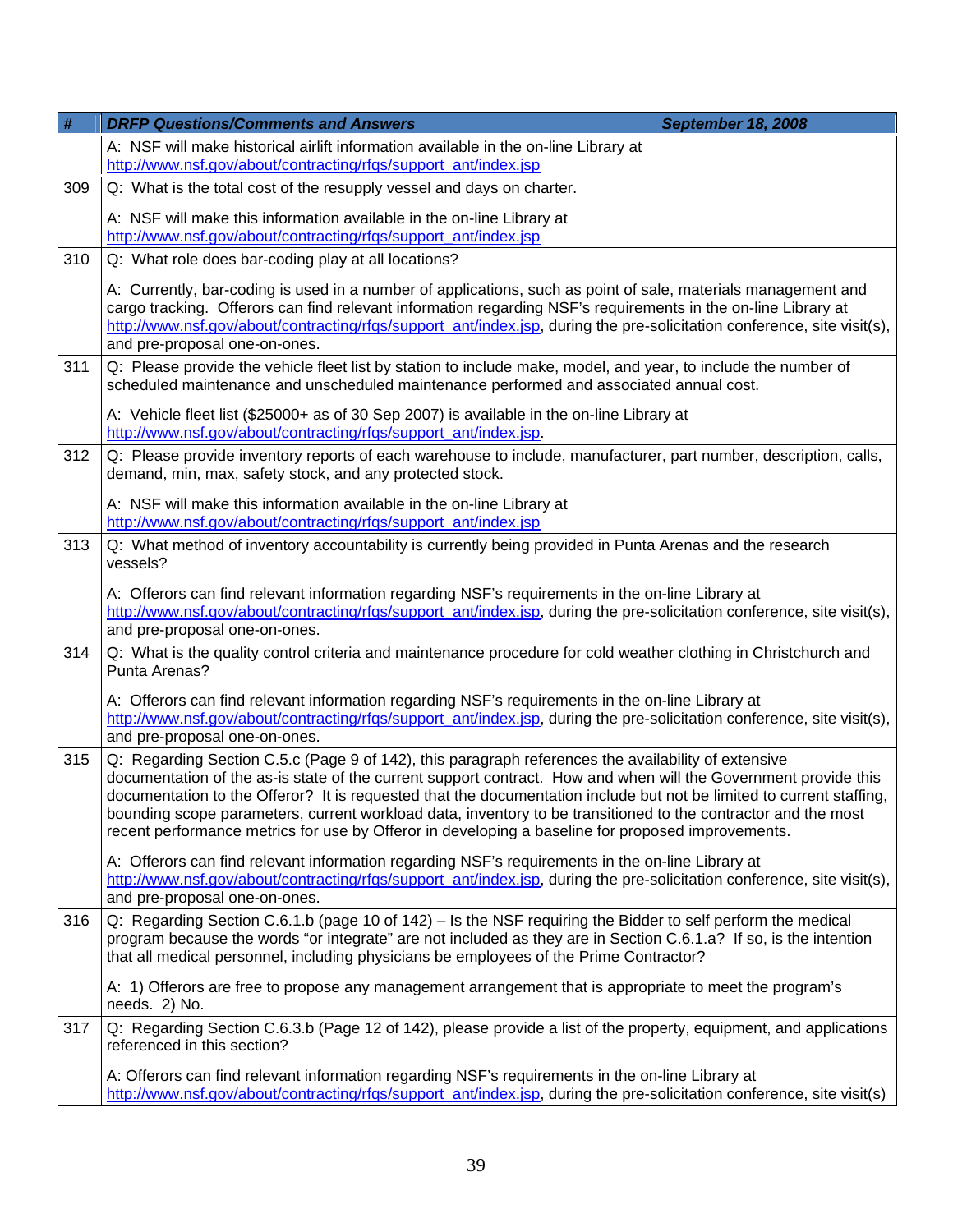| #   | <b>DRFP Questions/Comments and Answers</b><br>September 18, 2008                                                                                                                                                                                                                                                                                                                                           |  |
|-----|------------------------------------------------------------------------------------------------------------------------------------------------------------------------------------------------------------------------------------------------------------------------------------------------------------------------------------------------------------------------------------------------------------|--|
|     | and pre-proposal one-on-ones.                                                                                                                                                                                                                                                                                                                                                                              |  |
| 318 | Q: Regarding Section C.6.3.d (Page 12 of 142), please provide copies of the existing leases, charters and<br>operating agreements as part of the final RFP. In addition to the examples provided, please provide any leases,<br>charters and operating agreements for Port Hueneme, Denver, and Research Vessel Locations. Also, are<br>operating agreements in place for "other southern ocean gateways"? |  |
|     | A: Copies of charters and leases will be made available in the on-line Library at<br>http://www.nsf.gov/about/contracting/rfgs/support_ant/index.jsp. There is no operating agreement for Port<br>Hueneme.                                                                                                                                                                                                 |  |
| 319 | Q: Regarding Section C.6.3.m (Page 13 of 142), please identify the systems and infrastructure currently in place<br>for medical, dental, and psychological programs?                                                                                                                                                                                                                                       |  |
|     | A: Offerors can find relevant information regarding NSF's requirements in the on-line Library at<br>http://www.nsf.gov/about/contracting/rfqs/support_ant/index.jsp, during the pre-solicitation conference, site visit(s)<br>and pre-proposal one-on-ones.                                                                                                                                                |  |
| 320 | Q: Regarding Section C.6.3.o (Page 13 of 142), can you provide site maps to identify the current explosive<br>storage locations for each station?                                                                                                                                                                                                                                                          |  |
|     | A: NSF will make this information available in the on-line Library at<br>http://www.nsf.gov/about/contracting/rfgs/support_ant/index.jsp                                                                                                                                                                                                                                                                   |  |
| 321 | Q: Regarding Section C.8.3.a (Page 16 of 142), please provide an inventory list of the Government Furnished<br>legacy mission applications that will be transitioned to the contractor.                                                                                                                                                                                                                    |  |
|     | A: NSF will provide information on major applications as well as a listing of licensed applications in the on-line<br>library at http://www.nsf.gov/about/contracting/rfgs/support_ant/index.jsp                                                                                                                                                                                                           |  |
| 322 | Q: In Section C.8.3.c (Page 17 of 142), please provide the specific terms/conditions of the referenced<br>Memorandum of Agreements (MOA) so we can ensure inclusion of all MOA requirements within our PWS.                                                                                                                                                                                                |  |
|     | A: NSF will make those available in the on-line Library at<br>http://www.nsf.gov/about/contracting/rfgs/support_ant/index.jsp.                                                                                                                                                                                                                                                                             |  |
| 323 | Q: Regarding Section C.9.1 (Page 17 of 142), please provide the inventory list of the USAP permanent and<br>temporary facilities, roads, airfields, ports, utilities, fuel systems and infrastructure not included in the capital lists<br>published on the NSF website that the contractor is required to support.                                                                                        |  |
|     | A: Offerors can find relevant information regarding NSF's requirements in the on-line Library at<br>http://www.nsf.gov/about/contracting/rfgs/support_ant/index.jsp, during the pre-solicitation conference, site visit(s)<br>and pre-proposal one-on-ones.                                                                                                                                                |  |
| 324 | Q: Regarding Section C.9.2.d (Page 17 of 142), please provide the inventory list and current condition<br>assessment of mechanical/electrical equipment not included in the capital lists published on the NSF website that<br>the contractor is required to manage, operate and maintain.                                                                                                                 |  |
|     | A: Offerors will have the opportunity to assess current condition during site visits. NSF does not have this<br>information.                                                                                                                                                                                                                                                                               |  |
| 325 | Q: Regarding Section C.9.2.e (Page 17 of 142), please provide the inventory list and current condition<br>assessment of vehicles, mechanicals equipment and utilities not included in the capital lists published on the NSF<br>website that the contractor is required to manage, operate and maintain.                                                                                                   |  |
|     | A: Offerors will have the opportunity to assess current condition during site visits. NSF does not have this<br>information.                                                                                                                                                                                                                                                                               |  |
| 326 | Q: Regarding Section C.9.2.o (Page 18 of 142), please provide the inventory list and current condition<br>assessment of all USAP bulk fuel storage and distribution systems not included in the capital lists published on<br>the NSF website that the contractor is required to manage, operate and maintain.                                                                                             |  |
|     | A: Offerors will have the opportunity to assess current condition during site visits. NSF does not have this                                                                                                                                                                                                                                                                                               |  |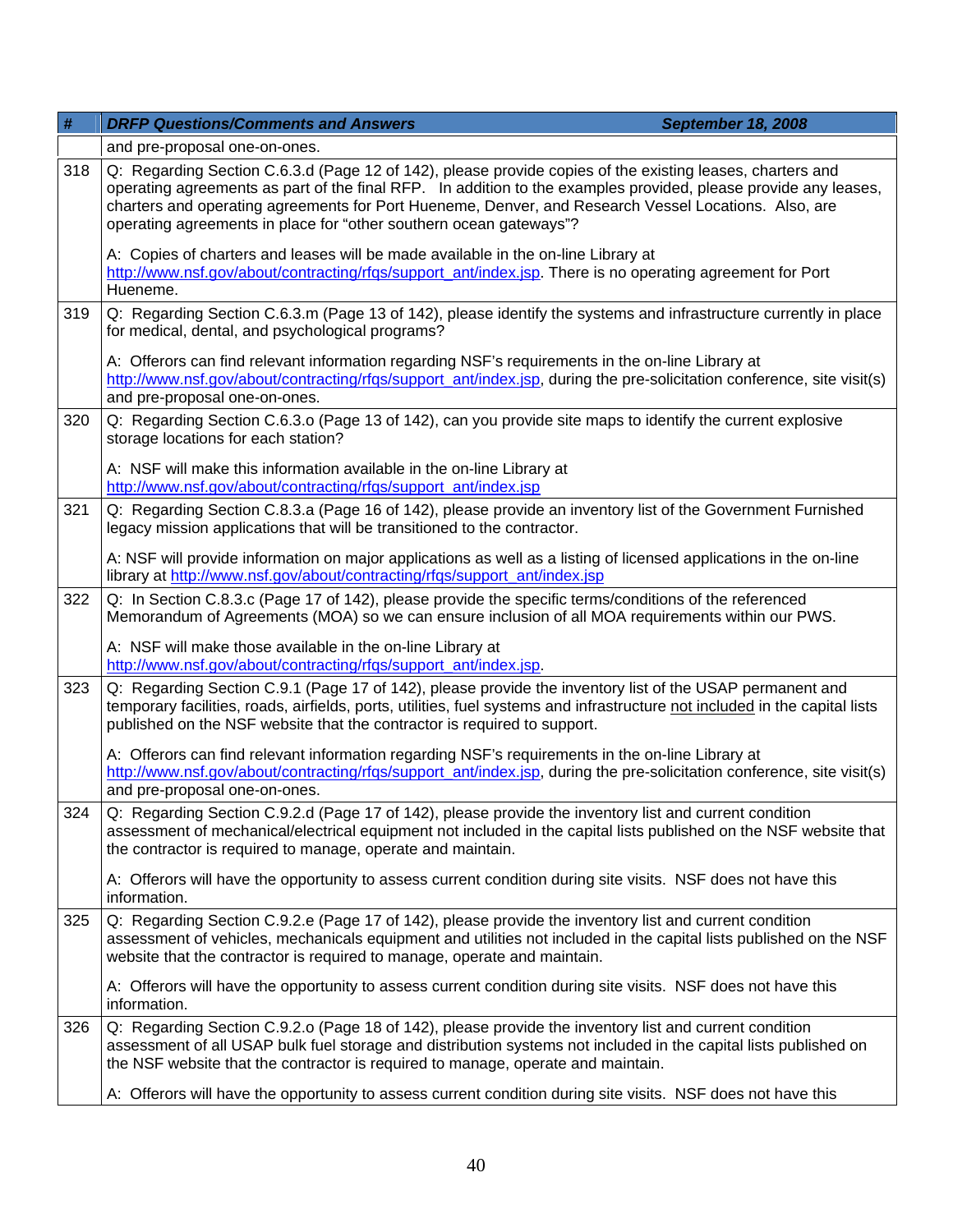| #   | <b>DRFP Questions/Comments and Answers</b><br><b>September 18, 2008</b>                                                                                                                                                                                                                                                                                                                                                                                                                                                                                                                                                                                                                                                                                                                |  |
|-----|----------------------------------------------------------------------------------------------------------------------------------------------------------------------------------------------------------------------------------------------------------------------------------------------------------------------------------------------------------------------------------------------------------------------------------------------------------------------------------------------------------------------------------------------------------------------------------------------------------------------------------------------------------------------------------------------------------------------------------------------------------------------------------------|--|
|     | information.                                                                                                                                                                                                                                                                                                                                                                                                                                                                                                                                                                                                                                                                                                                                                                           |  |
| 327 | Q: In Section F.4 Financial Reporting (Page 25 to 26 of 142), this section references Monthly Cash on Hands<br>Report (Section F.4.2) and a Quarterly Expense Report (Section F.4.3) which references Funds Advanced (if<br>applicable). Other than these references, it is not clear whether or not there are any advance payments of<br>Government funds anticipated under this contract. This issue is significant because it could impact the bidder's<br>non-reimbursable borrowing costs (and resultant fee requirements) to pay for some/all of the contract costs prior<br>to reimbursement from the government. We recommend that the final RFP include specific references about the<br>government's intention to utilize advance payments under the terms of this contract. |  |
|     | A: DRFP Section F, paragraph 4.2, Monthly Cash on Hand Reports will be deleted in the Final RFP.                                                                                                                                                                                                                                                                                                                                                                                                                                                                                                                                                                                                                                                                                       |  |
| 328 | Q: Regarding Section G (Page 45 and 46 of 142), it is our understanding that the current contractor is paid in<br>advance for costs projected to be incurred. Will these terms apply to a contract that may result from DRFP<br>DACS08P2160? If not, how will the contractor be compensated for cost of money on non-fee bearing CLINS.<br>Also, what are the terms for NSF issuance of payments?                                                                                                                                                                                                                                                                                                                                                                                      |  |
|     | A: 1) The Final RFP will not include reference to Advance Payments. 2) Cost of Money will be compensated in<br>accordance with FAR requirements. 3) Standard invoicing terms will apply.                                                                                                                                                                                                                                                                                                                                                                                                                                                                                                                                                                                               |  |
| 329 | Q: Regarding Section H.14 (Page 56 of 142), are any government services being provided at Port Hueneme?<br>Please list and describe.                                                                                                                                                                                                                                                                                                                                                                                                                                                                                                                                                                                                                                                   |  |
|     | A: Offerors can find relevant information regarding NSF's requirements in the on-line Library at<br>http://www.nsf.gov/about/contracting/rfqs/support_ant/index.jsp, during the pre-solicitation conference, site visit(s)<br>and pre-proposal one-on-ones.                                                                                                                                                                                                                                                                                                                                                                                                                                                                                                                            |  |
| 330 | Q: In Section H.14 (Page 56-57 of 142), Government Furnished Office Space, Furnishings, and Services, will<br>NSF provide a hold harmless clause in the Contract for third party liability from these Government-provided<br>services.                                                                                                                                                                                                                                                                                                                                                                                                                                                                                                                                                 |  |
|     | A: NSF will not provide a hold harmless clause.                                                                                                                                                                                                                                                                                                                                                                                                                                                                                                                                                                                                                                                                                                                                        |  |
| 331 | Q: Section H.14 (Page 57 of 142) states: "The Government will supply bulk fuel at no charge to the contractor at<br>McMurdo and South Pole Station, Antarctica." Please define specifically what "bulk fuel" includes. Does this<br>statement mean the NSF provides all fuel for the program including diesel, jet, gasoline, propane and any/all other<br>fuels required to operate all three stations and vessels? Are the fuel requirements for Construction/Special<br>Projects included?                                                                                                                                                                                                                                                                                          |  |
|     | A: Bulk fuel refers to AN-8, GP-5, and Mogas. All other fuels are the responsibility of the contractor.                                                                                                                                                                                                                                                                                                                                                                                                                                                                                                                                                                                                                                                                                |  |
| 332 | Q: Regarding Section H.22 (Page 63 of 142), this special contract requirement states that transportation of<br>employees from domicile to work places is not an allowable cost under this contract. The vast majority of<br>employees are deployed to Antarctic work locations from their homes. Is it correct to assume that this special<br>contract requirement does not disallow deployment costs? Deletion or clarification of the clause is suggested as<br>a means of avoiding confusion.                                                                                                                                                                                                                                                                                       |  |
|     | A: Domicile, as defined in Black's Law Dictionary, is where an individual has a permanent home or principal<br>residence. Transportation from domicile to work will not be an allowable cost except to and from Antarctica.<br>Deployment costs are not considered to be transportation from domicile to work costs.                                                                                                                                                                                                                                                                                                                                                                                                                                                                   |  |
| 333 | Q: Regarding Section I, considering the cost-reimbursable services to be provided in the performance of the<br>contract, we believe FAR Clause 52.228-7 should be added to the contract.                                                                                                                                                                                                                                                                                                                                                                                                                                                                                                                                                                                               |  |
|     | A: Please refer to Section H.18 in the draft RFP.                                                                                                                                                                                                                                                                                                                                                                                                                                                                                                                                                                                                                                                                                                                                      |  |
| 334 | Q: For Section I (Page 71 to 73 of 142), please clarify the applicability or non-applicability of the Defense Base<br>Act 52.228-3.                                                                                                                                                                                                                                                                                                                                                                                                                                                                                                                                                                                                                                                    |  |
|     | A: The contract is not subject to the Defense Base Act.                                                                                                                                                                                                                                                                                                                                                                                                                                                                                                                                                                                                                                                                                                                                |  |
| 335 | Q: For Section I (Page 71 to 73 of 142, please clarify the applicability of non-applicability of Performance and<br>Payment Bonds 52.228-15 and the Davis Bacon Act 52.222-6 for large USAP construction projects, like                                                                                                                                                                                                                                                                                                                                                                                                                                                                                                                                                                |  |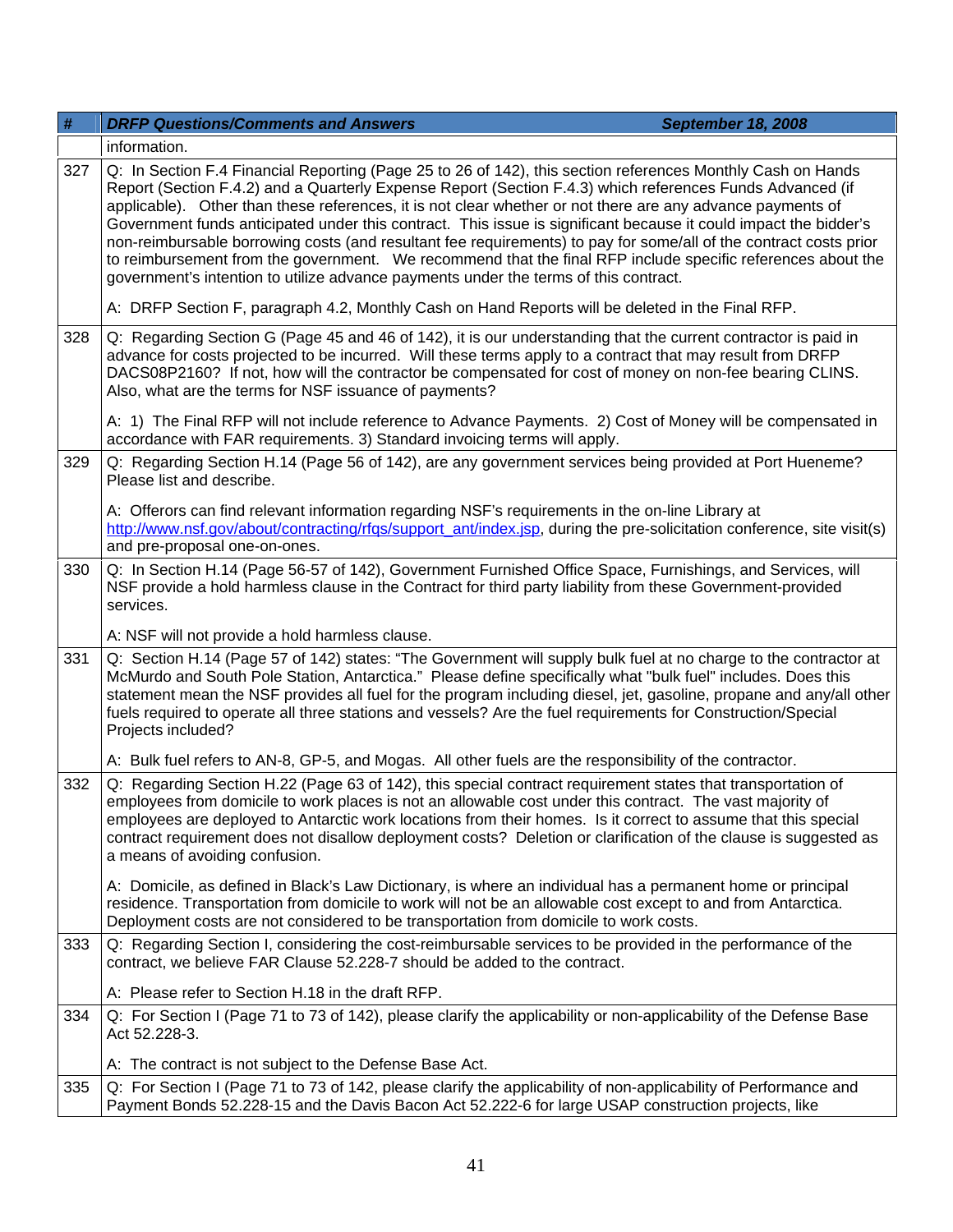| #    | <b>DRFP Questions/Comments and Answers</b>                                                                                                                                                                                                                                                                                                                                                                                                                                                                                                                                                                | <b>September 18, 2008</b> |
|------|-----------------------------------------------------------------------------------------------------------------------------------------------------------------------------------------------------------------------------------------------------------------------------------------------------------------------------------------------------------------------------------------------------------------------------------------------------------------------------------------------------------------------------------------------------------------------------------------------------------|---------------------------|
|      | construction of South Pole Station, since they're not listed in Section I.2. Please also include. 52.243-5, Changes<br>and Changed Conditions.                                                                                                                                                                                                                                                                                                                                                                                                                                                            |                           |
|      | A: FAR clauses associated with construction activities outside the United States will be addressed in applicable<br>post-award modifications for construction requirements.                                                                                                                                                                                                                                                                                                                                                                                                                               |                           |
| 336  | Q: In Section I.4 (Page 76 of 142), 52.222-49 - Service Contract Act - Place of Performance Unknown is<br>included, but 52.222-41 Service Contract Act of 1965, as Amended, in Section I.2 is not. If the Service Contract<br>Act does apply, could you please provide direction as to the wage determination that will be applied to the various<br>work locations (e.g. Antarctic Stations, New Zealand, Chile, PMO location, etc)? We think it is to the<br>Government's advantage to have the SCA apply to greatest extent possible to allow consistent evaluation across<br>cost proposals.          |                           |
|      | A: The Service Contract Act does not apply outside the United States.                                                                                                                                                                                                                                                                                                                                                                                                                                                                                                                                     |                           |
| 337  | Q: Regarding Section J.1 (Page 79 of 142), this section appears to require the Offeror to develop and submit a<br>PWS. However, currently Section L has no provision for submitting the PWS in the proposal. Is it the<br>Government's intent that the PWS be prepared after award during transition by the selected Offeror? If not, is the<br>format, page count, etc. of the PWS at Offeror discretion or will the Government incorporate instructions into<br>Section L? Additionally, in what Volume of the proposal should the PWS be included? Is the PWS an evaluated<br>element of the proposal? |                           |
|      | A: It is NSF's intent that the PWS be submitted with the offeror's initial proposal. NSF is considering furnishing<br>offerors a prescribed format for the PWS. The PWS will be included as part of Section J of the offeror's<br>submission. The PWS will be evaluated as part of the offeror's proposal as described under "Technical<br>Approach" - Section M.6.1.2 Sub factor 2 of the RFP.                                                                                                                                                                                                           |                           |
| 338  | Q: With respect to the requirement in Section L.6.3 (Pages 90 and 91 of 142) for the 10 CD-ROM electronic<br>copies for Volumes I-V, will NSF desire 10 CDs each with an entire set of Volumes I-V on them or a total of 50<br>CD-ROMs, each containing only a single copy of each of the five volumes?                                                                                                                                                                                                                                                                                                   |                           |
|      | A: The Final RFP will state the number of CDs to be submitted.                                                                                                                                                                                                                                                                                                                                                                                                                                                                                                                                            |                           |
| 339  | Q: With respect to the requirement in Section L.6.3 (Pages 90 and 91 of 142) regarding the requirement for the<br>CDs to be Word 2003 compatible, are pdf versions of existing materials such as financial statements and<br>previously signed documentation such as certifications acceptable? Are Excel files acceptable for portions of<br>Volume IV Cost/Price?                                                                                                                                                                                                                                       |                           |
|      | A: PDF versions of documents are acceptable for existing documents that require scanning, however, they must<br>be word searchable and Section 508 compliant. Refer to Section L.11.10.8 which provides for Excel 2003<br>compatible formats.                                                                                                                                                                                                                                                                                                                                                             |                           |
| 340. | Q: Section L.6.2.2 (Page 90 of 142) states that the Offeror "shall not include cost/price information in any other<br>Volume", but Section L.8.2.c (Page 94 of 142) requires the proposed prices to be included in Volume I inserted in<br>Section B. Is it the intent that the Offeror not include cost/price information in volumes other than Volume I and<br>Volume IV?                                                                                                                                                                                                                               |                           |
|      | A: The final RFP will be modified to clearly state that cost/price information should be included in Volumes I and<br>IV.                                                                                                                                                                                                                                                                                                                                                                                                                                                                                 |                           |
| 341  | Q: Please verify that Section L.6.3.6 (Page 91 of 142) is a listing of items that are excluded from page count?                                                                                                                                                                                                                                                                                                                                                                                                                                                                                           |                           |
|      | A: Items excluded from page count limits include volumes indicating "not page limited", the Award Fee Plan,<br>Surveillance Plan(s), Performance Work Statement, title page/cover pages, tables of contents, cross-reference<br>matrices, list of figures/acronyms, list(s) of tables and drawings, indexes, tab/page dividers, Letters of<br>Commitment, client authorization letters, past performance information cover letters, past performance<br>questionnaires, Subcontractor Consent Forms, and totally blank pages.                                                                             |                           |
| 342  | Q: Section L.6.3.9 (Page 91 of 142) calls for 8.5 x 11 inch pages, and specifies that foldout pages are not<br>permitted. We would like to recommend an exception for 11 x 17 foldout pages to be used for project schedules,<br>for readability.                                                                                                                                                                                                                                                                                                                                                         |                           |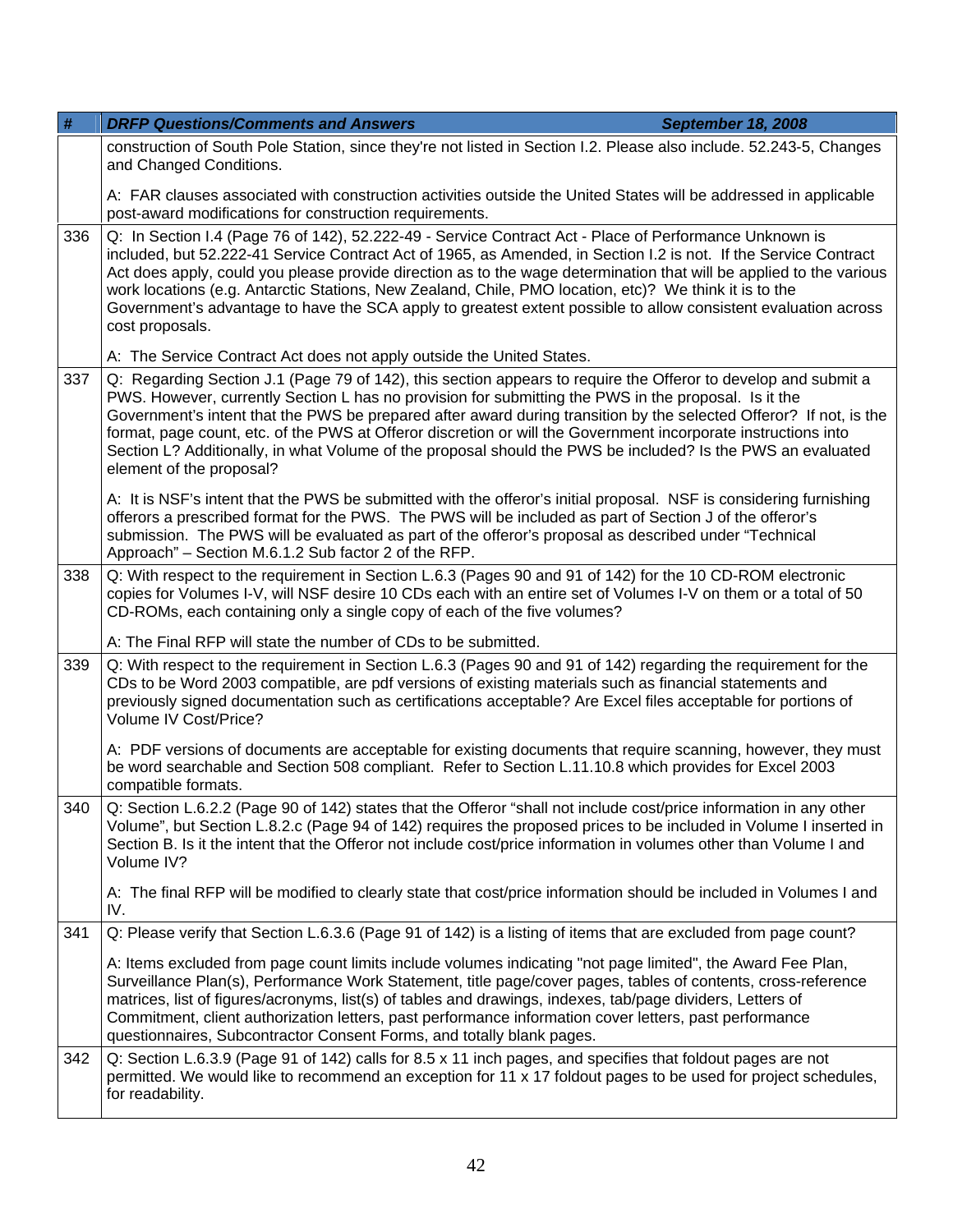| #   | <b>DRFP Questions/Comments and Answers</b><br>September 18, 2008                                                                                                                                                                                                                                                                                                                                                                                                                                                                                                                                                                                                                                                                                                                                                                                                                                                                     |  |
|-----|--------------------------------------------------------------------------------------------------------------------------------------------------------------------------------------------------------------------------------------------------------------------------------------------------------------------------------------------------------------------------------------------------------------------------------------------------------------------------------------------------------------------------------------------------------------------------------------------------------------------------------------------------------------------------------------------------------------------------------------------------------------------------------------------------------------------------------------------------------------------------------------------------------------------------------------|--|
|     | A: The RFP will be changed to allow up to ten (10) 11"x17" fold-outs in the Technical Volume. Each fold-out will<br>count as one page. All fold-outs will be single sided. The RFP will be changed to allow unlimited single-sided 11"<br>x 17" fold-outs for the Cost Volume.                                                                                                                                                                                                                                                                                                                                                                                                                                                                                                                                                                                                                                                       |  |
| 343 | Q: Regarding Section L.6.3.9, Section L.6.3.10, and Section L.6.3.11 (Pages 91 and 92 of 142), is double-sided<br>printing required and/or encouraged? Section L.6.3.9 requires 1-1/2 inch left margin (to allow for binder), which<br>would facilitate single-sided text, but Section L.6.3.11 states to mark "Page Intentionally Left Blank" which would<br>indicate double-sided printing. Also, Section L.6.3.10 states that pages are to be numbered in lower right corner,<br>which would be appropriate for single-sided printing. If double-sided printing is required/encouraged, should the<br>page numbering be on the outside of the page (right for odd-numbered pages, left for even-numbered pages),<br>and the 1-1/2" margin be on the left for odd-numbered pages and the right for even-numbered pages?                                                                                                            |  |
|     | A: Page numbering should be done sequentially. The volume identifier should be next to each page number. All<br>printing will be done single-sided.                                                                                                                                                                                                                                                                                                                                                                                                                                                                                                                                                                                                                                                                                                                                                                                  |  |
| 344 | Q: Section L.8.2.c (Page 94 of 142) requires the proposed prices to be included in Volume I inserted in Section B,<br>but Section L.7.1 (Page 92 of 142) appears to require an earlier submittal due date for Volumes I and Volume III.<br>The cost information required in Volume IV will likely still be under finalization when Volume I is required to be<br>submitted so the information required to be filled in on Section B and submitted with Volume I per Section L.8.2.c<br>will likely not be final. We would suggest only requiring the proposed price information (Section B) to be<br>submitted with Volume IV.                                                                                                                                                                                                                                                                                                       |  |
|     | A: This will be addressed in the final RFP at Section L.                                                                                                                                                                                                                                                                                                                                                                                                                                                                                                                                                                                                                                                                                                                                                                                                                                                                             |  |
| 345 | Q: Regarding Section L.8.2.g (Page 94 of 142), will the Government establish a value threshold for Subcontracts<br>required to submit financial statements? We suggest applying this requirement to subcontractors proposing<br>under teaming agreements.                                                                                                                                                                                                                                                                                                                                                                                                                                                                                                                                                                                                                                                                            |  |
|     | A: The final RFP will be modified to indicate a \$1M threshold for submission of subcontractor financial<br>statements.                                                                                                                                                                                                                                                                                                                                                                                                                                                                                                                                                                                                                                                                                                                                                                                                              |  |
| 346 | Q: Section L.9.3.4 (Page 100 of 142), in the Transition-in requirements the draft RFP requests "The Offeror will<br>provide the schedule and milestones for implementing the entire proposed PWS based on the understanding of<br>programs overall mission, objectives and requirements and it ability to manage its subcontracts an efficient,<br>effective and optimized manner. The Offeror shall provide information that demonstrates the viability of the plan<br>and the extent the offeror's approach will streamline processes resulting in greater effectiveness." These<br>requirements which address the approach across the entire PWS seem out of place in the transition phase-in<br>section and would more closely align with Section L.9.2 Technical Approach. We would suggest moving this<br>paragraph to Section L.9.2 and moving the corresponding Section M paragraph to the Technical Approach<br>evaluation. |  |
|     | A: NSF will take this under consideration. The final RFP will be modified to indicate that the PWS is to submitted<br>at the time of proposal submission.                                                                                                                                                                                                                                                                                                                                                                                                                                                                                                                                                                                                                                                                                                                                                                            |  |
| 347 | Q: Section L.10.2 (Page 100 of 142) specifies that a minimum of three contracts be submitted. Is there a<br>maximum number of past performance contracts allowable?                                                                                                                                                                                                                                                                                                                                                                                                                                                                                                                                                                                                                                                                                                                                                                  |  |
|     | A: Three past performance contracts is the minimum to be submitted; the page limitation for the Past<br>Performance Volume is 30 pages. It is at the offeror's discretion to provide relevant and recent past performance<br>information.                                                                                                                                                                                                                                                                                                                                                                                                                                                                                                                                                                                                                                                                                            |  |
| 348 | Q: Is it desired that past performance contract information requested in Section L.10.2 and Section L.10.3 (Pages<br>100 and 101 of 142) be provided for critical or teaming subcontractors (if any)? Or is it just a minimum of three<br>contracts for the Offeror only?                                                                                                                                                                                                                                                                                                                                                                                                                                                                                                                                                                                                                                                            |  |
|     | A: While 3 is the minimum, there is no maximum number, as long as the information provided falls within the page<br>limitation of 30 pages for the Past Performance Volume. It is at the offeror's discretion to provide relevant and<br>recent past performance information.                                                                                                                                                                                                                                                                                                                                                                                                                                                                                                                                                                                                                                                        |  |
| 349 | Q: In Section L.11.9 (Page 104 of 142) for requirements of the cost volume, it states that Section 1 should include<br>descriptions of the estimating, purchasing and accounting system. Section 2 states the section is to include                                                                                                                                                                                                                                                                                                                                                                                                                                                                                                                                                                                                                                                                                                  |  |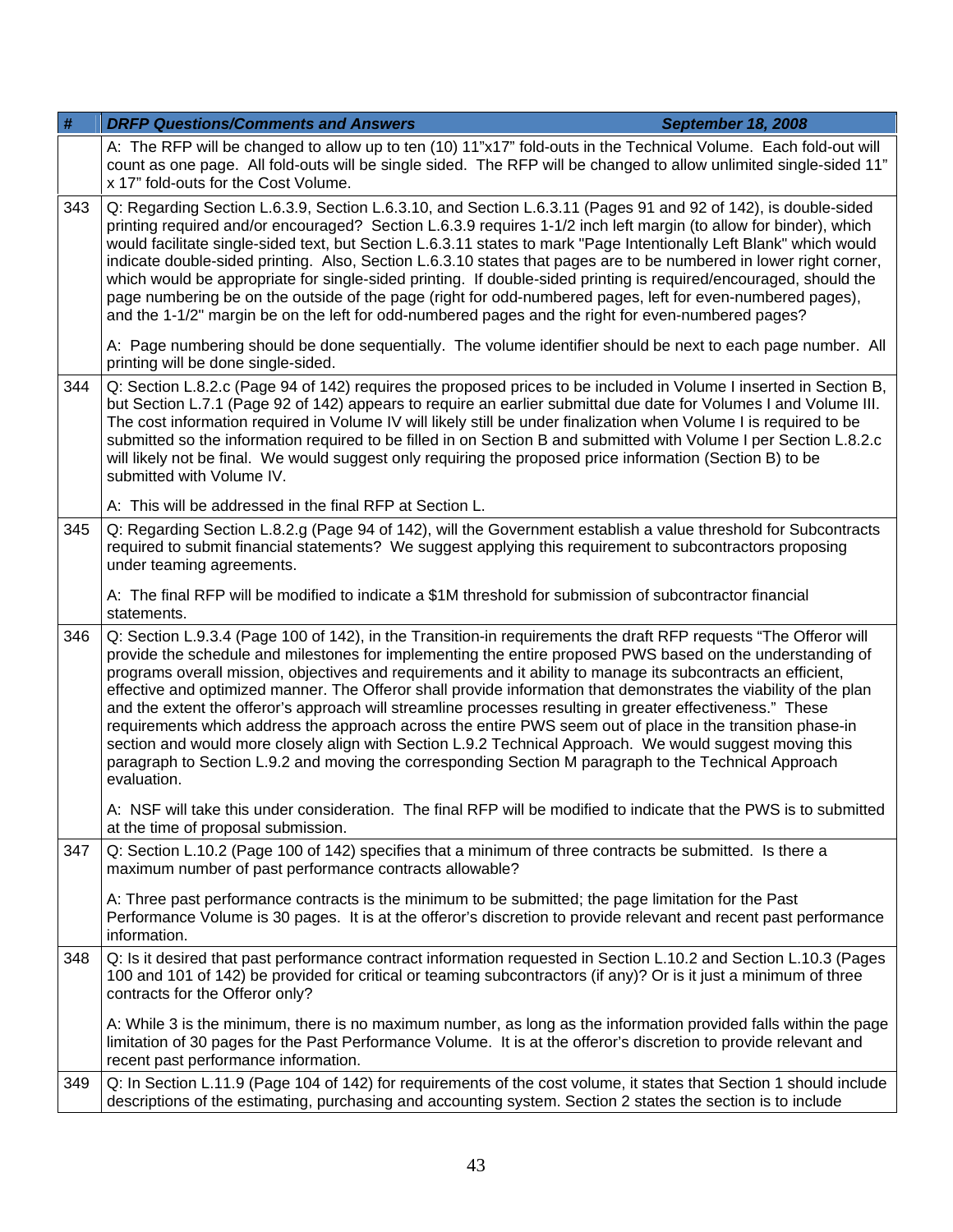| #   | <b>DRFP Questions/Comments and Answers</b><br><b>September 18, 2008</b>                                                                                                                                                                                                                                                                                                                                                                                                                                                                                  |  |
|-----|----------------------------------------------------------------------------------------------------------------------------------------------------------------------------------------------------------------------------------------------------------------------------------------------------------------------------------------------------------------------------------------------------------------------------------------------------------------------------------------------------------------------------------------------------------|--|
|     | "purchasing system, accounting system, etc." Should the Offeror provide the details of its purchasing and<br>accounting systems in both Section 1 and Section 2 of the cost volume?                                                                                                                                                                                                                                                                                                                                                                      |  |
|     | A: NSF will clarify this language in the final RFP.                                                                                                                                                                                                                                                                                                                                                                                                                                                                                                      |  |
| 350 | Q: While Section M.3.2 (Page 135 of 142) states that the proposals will be evaluated for risk, there is no<br>complementary evaluation for cost/benefit. How will the NSF evaluate the technical proposals and the<br>reasonableness of the cost proposals given that the draft RFP provides too minimal constraints and data to make<br>a reliable cost benefit analysis?                                                                                                                                                                               |  |
|     | A: The evaluation criteria will be set out in Section M and all proposals will be evaluated in accordance with those<br>criteria. Proposal risk will address risks with the offeror's proposed approach. Offerors can find relevant<br>information regarding NSF's requirements in the on-line Library at<br>http://www.nsf.gov/about/contracting/rfgs/support_ant/index.jsp, during the pre-solicitation conference, site visit(s)<br>and pre-proposal one-on-ones.                                                                                     |  |
| 351 | Q: Section M.7 (Page 141 and 142 of 142) contemplates orals, but Section L is silent on orals other than a<br>standard clause on proposal costs. Will orals be conducted as a part of this solicitation? If so, please include the<br>detailed requirements for orals. We would encourage orals and would encourage the orals to include participation<br>by the entire key personnel team and not just the Program Manager.                                                                                                                             |  |
|     | A: At this time no decision on oral presentations have been made. If oral presentations are required, detailed<br>instructions as to their conduct will be provided to offerors in a timely manner.                                                                                                                                                                                                                                                                                                                                                      |  |
| 352 | Q: The Draft RFP requires Offerors to prepare their own Performance Work Statements (PWS) based on the<br>Statement of Objectives (SOO) included in the DRFP. Is it the Government's intention to evaluate the PWS as an<br>element of each Offerors proposal, or can we assume that the successful Offeror will provide the PWS during<br>transition based on the Technical and Management approach accepted by NSF as the winning solution?                                                                                                            |  |
|     | A: The PWS should be submitted under Section J, Attachment 2 in Volume I and will not be subject to page<br>restrictions The PWS will be evaluated under "Technical Approach" - Section M.6.1.2 Sub factor 2.                                                                                                                                                                                                                                                                                                                                            |  |
| 353 | Q: Section C.6.3 (h) and Section C.6.3 (j) Indicate that OSHA safety and health standards and emergency<br>response-related consensus standards apply unless specifically waived by the NSF. Can NSF provide a list of<br>current waivers?                                                                                                                                                                                                                                                                                                               |  |
|     | A: There is no list of standing waivers. NSF is willing to consider alternatives described in proposals. In<br>situations after award where a Federal standard applies, but the contractor wishes to implement an alternative<br>means of controlling risk or providing service, the contractor shall seek NSF guidance.                                                                                                                                                                                                                                 |  |
| 354 | Q: Section C.9.3 a) The contractor must comply with IBC codes unless waived by NSF. Can NSF provide a list<br>of current waivers?                                                                                                                                                                                                                                                                                                                                                                                                                        |  |
|     | A: There is no list of standing waivers. NSF is willing to consider alternatives described in proposals. In<br>situations after award where a Federal standard applies, but the contractor wishes to implement an alternative<br>means of controlling risk or providing service, the contractor will seek NSF guidance.                                                                                                                                                                                                                                  |  |
| 355 | Q: Section H.3 Medical and Dental Qualification of Contractor Personnel – references the Medical Screening<br>Guidelines for the United States Antarctic Program (2003). Guidelines available on line through the NSF web site<br>reading room (EHS) are dated 2000-2001. Can NSF provide the cited reference?                                                                                                                                                                                                                                           |  |
|     | A: Section H.3 will be changed to remove (2003) in the final RFP. The guidelines are available in the on-line<br>Library at http://www.nsf.gov/about/contracting/rfqs/support ant/index.jsp.                                                                                                                                                                                                                                                                                                                                                             |  |
| 356 | Q: Section L.6.3.6 states in part-" Title page/cover pages, tables of contents, cross-reference matrices, list of<br>figures/acronyms, list(s) of tables and drawings, indexes, tab/page dividers, Letters of Commitment, client<br>authorization letters, past performance information cover letter, past performance questionnaires, Subcontractor<br>Consent Forms, and totally blank pages." This is an incomplete sentence/statement. Can we assume that that this<br>sentence is intended to exempt the items listed from stated page limitations? |  |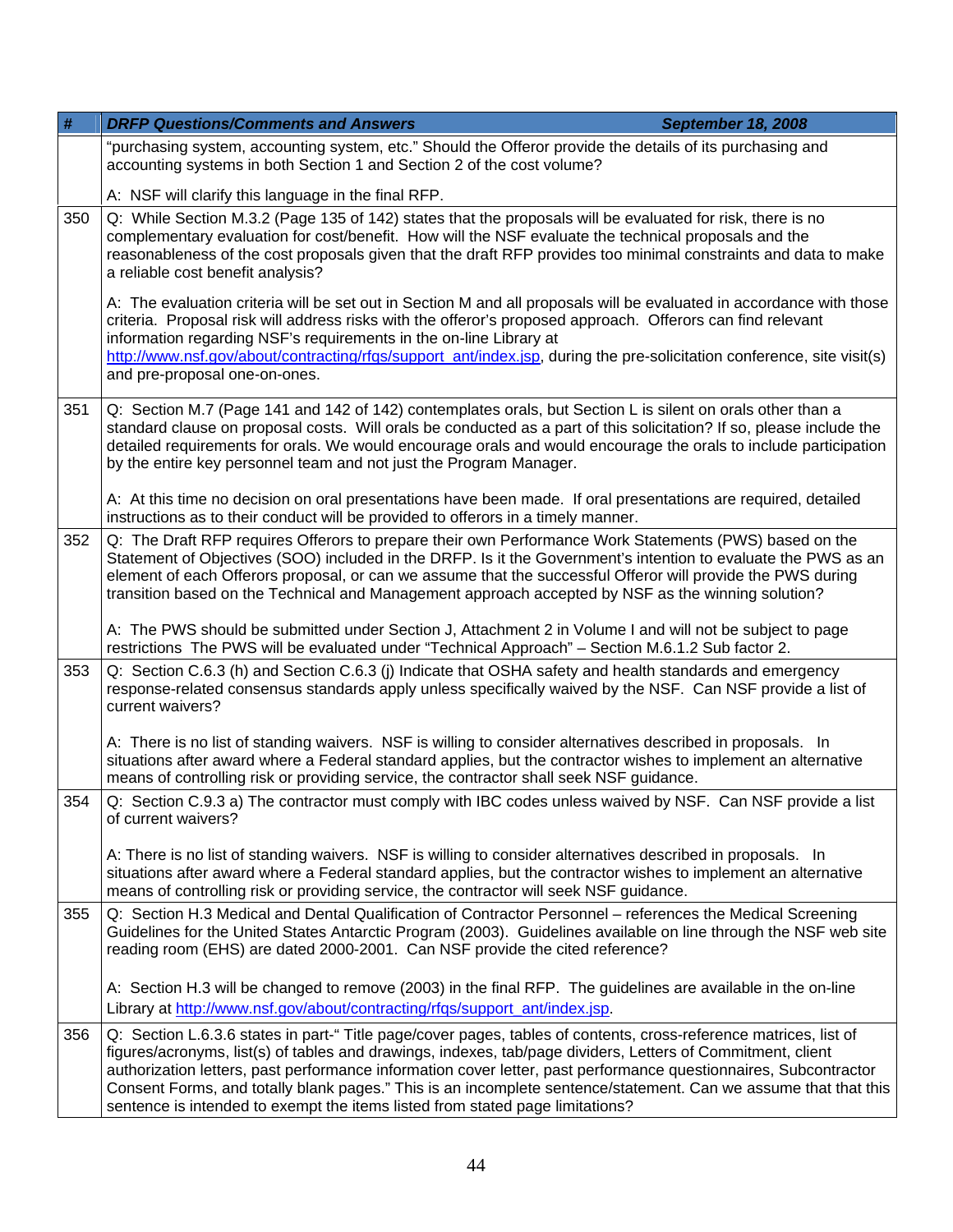| #                                                                                                                                                                                                                                                                              | <b>DRFP Questions/Comments and Answers</b><br><b>September 18, 2008</b>                                                                                                                                                                                                                                                                                                                                                                                                                                                                                                                                                                                                                                                                                                                                                                                                                                                                                                                                                                                                                                                                                                                                                                                                                                                                                                                                                                                                                                                                                                                                                                                                                                                                                           |  |
|--------------------------------------------------------------------------------------------------------------------------------------------------------------------------------------------------------------------------------------------------------------------------------|-------------------------------------------------------------------------------------------------------------------------------------------------------------------------------------------------------------------------------------------------------------------------------------------------------------------------------------------------------------------------------------------------------------------------------------------------------------------------------------------------------------------------------------------------------------------------------------------------------------------------------------------------------------------------------------------------------------------------------------------------------------------------------------------------------------------------------------------------------------------------------------------------------------------------------------------------------------------------------------------------------------------------------------------------------------------------------------------------------------------------------------------------------------------------------------------------------------------------------------------------------------------------------------------------------------------------------------------------------------------------------------------------------------------------------------------------------------------------------------------------------------------------------------------------------------------------------------------------------------------------------------------------------------------------------------------------------------------------------------------------------------------|--|
|                                                                                                                                                                                                                                                                                | A: Items excluded from page count limits include volumes indicating "not page limited", the Award Fee Plan,<br>Surveillance Plan(s), Performance Work Statement, title page/cover pages, tables of contents, cross-reference<br>matrices, list of figures/acronyms, list(s) of tables and drawings, indexes, tab/page dividers, Letters of<br>Commitment, client authorization letters, past performance information cover letters, past performance<br>questionnaires, Subcontractor Consent Forms, and totally blank pages."                                                                                                                                                                                                                                                                                                                                                                                                                                                                                                                                                                                                                                                                                                                                                                                                                                                                                                                                                                                                                                                                                                                                                                                                                                    |  |
| 357<br>Q: Section L.9.3.3 (b) requires that the transfer of existing USAP databases to new format/systems and their<br>capabilities be demonstrated. Will NSF provide existing databases to enable the preparation of those<br>demonstrations as part of proposal preparation? |                                                                                                                                                                                                                                                                                                                                                                                                                                                                                                                                                                                                                                                                                                                                                                                                                                                                                                                                                                                                                                                                                                                                                                                                                                                                                                                                                                                                                                                                                                                                                                                                                                                                                                                                                                   |  |
|                                                                                                                                                                                                                                                                                | A: Access to a snapshot of current systems data for the MAPCON, P-1000, Cargo Tracking System, and<br>Personnel Tracking System, which is publicly releasable, will be provided. Access to synthetic data used to train<br>new users of the POLARICE system will be made available for POLARICE. This information will be provided after<br>the RFP is issued in a form to be determined.                                                                                                                                                                                                                                                                                                                                                                                                                                                                                                                                                                                                                                                                                                                                                                                                                                                                                                                                                                                                                                                                                                                                                                                                                                                                                                                                                                         |  |
| 358                                                                                                                                                                                                                                                                            | Q: Section B.8, INCREMENTAL FUNDING states: "This contract shall be subject to incremental funding with<br>\$TBD presently available for performance under this contract. It is estimated that funds presently available are<br>sufficient to permit the contractor's performance through TBD. In accordance with the Limitation of Funds clause<br>in Section I of this contract, no legal liability on the part of the Government for payment of money in excess of \$<br>TBD shall arise unless and until additional funds are made available by the Contracting Officer through a<br>modification to this contract." The wording of this section indicates that NSF intends to allocate funding in<br>advance to pay for contract performance requirements. The DRFP is silent, however, on the method that NSF<br>intends employing to allow the contractor access to allocated funds. Does NSF intend to deposit the funds in a<br>joint NSF/Contractor bank account that grants the contractor unrestricted access to available funds?                                                                                                                                                                                                                                                                                                                                                                                                                                                                                                                                                                                                                                                                                                                     |  |
|                                                                                                                                                                                                                                                                                | A: No. There will be no joint NSF/Contractor bank account.                                                                                                                                                                                                                                                                                                                                                                                                                                                                                                                                                                                                                                                                                                                                                                                                                                                                                                                                                                                                                                                                                                                                                                                                                                                                                                                                                                                                                                                                                                                                                                                                                                                                                                        |  |
| 359                                                                                                                                                                                                                                                                            | Q: In the interest of allowing participating firms as much time as possible to prepare the right for the USAP site<br>visits we would like to request the following be provided as soon as feasible and possible: A. Anticipated dates<br>for the site visits. B: Number of personnel participating from each company.                                                                                                                                                                                                                                                                                                                                                                                                                                                                                                                                                                                                                                                                                                                                                                                                                                                                                                                                                                                                                                                                                                                                                                                                                                                                                                                                                                                                                                            |  |
|                                                                                                                                                                                                                                                                                | A: Information on site visit(s) will be posted on FedBizOpps.                                                                                                                                                                                                                                                                                                                                                                                                                                                                                                                                                                                                                                                                                                                                                                                                                                                                                                                                                                                                                                                                                                                                                                                                                                                                                                                                                                                                                                                                                                                                                                                                                                                                                                     |  |
| 360                                                                                                                                                                                                                                                                            | Q: Section C, paragraph C.5(c), reads in part "The NSF seeks a competitive, innovative and integrated solution<br>set (management, technical and business) for USAP support. It is fully recognized and expected that technology<br>and requirements will evolve during the life of the contract. To that end, only the highest level objectives and the<br>constraints mandatory to the acquisition are provided in this Statement of Objectives so as to encourage potential<br>Offerors to be innovative and creative in responding with their proposed solution. Offerors should not infer or<br>imply any other constraints on solutions, other than as specified in this document. The Government strongly<br>encourages innovative, systems integration-type solution sets that address NSF's requirements." Further, the<br>paragraph goes on to state "Ample time and opportunity will be provided for potential Offerors to examine<br>extensive documentation of the as-is state of the current support contract and several of the physical sites to<br>determine the full set of requirements that need to be addressed in proposals."<br>Neither the current draft RFP nor the NSF OPP/USAP website provides sufficient historical data or anticipated<br>workload to adequately construct basis of estimates for staffing, ODCs, or other costs. Only the incumbent<br>contractor has visibility in this data resulting in an advantage over non-incumbent bidders with respect to realistic<br>cost estimating. Therefore, in conjunction with the objectives stated in Draft RFP Section C.5(c), this Offeror<br>requests that NSF provide the latest, approved Annual Program Plan, redacted of any cost information<br>considered proprietary. |  |
|                                                                                                                                                                                                                                                                                | A: NSF will make this available in the on-line Library at<br>http://www.nsf.gov/about/contracting/rfqs/support_ant/index.jsp.                                                                                                                                                                                                                                                                                                                                                                                                                                                                                                                                                                                                                                                                                                                                                                                                                                                                                                                                                                                                                                                                                                                                                                                                                                                                                                                                                                                                                                                                                                                                                                                                                                     |  |
| 361                                                                                                                                                                                                                                                                            | Q: The Draft RFP is silent on the requirements and any limitations for attendees on the site visits. Given the<br>necessary medical screening requirements for bidder personnel and approvals by NSF, as well as travel the<br>preparation workload imposed on NSF and the current USAP contractor, please provide information on<br>anticipated dates for site visits and any limitations on the number of personnel permitted to attend from each                                                                                                                                                                                                                                                                                                                                                                                                                                                                                                                                                                                                                                                                                                                                                                                                                                                                                                                                                                                                                                                                                                                                                                                                                                                                                                               |  |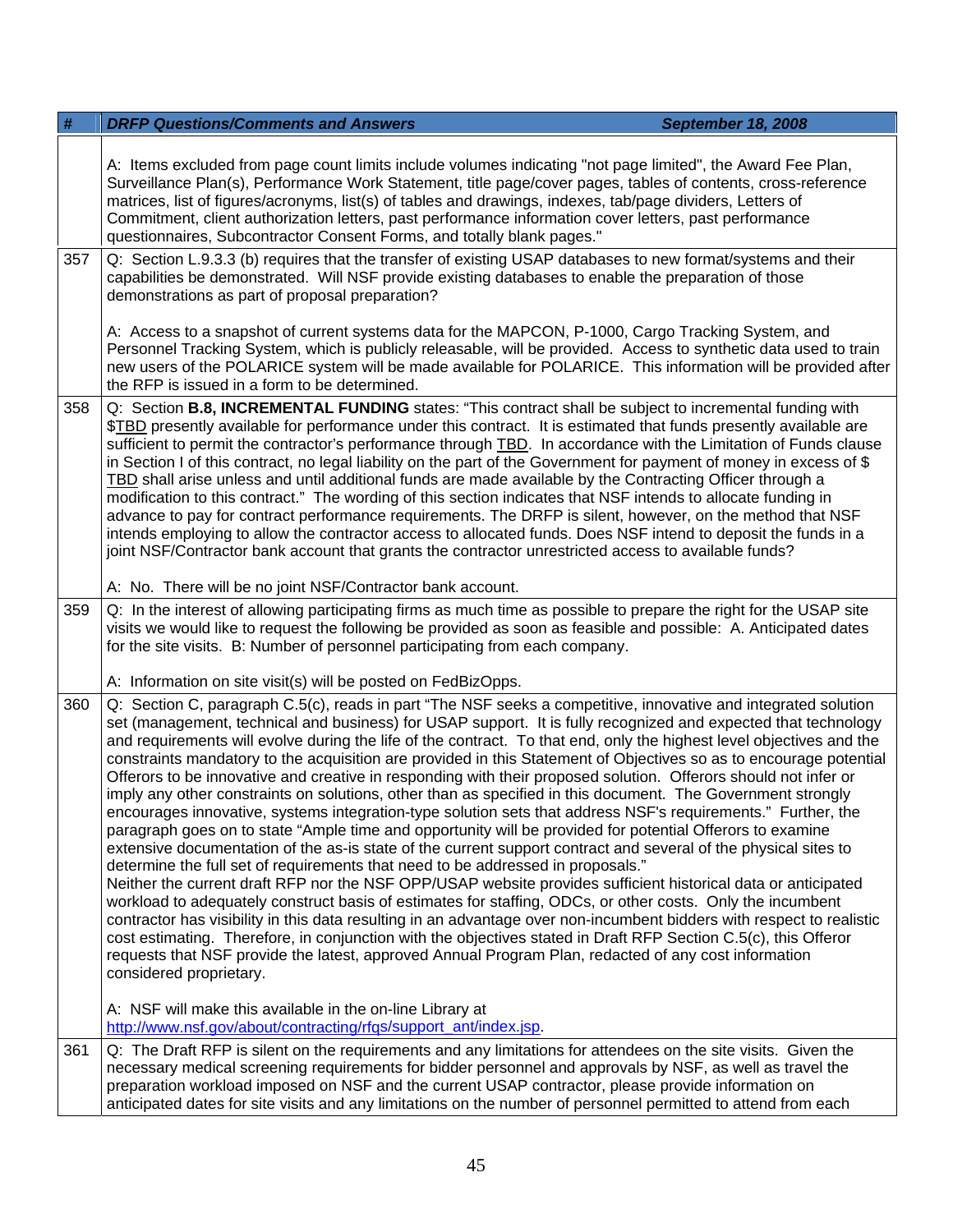| #   | <b>DRFP Questions/Comments and Answers</b><br><b>September 18, 2008</b>                                                                                                                                                                                                                                                                                                                                                                                                                                                                                                                                                                                                                                                                                               |  |
|-----|-----------------------------------------------------------------------------------------------------------------------------------------------------------------------------------------------------------------------------------------------------------------------------------------------------------------------------------------------------------------------------------------------------------------------------------------------------------------------------------------------------------------------------------------------------------------------------------------------------------------------------------------------------------------------------------------------------------------------------------------------------------------------|--|
|     | company.                                                                                                                                                                                                                                                                                                                                                                                                                                                                                                                                                                                                                                                                                                                                                              |  |
|     | A: Information on site visit(s) will be posted on FedBizOpps.                                                                                                                                                                                                                                                                                                                                                                                                                                                                                                                                                                                                                                                                                                         |  |
| 362 | Q: Section J, Listing of Attachments, shows Item 2, Performance Work Statement (PWS) as an Offeror-provided<br>document. Because we have been unable to find a requirement to submit an actual PWS in the proposal<br>instructions, we assume that the PWS will be a required submittal after contract award. Please confirm.                                                                                                                                                                                                                                                                                                                                                                                                                                         |  |
|     | A: It is NSF's intent that the PWS be submitted with the offeror's initial proposal. NSF is considering furnishing<br>offerors a prescribed format for the PWS. The PWS will be included as part of Section J of the offeror's<br>submission. The PWS will be evaluated as part of the offeror's proposal as described under "Technical<br>Approach" - Section M.6.1.2 Sub factor 2 of the RFP.                                                                                                                                                                                                                                                                                                                                                                       |  |
| 363 | Q: Please confirm that the list of proposal contents provided in Section L.6.3.6, e.g., title page/cover pages,<br>tables of contents, cross-reference matrices, list of figures/acronyms, list(s) of tables and drawings, indexes,<br>tab/page dividers, Letters of Commitment, etc., are meant to be excluded from the specified page limitations for a<br>volume.                                                                                                                                                                                                                                                                                                                                                                                                  |  |
|     | A: Items excluded from page count limits include volumes indicating "not page limited", the Award Fee Plan,<br>Surveillance Plan(s), Performance Work Statement, title page/cover pages, tables of contents, cross-reference<br>matrices, list of figures/acronyms, list(s) of tables and drawings, indexes, tab/page dividers, Letters of<br>Commitment, client authorization letters, past performance information cover letters, past performance<br>questionnaires, Subcontractor Consent Forms, and totally blank pages.                                                                                                                                                                                                                                         |  |
| 364 | Q. Section C.9 / Section 9.2 / Section J /: The contractor shall provide and operate site-appropriate social,<br>recreational, and entertainment functions in Antarctica: This involves the funding of the recreation department<br>which handles cash transactions. How will the for-profit/cash transaction issue be addressed? 2) We do not see<br>any details in regards to the two other for-profit/cash transaction departments, retail sales and beverage sales.<br>Have they been removed from the final solicitation? Will they be awarded separately? 3) If the retail/beverage<br>module stood alone when would this Draft RFP be available? Timetable? 4) Are there specific audit<br>recommendations that the NSF will be considering for the final RFP? |  |
|     | A: In reference to parts 2 and 3, a separate RFP will not be issued. NSF will clarify its intentions in the final RFP.                                                                                                                                                                                                                                                                                                                                                                                                                                                                                                                                                                                                                                                |  |
| 365 | Q: ODC definition is not clearly defined so it is unclear what ODCs are included in the cost reimbursable CLINs.<br>Additionally, driving the materials and ODCs into the competitive pricing is difficult for NSF to evaluate, transfers<br>the technical risk to the Government, and this approach is frequently protested. Question: Will NSF Government<br>define the ODCs (i.e.what costs are ODCs)?                                                                                                                                                                                                                                                                                                                                                             |  |
|     | A: ODCs are defined in FAR Part 15.408, Solicitation Provisions and Contract Clauses.                                                                                                                                                                                                                                                                                                                                                                                                                                                                                                                                                                                                                                                                                 |  |
| 366 | Q: Will NSF provide their rationale for requiring the contractor to provide this estimate when there is no data<br>available to make an estimate and, traditionally, this is a plug number.                                                                                                                                                                                                                                                                                                                                                                                                                                                                                                                                                                           |  |
|     | A: Assuming this question is referring to major construction and special projects, NSF will be providing a NTE<br>dollar amount. Alternatively, if this is addressing ODCs and travel, then this will be addressed in the final RFP.                                                                                                                                                                                                                                                                                                                                                                                                                                                                                                                                  |  |
| 367 | Q: Will NSF provide data necessary to estimate ODCs and Materials and Supplies? Because of the difficulty of<br>evaluation of materials and ODCs pricing and the fact that the cost reimbursable nature of these elements will<br>move the technical risk to the Government, we recommend the Government use a plug number. This will level<br>the playing field and provide an easier evaluation scenario.                                                                                                                                                                                                                                                                                                                                                           |  |
|     | A: This will be addressed in the final RFP.                                                                                                                                                                                                                                                                                                                                                                                                                                                                                                                                                                                                                                                                                                                           |  |
| 368 | Q: The Cost Model, Attachment L-4 format requires narrative functional descriptions of the basis of estimate for<br>each WBS in the top half of the template and a breakout of costs at the bottom of the template. We respectfully<br>request that the requirement be separated into one document for the basis of estimate and one Excel workbook<br>containing an integrated cost model. To facilitate preparation and audit of our proposals, we request that we be<br>allowed to use our normal and disclosed estimating and accounting systems as the format of the integrated cost                                                                                                                                                                             |  |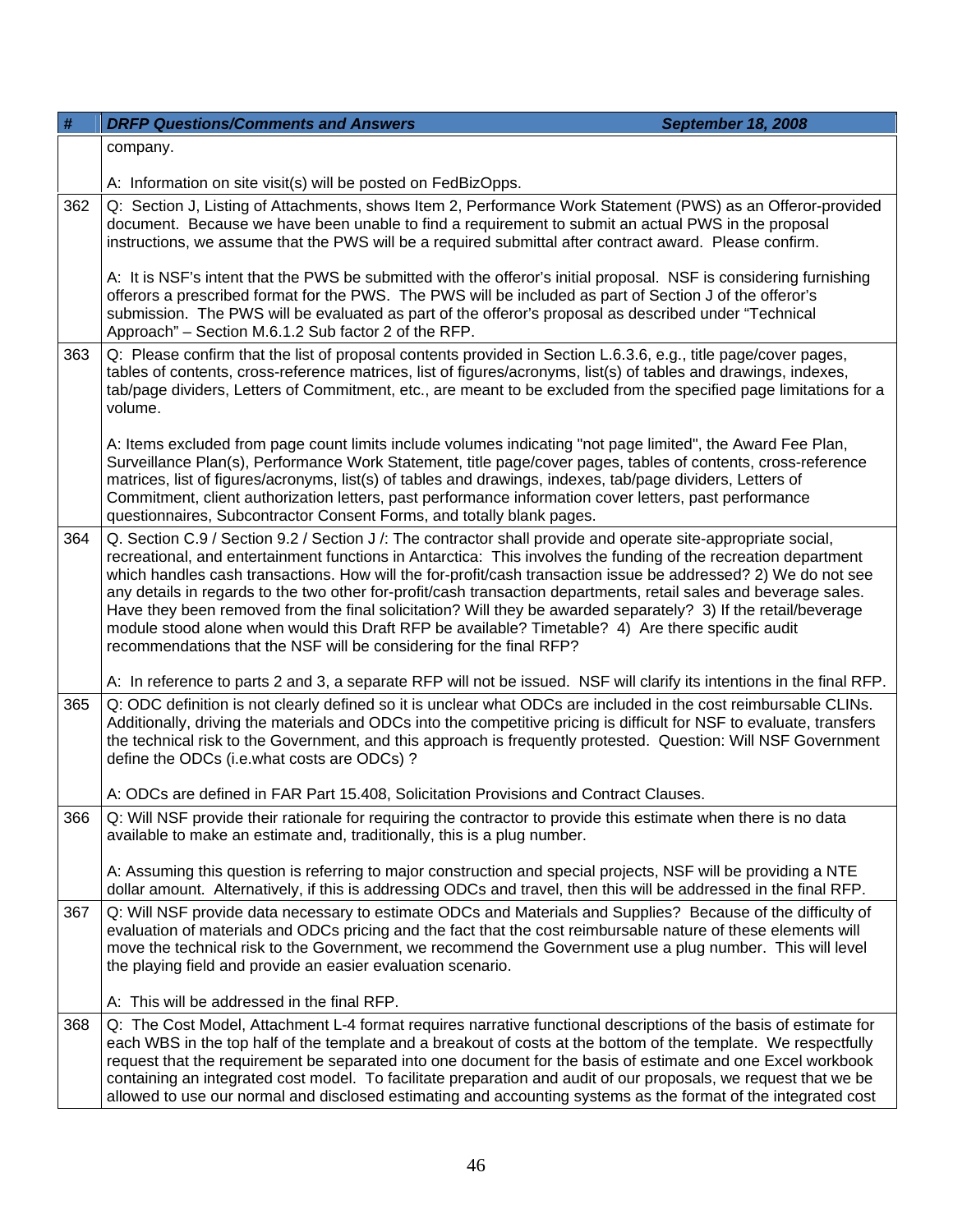| $\#$ | <b>DRFP Questions/Comments and Answers</b><br>September 18, 2008                                                                                                                                                                                                                                                                                                                                                                                                                                                                                                                                       |  |  |
|------|--------------------------------------------------------------------------------------------------------------------------------------------------------------------------------------------------------------------------------------------------------------------------------------------------------------------------------------------------------------------------------------------------------------------------------------------------------------------------------------------------------------------------------------------------------------------------------------------------------|--|--|
|      | model and the BOE, with attached supporting information as required by NSF for evaluation.                                                                                                                                                                                                                                                                                                                                                                                                                                                                                                             |  |  |
|      | A: NSF is taking this under advisement and will address the issue in the final RFP.                                                                                                                                                                                                                                                                                                                                                                                                                                                                                                                    |  |  |
| 369  | Q: Please identify the performance periods for which costs and information are to be submitted on Attachments<br>$L-4$ and $L-5$ .                                                                                                                                                                                                                                                                                                                                                                                                                                                                     |  |  |
|      | A: NSF is taking the comment under consideration and will address the issue in the final RFP. Offerors will be<br>required to propose costs and information for all performance periods of the contract.                                                                                                                                                                                                                                                                                                                                                                                               |  |  |
| 370  | Q: Ref. Section L.11.10.9 (i) - Do you mean 'cross referenced' rather than 'linked 'in Para (i) requiring the<br>cost/price data in the Cost Model to be linked to the Technical Proposal word document?                                                                                                                                                                                                                                                                                                                                                                                               |  |  |
|      | A: NSF's intention is to mean "cross referenced." This will be corrected in the final RFP.                                                                                                                                                                                                                                                                                                                                                                                                                                                                                                             |  |  |
| 371  | Q: Ref. Section L.11.10.9 (d) – (a) Is Attachment L-5 intended to be the RFP cross-reference matrix referred to in<br>the last sentence of the paragraph or in addition to the matrix requirements described in Section L.14? (b) Please<br>identify what information is required on the cross-reference matrix to facilitate NSF tracking "proposed labor to<br>tasking to support the cost realism analysis". The cross reference matrix in Section L.14 does not appear to<br>require this information.                                                                                             |  |  |
|      | A: The cross-reference matrix information in Section L. 14 should be in addition to the information proposed in<br>attachment L-5 and will support the cost realism evaluation in this area.                                                                                                                                                                                                                                                                                                                                                                                                           |  |  |
| 372  | Q: Ref. Section L.11.10.9 (g) - Attachment L-4 Cost Model requires a functional description by WBS. Please<br>clarify what additional information is required in the "functional or summary analysis" referenced in Section<br>$L.11.10.9$ (g).                                                                                                                                                                                                                                                                                                                                                        |  |  |
|      | A: The offeror is responsible for addressing the information required by Section L.11.10.9 (g) in the proposal.                                                                                                                                                                                                                                                                                                                                                                                                                                                                                        |  |  |
| 373  | Q: Ref Section M.6.3.2 Evaluation Factor 3 – Cost/Price - (a) In Section M.6.3.1 and Section M.6.3.2 there are<br>several references to estimated cost versus evaluated cost. Please clarify the difference between the Offeror's<br>proposed estimated cost and the Offeror's evaluated cost. (b) What information is required from the Offeror to<br>develop a total evaluated cost for the Government to utilize for evaluation purposes, referenced in Section<br>M.6.3.2?                                                                                                                         |  |  |
|      | A: NSF is taking the comment under consideration and will revise this area in the final RFP.                                                                                                                                                                                                                                                                                                                                                                                                                                                                                                           |  |  |
| 374  | Q: Ref. Section M.1.4 and Section M.6.3.1 - (a) The list of Government furnished items in Section M.1.4 differs<br>from the list in Section M.6.3.1. (b) Please provide a detailed listing of all Government furnished items to be<br>made available to all Offerors, including facilities, equipment, property, software, hardware, documentation and<br>base support.                                                                                                                                                                                                                                |  |  |
|      | A: (a) The final RFP will clarify this issue. (b)<br>Listings of accountable property (GFE and GFP) are available at http://www.nsf.gov/about/contracting/rfqs/<br>support_ant/index.jsp. Because of the scope of the operation, a full inventory of all government property is not<br>available for non-accountable items. A listing of all licensed software will also be made available. It is the<br>offeror's responsibility to acquire necessary information via the on-line library, pre-solicitation conference, site<br>visits, and pre-proposal one-on-ones for<br>non-accountable property. |  |  |
| 375  | Q: Ref Section M.6.3.4 - The paragraph states that proposals will be compared to the 'anticipated costs of<br>performance'. Does the Government intend to compare the proposals with an Independent Government Estimate<br>or the funding profile?                                                                                                                                                                                                                                                                                                                                                     |  |  |
|      | A: The offeror's proposed costs will be evaluated for realism and reasonableness.                                                                                                                                                                                                                                                                                                                                                                                                                                                                                                                      |  |  |
| 376  | Q: I have a question regarding the upcoming Antarctic Support Contract Pre-Solicitation Conference; will the<br>same material be presented each day or will a different aspect of the solicitation be presented each day?                                                                                                                                                                                                                                                                                                                                                                              |  |  |